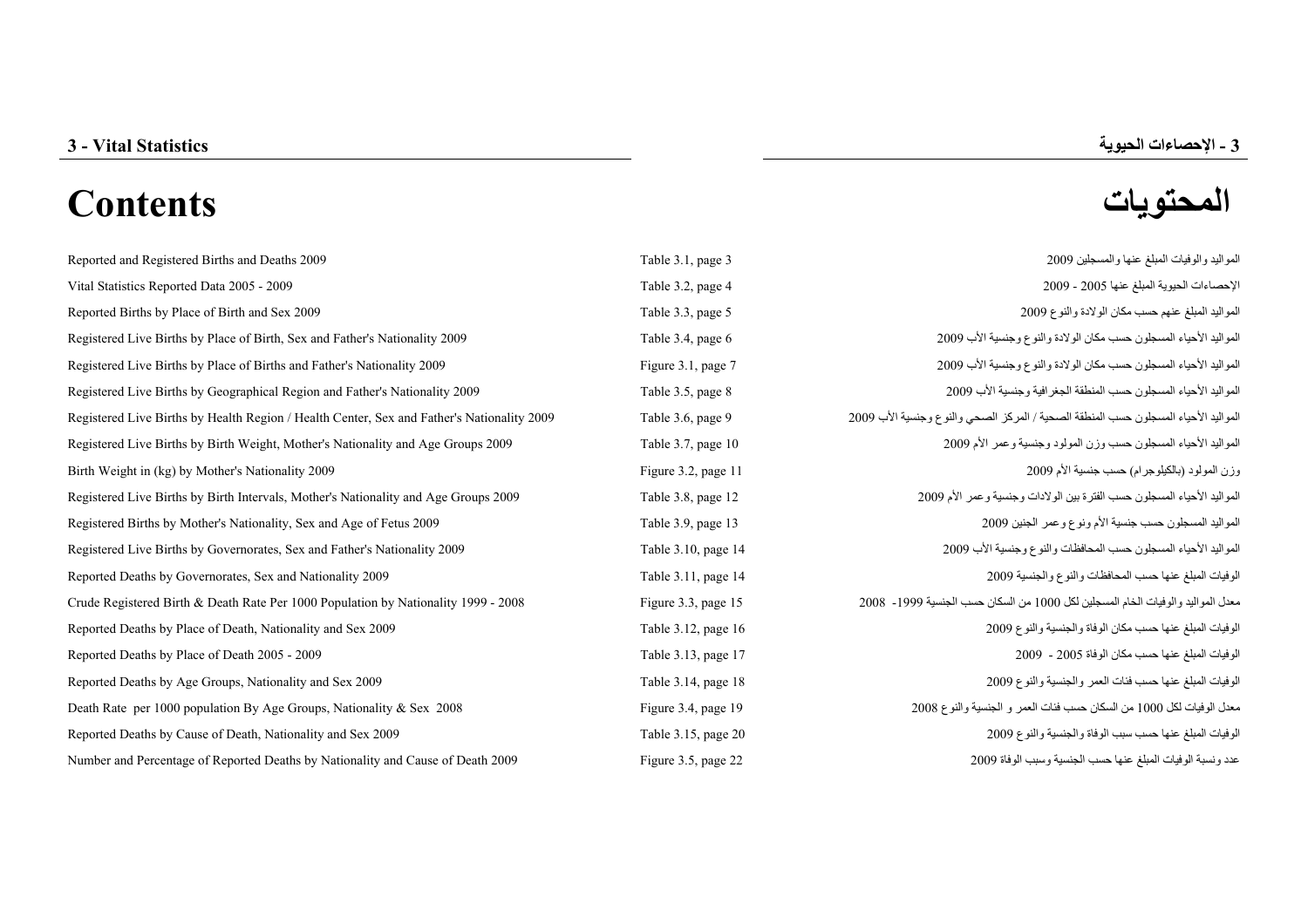### **3 - Vital Statistics … (cont'd) 3 (تابع (....الحيوية الإحصاءات -**

| Reported Deaths by Geographical Region and Age Groups 2009                              | Table 3.16, page 23 | الوفيات المبلغ عنها حسب المنطقة الجغرافية وفئات العمر 2009                            |
|-----------------------------------------------------------------------------------------|---------------------|---------------------------------------------------------------------------------------|
| Reported Deaths by Health Region / Health Center and Age Groups 2009                    | Table 3.17, page 24 | الوفيات المبلغ عنها حسب المنطقة الصحية / المركز الصحي وفئات العمر 2009                |
| Reported Deaths by Cause of Death and Age Groups 2009                                   | Table 3.18, page 25 | الوفيات المبلغ عنها حسب سبب الوفاة وفئات العمر 2009                                   |
| Reported Deaths by Geographical Region and Cause of Death 2009                          | Table 3.19, page 27 | الوفيات المبلغ عنها حسب المنطقة الجغرافية وسبب الوفاة 2009                            |
| Death Rates Per 100,000 Population by Cause of Death and Nationality 2005 - 2009        | Table 3.20, page 29 | معدلات الوفيات لكل 100,000 من السكان حسب سبب الوفاة والجنسية 2005 - 2009              |
| The Top Ten Leading Causes of Death Per 100,000 Population 2005 - 2009                  | Table 3.21, page 31 | معدلات أعلى عشرة أسباب للوفاة لكل 100,000 من السكان 2005 - 2009                       |
| The Top Ten Leading Causes of Death Rates Per 100,000 Population 2004 - 2008            | Figure 3.6, page 32 | معدلات أعلى عشرة أسباب للوفاة لكل 100,000 من السكان 2004 - 2008                       |
| The Top Ten Leading Causes of Death by Principal Diagnosis, Nationality and Sex 2009    | Table 3.22, page 35 | الأسباب العشرة الرئيسية للوفاة لجميع الأعمار حسب التشخيص الرئيسي والجنسية والنوع 2009 |
| Infant Top Ten Leading Causes of Death by Principal Diagnosis, Nationality and Sex 2009 | Table 3.23, page 36 | الأسباب العشرة الرئيسية لوفاة الأطفال الرضع حسب التشخيص الرئيسي والجنسية والنوع 2009  |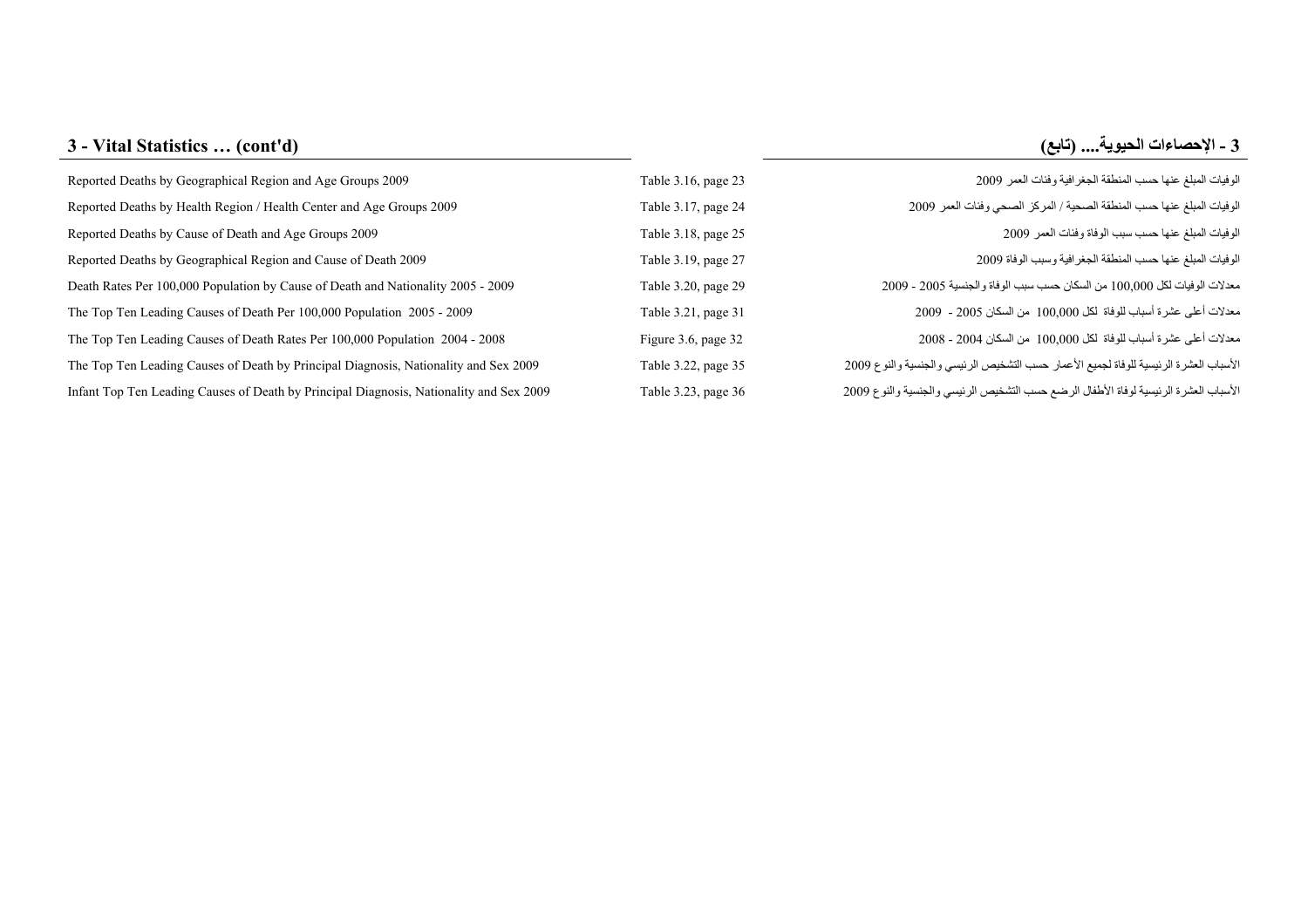## **الإصطلاحات Conventions**

Reported Births: are births notified by Maternity hospitals in the Kingdom without issuing Birth certificate.

Registered Births: are births registered at Births & Deaths Registration Office at Public Health Directorate when a birth certificate is sought for a child. This is all births in the year including those that took place in the year and were registered during the 1<sup>st</sup> three months of the following year.

Birth and Deaths databases are live systems and registration and update could be any time, therefore, previous years published statistics are always reviewed and updated accordingly to reflect the actual status.

المواليد المبلغ عنهم : هم المواليد الذين تم الإخطار عن ولادتهم عن طريق مستشفيات الولادة في المملكة ، ولكن لم تجرى لهم إجراءات التسجيل لإصدار شهادة ميلاد .

المواليد المسجلين : هم المواليد الذين ولدوا وسجلوا في سنة ما لإصدار شهادة الميلاد بمكتب قيد المواليد والوفيات بإدارة الصحة العامة مضافاً إليهم مواليد بنفس السنة ولكن قد تم تسجيلهم خلال الثلاث شهور الأولى من السنة التالية .

أنظمة قواعد تسجيل المواليد والوفيات تعمل على تسجيل <sup>و</sup> تحديث البيانات بصورة دائمة آلما دعت الحاجة ، لذ يتم مراجعة وتحديث الإحصاءات المنشورة للسنوات السابقة باستمرار لتعكس الحالة الفعلية .

تم احتساب المعدلات المتعلقة بالمواليد اعتمادًا على جملة المواليد المبلغ عنهم في فترة زمنية معينة . . . . . . .<br>تم احتساب المعدلات المتعلقة بالمواليد اعتمادًا على جملة المواليد المبلغ عنهم في فترة زمنية معينة . . . . . . .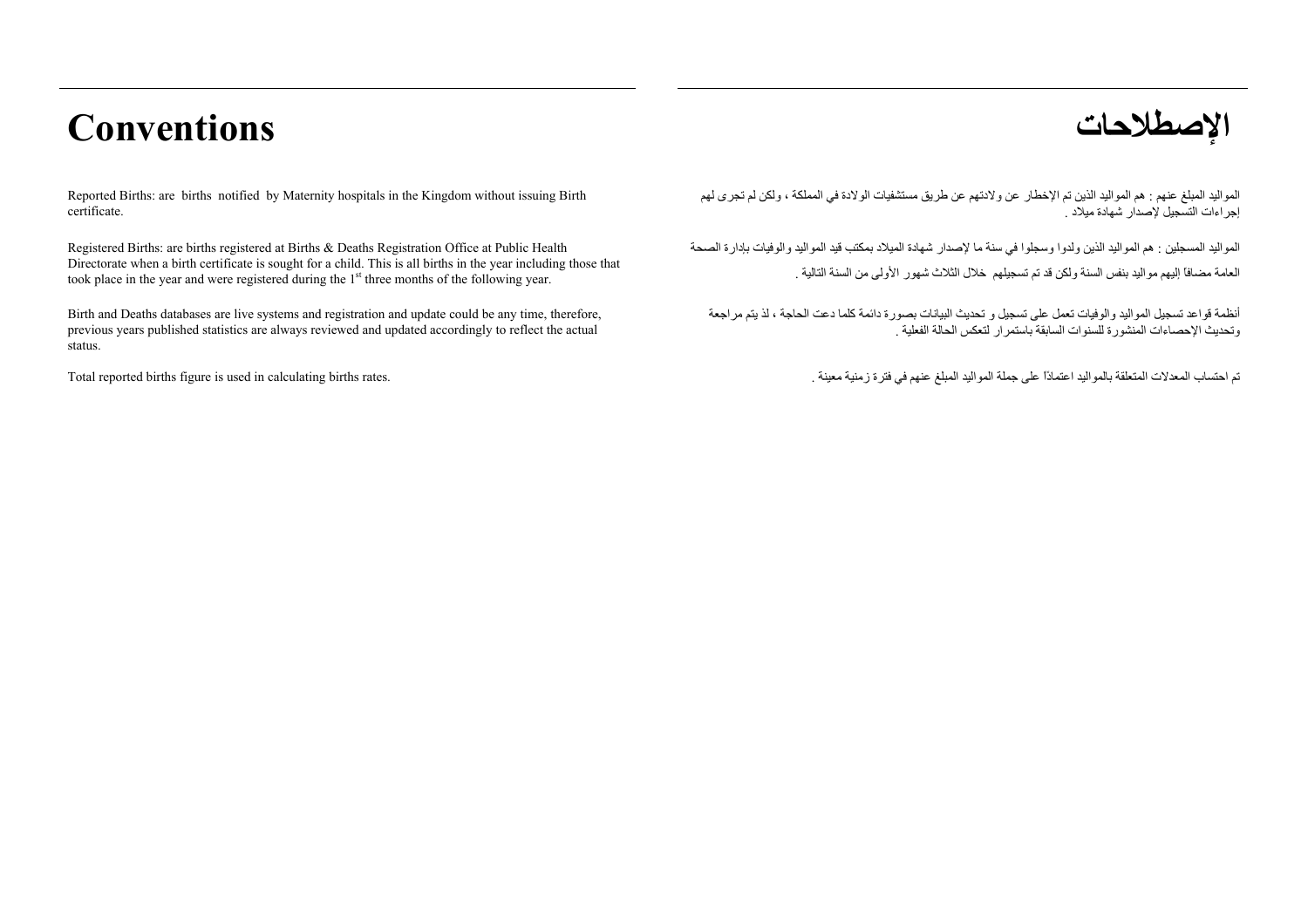### <span id="page-3-0"></span>**المبلغ عنهم Reported المسجلين Registered ذآر أنثى غير مبين الجملة ذآر أنثى الجملة Total Female Male Total Unknown Female Male**Live **17,841** 8,751 9,090 **17,718** 1 8,656 9,061 Births **Still 18** 10 8 **95** - 44 51 **الجملة 9,112 8,700** <sup>1</sup> **17,813 9,098 8,761 17,859 Total** Deaths **2,308** 905 1,403 **2,387 -** 936 1,451 **المؤشرات Indicators**

#### **جدول 3.1 Table المواليد والوفيات المبلغ عنها والمسجلين <sup>2009</sup> Reported and Registered Births and Deaths 2009**

Note: Reported Births excluding born abroad . . :

Latest update done on 7th June 2010 . . 2010 7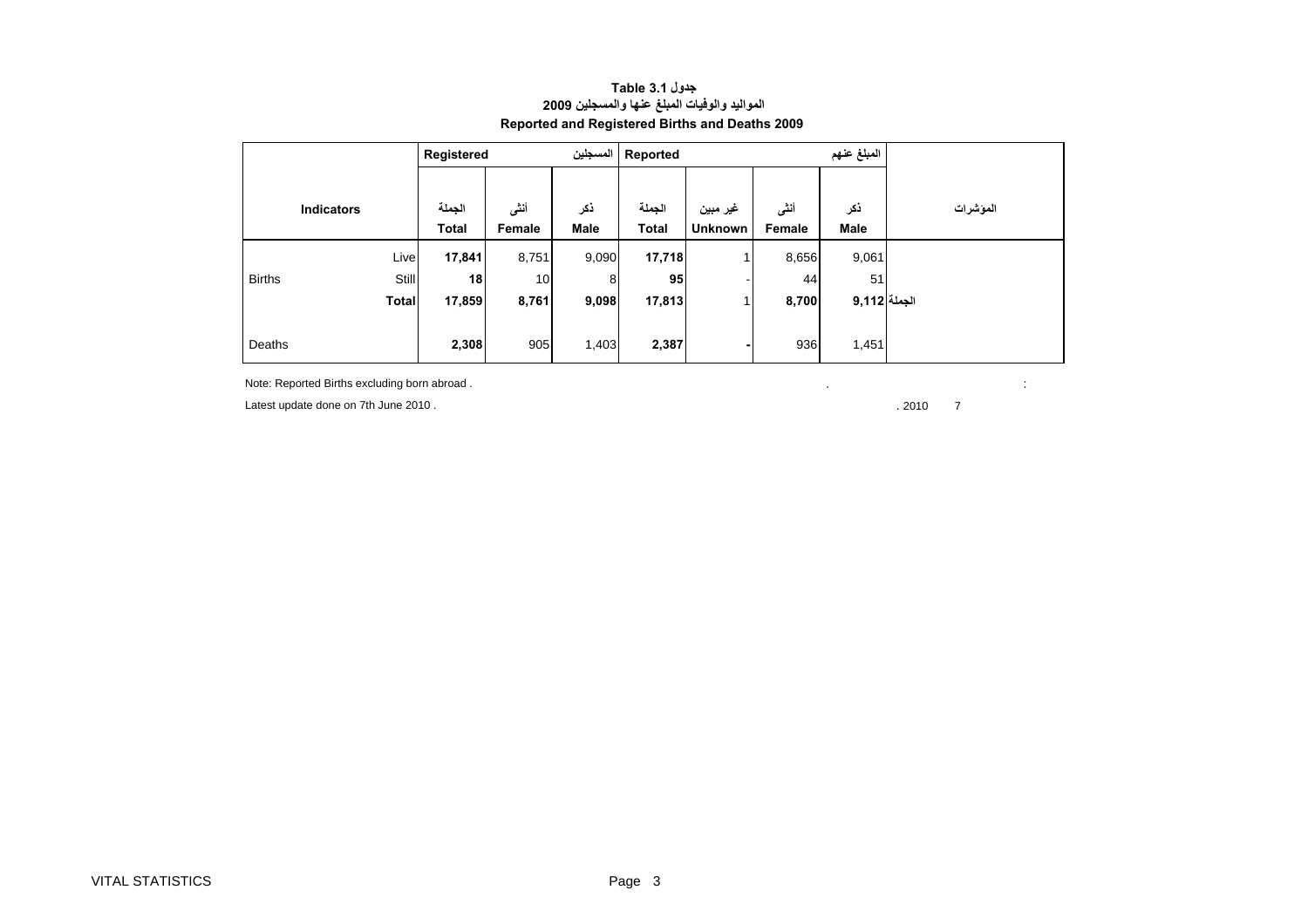#### **جدول 3.2 Table الإحصاءات الحيوية المبلغ عنها 2005 - 2009 Vital Statistics Reported Data 2005 - 2009**

| <b>Indicator</b>                             | 2009      | 2008   | 2007   | 2006   | 2005   |   | المؤشر                   |         |                                      |
|----------------------------------------------|-----------|--------|--------|--------|--------|---|--------------------------|---------|--------------------------------------|
| <b>Number</b>                                |           |        |        |        |        |   |                          |         | العدد                                |
| Live births                                  | 17,718    | 16,975 | 15,968 | 15,034 | 15,123 |   |                          |         |                                      |
| Still births                                 | 95        | 112    | 109    | 94     | 112    |   |                          |         |                                      |
| Total births (live & still births)           | 17,813    | 17,087 | 16,077 | 15,128 | 15,235 |   |                          |         |                                      |
| Premature births                             | 1,774     | 1,948  | 1,757  | 1,542  | 1,489  |   |                          |         |                                      |
| Deaths among children < 5 Years              |           |        |        |        |        |   |                          |         | و فيات الأطفال دو ن الخامسة من العمر |
| < 7 days                                     | 35        | 38     | 53     | 34     | 43     |   |                          |         |                                      |
| 7 days to $<$ 4 wks                          | 21        | 15     | 26     | 22     | 33     | 4 |                          |         |                                      |
| 4 wks to $<$ 1 yr                            | 72        | 74     | 54     | 59     | 58     |   | $\overline{4}$           |         |                                      |
| $<$ 1 yr                                     | 128       | 127    | 133    | 115    | 134    |   |                          |         |                                      |
| $1-4$ yrs                                    | 25        | 33     | 32     | 37     | 31     | 4 |                          |         |                                      |
| $< 5$ yrs                                    | 153       | 160    | 165    | 152    | 165    | 5 |                          |         |                                      |
| Maternal deaths *                            | 3         | 3      | 3      | 2      |        |   |                          |         |                                      |
| <b>Total deaths</b>                          | 2,387     | 2,390  | 2,270  | 2,317  | 2,215  |   |                          |         |                                      |
| <b>Rates</b>                                 |           |        |        |        |        |   |                          |         | المعدلات                             |
| Crude birth rate/1000 population             | $\sim$    | 15.3   | 15.4   | 20.2   | 20.9   |   |                          | 1000    |                                      |
| Still birth rate/1000 births                 | 5.3       | 6.6    | 6.8    | 6.2    | 7.4    |   |                          | 1000    |                                      |
| Premature birth rate/1000 live births        | 100.1     | 114.8  | 110.0  | 102.6  | 98.5   |   |                          | 1000    |                                      |
| Sex ratio at birth : Male / (per 100 Female) | 104.7     | 104.2  | 103.6  | 102.6  | 103.8  |   | 100                      | ) /     |                                      |
| Mean of life expectancy at birth             | 74.8      | 74.8   | 74.8   | 74.8   | 74.8   |   |                          |         |                                      |
| Prenatal mortality rate/1000 births          | 7.3       | 8.8    | 10.1   | 8.5    | 10.2   |   | 1000                     |         |                                      |
| Neonatal mortality rate/1000 live births     | 3.2       | 3.1    | 4.9    | 3.7    | 5.0    |   |                          | 1000    |                                      |
| Postneonatal mortality rate/1000 live births | 4.1       | 4.4    | 3.4    | 3.9    | 3.8    |   |                          | 1000    |                                      |
| Infant mortality rate/1000 live births       | 7.2       | 7.5    | 8.3    | 7.6    | 8.9    |   |                          | 1000    |                                      |
| Under 5 yrs mortality/1000 live births       | 8.6       | 9.4    | 10.3   | 10.1   | 10.9   |   | 1000                     | 5       |                                      |
| Under 5 yrs mortality/1000 child<5yrs old    | $\sim$    | 2.0    | 2.2    | 2.4    | 2.7    | 5 |                          | 5       |                                      |
| Maternal mortality rate/100,000 live births  | 16.9      | 17.7   | 18.8   | 13.3   | 6.6    |   |                          | 100,000 |                                      |
| Crude death rate/1000 population             | $\ddotsc$ | 2.2    | 2.2    | 3.1    | 3.1    |   |                          | 1000    |                                      |
| * One case reported died abroad in 2009.     |           |        |        |        |        |   | .2009                    |         |                                      |
| Note: a) All data excluding abroad births.   |           |        |        |        |        |   |                          |         |                                      |
| b) Deaths include some visitors.             |           |        |        |        |        |   |                          |         |                                      |
| c) Latest update done on 7th June 2010.      |           |        |        |        |        |   | $\overline{7}$<br>. 2010 |         |                                      |

 $\mathbf{r}$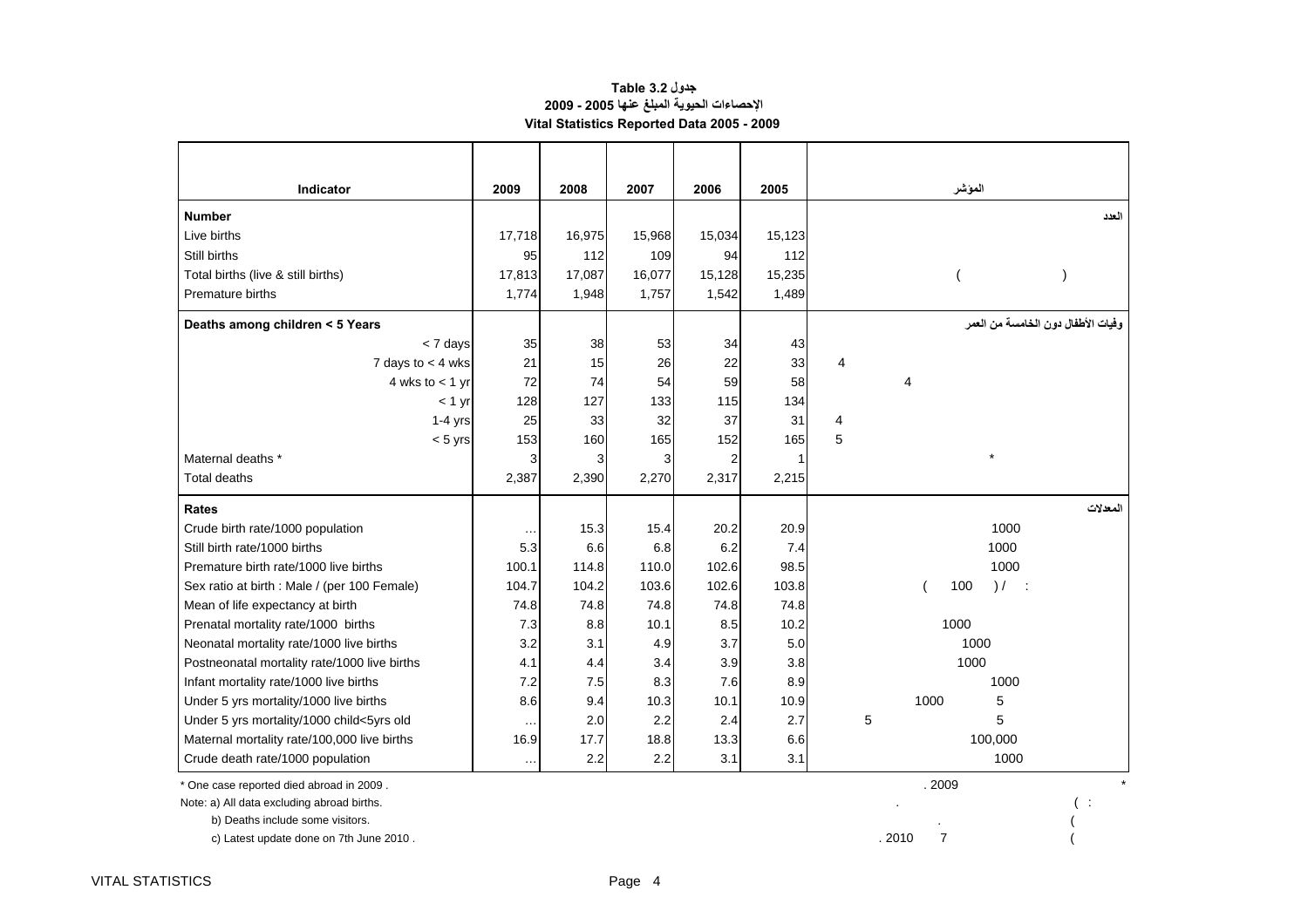<span id="page-5-0"></span>

|                                    | مواليد متعددة             |                               |                           | <b>Total Births</b>    |                            |                | جملة المواليد      | المواليد الموتى Still Births |                    | المواليد الأحياء<br><b>Live Births</b> |                |                    |                                   |
|------------------------------------|---------------------------|-------------------------------|---------------------------|------------------------|----------------------------|----------------|--------------------|------------------------------|--------------------|----------------------------------------|----------------|--------------------|-----------------------------------|
| <b>Place of Birth</b>              | توأم رباعي<br>Quadruplets | توأم ثلاثي<br><b>Triplets</b> | توأم زوجي<br><b>Twins</b> | الجملة<br><b>Total</b> | غير مبين<br><b>Unknown</b> | أنشى<br>Female | ذكر<br><b>Male</b> | أنشى<br>Female               | ذكر<br><b>Male</b> | غير مبين<br><b>Unknown</b>             | أننى<br>Female | ذكر<br><b>Male</b> | مكان الولادة                      |
| <b>MOH Hospitals</b>               |                           | 18                            | 202                       | 11,561                 |                            | 5,648          | 5,912              | 34                           | 38                 |                                        | 5,614          | 5,874              | مستشفيات وزارة الصحة              |
| Salmaniya Medical Complex          |                           | 18                            | 190                       | 6,011                  |                            | 2,947          | 3,063              | 25                           | 29                 |                                        | 2,922          | 3,034              |                                   |
| Muharraq Maternity Hospital        |                           |                               |                           | 1,318                  |                            | 628            | 690                |                              |                    |                                        | 627            | 686                |                                   |
| Jidhafs Maternity Hospital         |                           |                               | 12                        | 4,206                  |                            | 2,058          | 2,148              |                              |                    |                                        | 2,050          | 2,143              |                                   |
| Sitra Maternity Hospital           |                           |                               |                           | 18                     |                            | 10             |                    |                              |                    |                                        | 10             |                    |                                   |
| Western Region Maternity Hospital  |                           |                               |                           |                        |                            |                |                    |                              |                    |                                        |                |                    |                                   |
| <b>Riffa Maternity Hospital</b>    |                           |                               |                           |                        |                            | 2              |                    |                              |                    |                                        |                |                    |                                   |
| <b>Military Hospital</b>           |                           |                               | 62                        | 3,794                  |                            | 1,814          | 1,980              |                              | 8                  |                                        | 1,806          | 1,972              | المستشفى العسكر ي                 |
| <b>Private Hospitals</b>           |                           |                               | 34                        | 2,361                  |                            | 1,188          | 1,173              |                              |                    |                                        | 1,186          | 1,168              | المستشفيات الخاصة                 |
| International Hospital of Bahrain  |                           |                               |                           | 328                    |                            | 168            | 160                |                              |                    |                                        | 168            | 159                |                                   |
| American Mission Hospital          |                           |                               | 17                        | 758                    |                            | 376            | 382                |                              |                    |                                        | 376            | 379                |                                   |
| Awali Hospital                     |                           |                               |                           | 135                    |                            | 59             | 76                 |                              |                    |                                        | 59             | 76                 |                                   |
| Ibn Al-Nafees Hospital             |                           |                               |                           | 349                    |                            | 179            | 170                |                              |                    |                                        | 178            | 169                |                                   |
| <b>Bahrain Specialist Hospital</b> |                           |                               |                           | 632                    |                            | 319            | 313                |                              |                    |                                        | 318            | 313                |                                   |
| Noor Specialist Hospital           |                           |                               |                           | 69                     |                            | 37             | 32                 |                              |                    |                                        | 37             | 32                 |                                   |
| Al-Hilal Hospital                  |                           |                               |                           | 28                     |                            | 16             | 12                 |                              |                    |                                        | 16             | 12                 |                                   |
| Al-Kindy Specialist Hospital       |                           |                               |                           | 62                     |                            | 34             | 28                 |                              |                    |                                        | 34             | 28                 |                                   |
| At Home and On Route to Hospital   |                           |                               |                           | 97                     |                            | 50             | 47                 |                              |                    |                                        | 50             | 47                 | في المنزل وفي الطريق الى المستشفى |
| Total *                            |                           | 20                            | 298                       | 17,813                 |                            | 8,700          | 9,112              | 44                           | 51                 |                                        | 8,656          | 9,061              | الجملة *                          |

#### **جدول 3.3 Table المواليد المبلغ عنهم حسب مكان الولادة والنوع <sup>2009</sup> Reported Births by Place of Birth and Sex 2009**

\* Excluding born abroad . . \*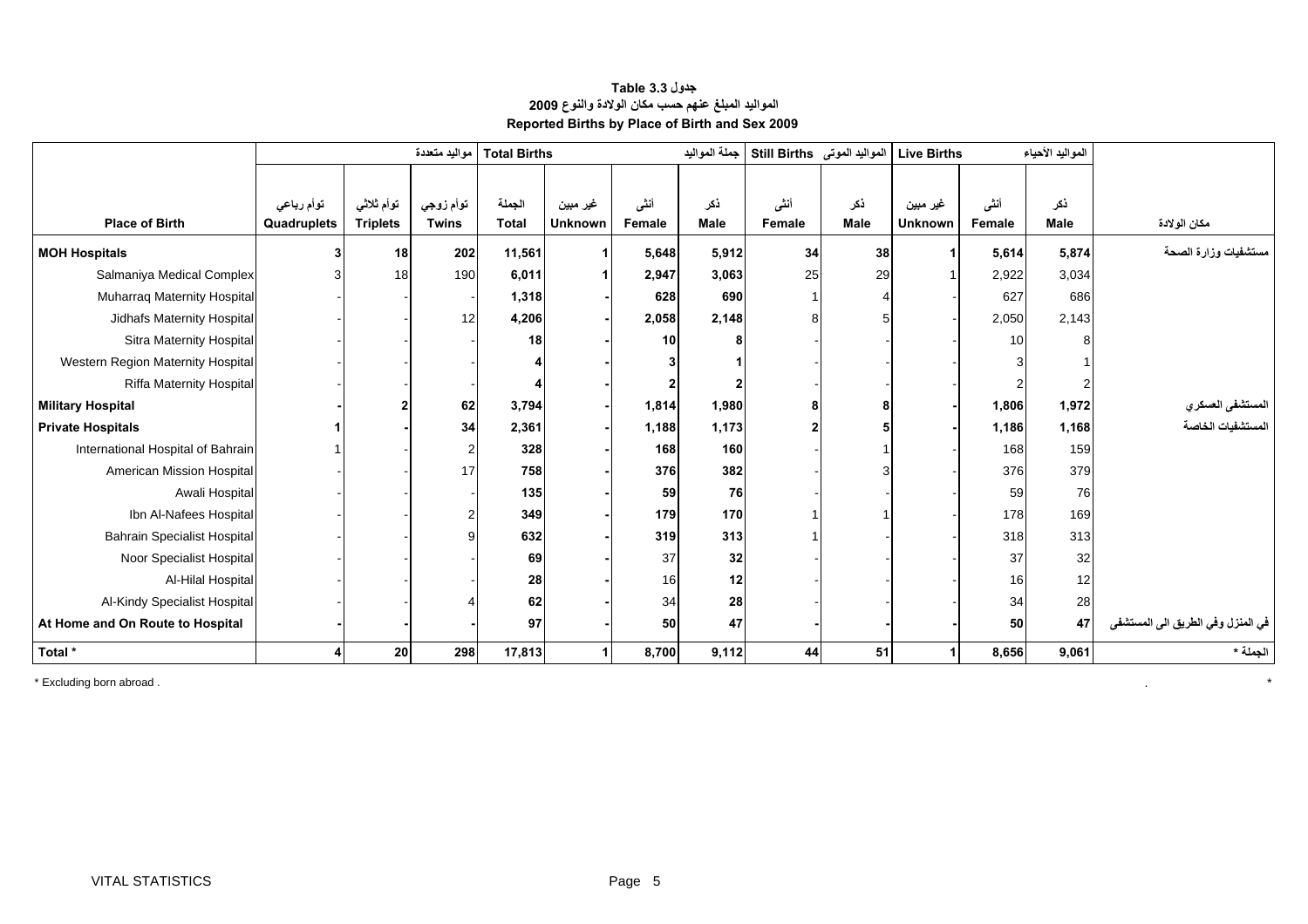<span id="page-6-0"></span>

|                                              | <b>Total</b> |                | الجملة         | Non-Bahraini |                | غير بحريني     | <b>Bahraini</b> |        | بحريني         |                                                                      |
|----------------------------------------------|--------------|----------------|----------------|--------------|----------------|----------------|-----------------|--------|----------------|----------------------------------------------------------------------|
|                                              |              |                |                |              |                |                |                 |        |                |                                                                      |
|                                              | الجملة       | أنشى           | ذكر            | الجملة       | أننى           | ذكر            | الجملة          | أننى   | ذكر            |                                                                      |
| <b>Place of Birth</b>                        | <b>Total</b> | Female         | <b>Male</b>    | Total        | Female         | Male           | <b>Total</b>    | Female | <b>Male</b>    | مكان الولادة                                                         |
| <b>Ministry of Health</b>                    | 11,311       | 5,543          | 5,768          | 2,270        | 1,112          | 1,158          | 9,041           | 4,431  | 4,610          | وزارة الصحة                                                          |
| Salmaniya Medical Complex                    | 5,827        | 2,874          | 2,953          | 1,030        | 514            | 516            | 4,797           | 2,360  | 2,437          |                                                                      |
| <b>Muharraq Maternity</b>                    | 1,299        | 625            | 674            | 421          | 194            | 227            | 878             | 431    | 447            |                                                                      |
| Jidhafs Maternity                            | 4,159        | 2,029          | 2,130          | 815          | 402            | 413            | 3,344           | 1,627  | 1,717          |                                                                      |
| <b>Sitra Maternity</b>                       | 18           | 11             | 7              |              |                |                | 18              | 11     |                |                                                                      |
| <b>Western Region Maternity</b>              |              | $\overline{2}$ | $\overline{2}$ |              | 1              |                |                 |        |                |                                                                      |
| <b>Riffa Maternity</b>                       |              | $\overline{2}$ | $\overline{2}$ |              | -1             | $\overline{1}$ |                 |        |                |                                                                      |
| <b>Military Hospital</b>                     | 3,755        | 1,798          | 1,957          | 1,177        | 581            | 596            | 2,578           | 1,217  | 1,361          | المستشفى العسكر ي                                                    |
| <b>Private Hospitals</b>                     | 2,297        | 1,152          | 1,145          | 893          | 442            | 451            | 1,404           | 710    | 694            | المستشفيات الخاصة                                                    |
| International Hospital of Bahrain            | 320          | 162            | 158            | 58           | 29             | 29             | 262             | 133    | 129            |                                                                      |
| American Mission Hospital                    | 732          | 360            | 372            | 420          | 196            | 224            | 312             | 164    | 148            |                                                                      |
| Awali Hospital                               | 134          | 59             | 75             | 48           | 18             | 30             | 86              | 41     | 45             |                                                                      |
| Ibn Al-Nafees Hospital                       | 338          | 174            | 164            | 83           | 46             | 37             | 255             | 128    | 127            |                                                                      |
| <b>Bahrain Specialist Hospital</b>           | 621          | 313            | 308            | 247          | 129            | 118            | 374             | 184    | 190            |                                                                      |
| Noor Specialist Hospital                     | 66           | 36             | 30             | -8           | 6              | 2              | 58              | 30     | 28             |                                                                      |
| Al-Hilal Hospital                            | 25           | 15             | 10             | 15           | 10             | 5              | 10 <sup>1</sup> | 5      | 5              |                                                                      |
| Al-Kindy Specialist Hospital                 | 61           | 33             | 28             | 14           | 8              | 6              | 47              | 25     | 22             |                                                                      |
| At Home and on Route to Hospital             | 60           | 36             | 24             | 14           | $\overline{7}$ | $\overline{7}$ | 46              | 29     | 17             |                                                                      |
| Born Abroad (Bahraini only)                  | 418          | 222            | 196            | <b>NA</b>    | <b>NA</b>      | <b>NA</b>      | 418             | 222    | 196            | ِ في المنزل وفي الطريق الى المستشفى<br>في الخارج  ( للبحرينيين فقط ) |
| Other Countries of Gulf Co-operation Council | 254          | 130            | 124            | <b>NA</b>    | <b>NA</b>      | <b>NA</b>      | 254             | 130    | 124            |                                                                      |
| <b>Other Arabic Countries</b>                | 76           | 40             | 36             | <b>NA</b>    | <b>NA</b>      | <b>NA</b>      | 76              | 40     | 36             |                                                                      |
| <b>Asian Countries</b>                       | 18           | 10             | 8              | <b>NA</b>    | <b>NA</b>      | <b>NA</b>      | 18              | 10     | 8              |                                                                      |
| <b>European Countries</b>                    | 18           | 11             | 7              | <b>NA</b>    | <b>NA</b>      | <b>NA</b>      | 18              | 11     | $\overline{7}$ |                                                                      |
| <b>American Countries</b>                    | 18           | 10             | 8              | <b>NA</b>    | <b>NA</b>      | <b>NA</b>      | 18              | 10     | 8              |                                                                      |
| <b>Other Countries</b>                       | 34           | 21             | 13             | <b>NA</b>    | <b>NA</b>      | <b>NA</b>      | 34              | 21     | 13             |                                                                      |
| <b>Total</b>                                 | 17,841       | 8,751          | 9,090          | 4,354        | 2,142          | 2,212          | 13,487          | 6,609  | 6,878          | الجملة                                                               |

#### **جدول 3.4 Table المواليد الأحياء المسجلون حسب مكان الولادة والنوع وجنسية الأب <sup>2009</sup> Registered Live Births by Place of Birth, Sex and Father's Nationality 2009**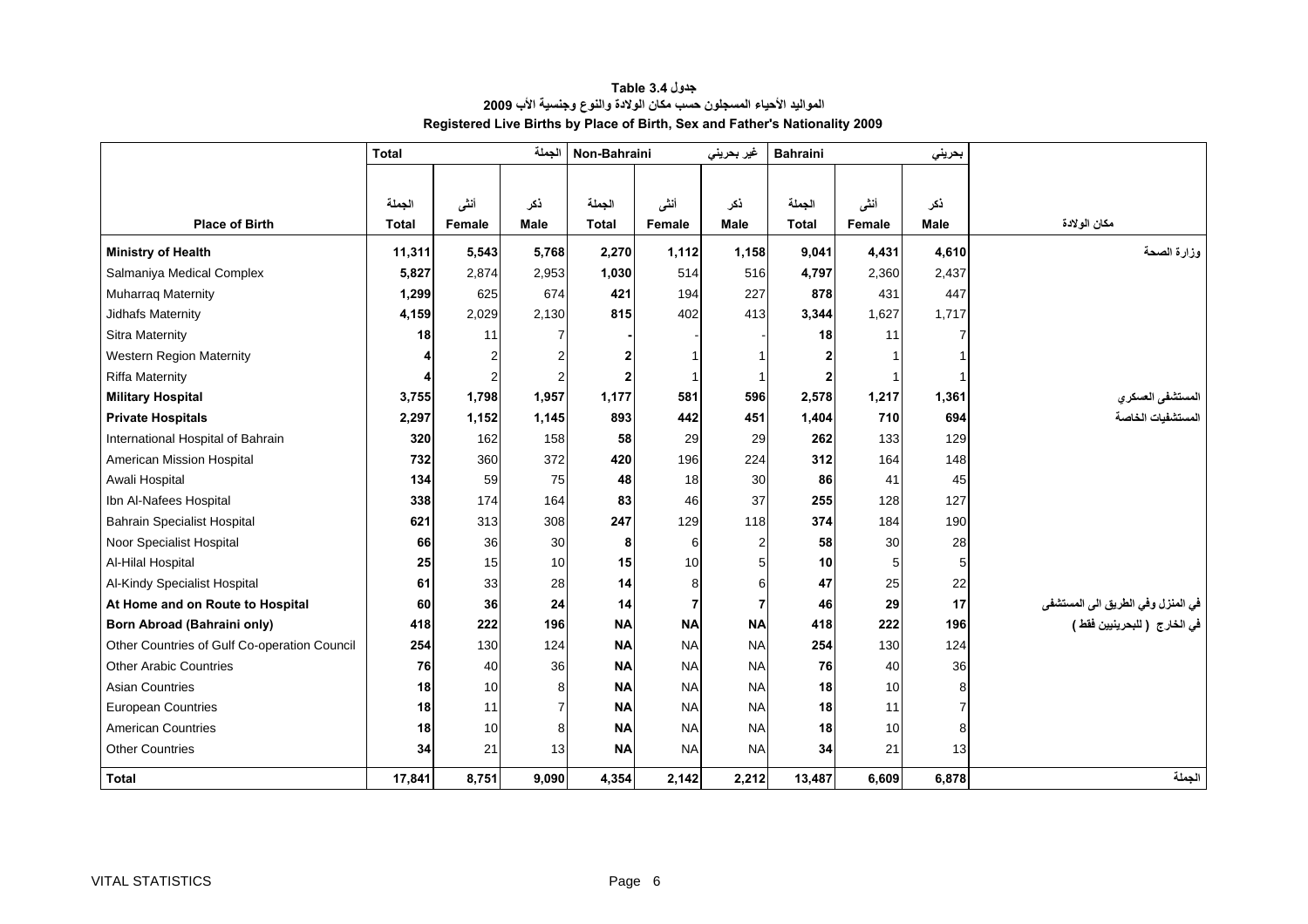**رسم بياني 3.1 Figure المواليد الاحياء المسجلون حسب مكان الولادة وجنسية الأب <sup>2009</sup> Registered Live Births By Place of Birth & Father's Nationality 2009**

<span id="page-7-0"></span>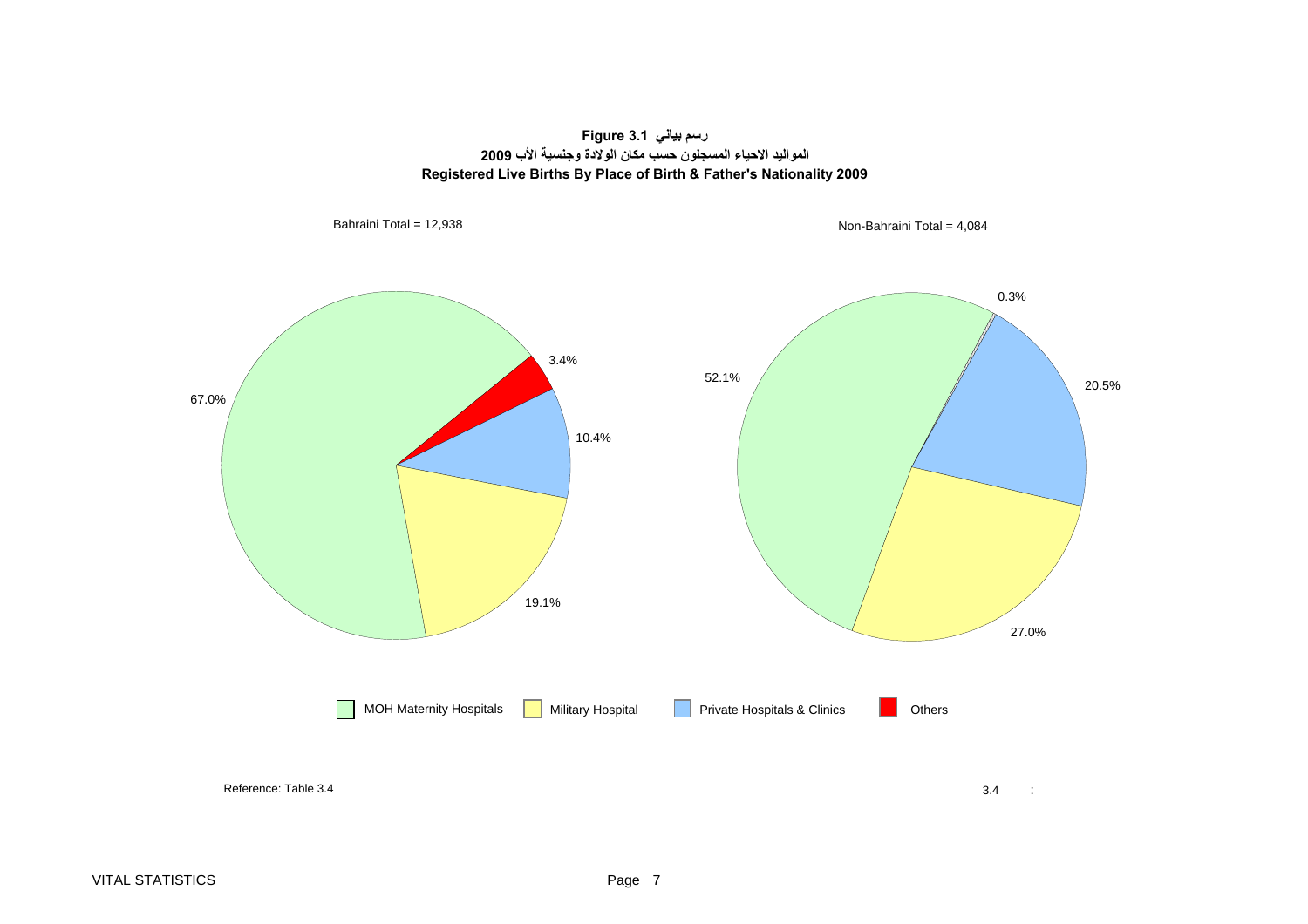**جدول 3.5 Table المواليد الأحياء المسجلون حسب المنطقة الجغرافية وجنسية الأب <sup>2009</sup> Registered Live Births by Geographical Region and Father's Nationality 2009**

<span id="page-8-0"></span>

|                                  |                        |                | <b>Geographical Region</b>   |           |           |                 |                |              |                 |                |           | المنطقة الجغرافية |                 |              |
|----------------------------------|------------------------|----------------|------------------------------|-----------|-----------|-----------------|----------------|--------------|-----------------|----------------|-----------|-------------------|-----------------|--------------|
|                                  | الجملة<br><b>Total</b> | الجنوبية       | مدينة<br>حمد<br><b>Hamad</b> | الغربية   | الرفاع    | مدينة<br>عيسى   | الوسطى         | سترة         | الشمالية        | جدحفص          | المنامة   | المحرق            | الحد            |              |
| <b>Place of Birth</b>            |                        | Southern       | <b>Town</b>                  | Western   | Riffa     | <b>Isa Town</b> | <b>Central</b> | <b>Sitra</b> | <b>Northern</b> | <b>Jidhafs</b> |           | Manama Muharrag   | <b>Hidd</b>     | مكان الولادة |
| <b>Bahraini</b>                  |                        |                |                              |           |           |                 |                |              |                 |                |           |                   |                 | بحرينى       |
| Govermnent Hospitals             | 11,619                 | 53             | 1240                         | 814       | 1374      | 755             | 1094           | 1131         | 1044            | 1382           | 1050      | 1472              | 210             |              |
| Private Hospitals                | 1,404                  | 6              | 82                           | 44        | 177       | 71              | 175            | 37           | 114             | 150            | 213       | 293               | 42              |              |
| At Home and On route to Hospital | 46                     |                | $\overline{2}$               | 5         |           |                 | 6              |              | 5               | 7              | 6         | 6                 |                 |              |
| <b>Born Abroad</b>               | 418                    |                | 44                           | 10        | 102       | 40              | 22             |              | 35              | 16             | 56        | 72                | 10 <sup>1</sup> |              |
| <b>Total</b>                     | 13,487                 | 63             | 1,368                        | 873       | 1,658     | 867             | 1,297          | 1,178        | 1,198           | 1,555          | 1,325     | 1,843             | 262             | الجملة       |
| Non-Bahraini                     |                        |                |                              |           |           |                 |                |              |                 |                |           |                   |                 | غير بحريني   |
| <b>Govermnent Hospitals</b>      | 3,447                  | 28             | 181                          | 51        | 888       | 91              | 118            | 36           | 94              | 61             | 1190      | 644               | 65              |              |
| Private Hospitals                | 893                    | $\overline{2}$ | 7                            | 15        | 44        | 6               | 28             |              | 107             | 57             | 536       | 71                | 11              |              |
| At Home and On route to Hospital | 14                     |                |                              | 1         | 3         |                 |                |              |                 |                |           | Δ                 |                 |              |
| <b>Born Abroad</b>               | <b>NA</b>              | <b>NA</b>      | <b>NA</b>                    | <b>NA</b> | <b>NA</b> | <b>NA</b>       | <b>NA</b>      | <b>NA</b>    | <b>NA</b>       | <b>NA</b>      | <b>NA</b> | <b>NA</b>         | <b>NA</b>       |              |
| <b>Total</b>                     | 4,354                  | 30             | 189                          | 67        | 935       | 98              | 146            | 45           | 202             | 118            | 1,729     | 719               | 76              | الجملة       |
| <b>Total</b>                     |                        |                |                              |           |           |                 |                |              |                 |                |           |                   |                 | الجملة       |
| <b>Govermnent Hospitals</b>      | 15,066                 | 81             | 1,421                        | 865       | 2,262     | 846             | 1.212          | 1,167        | 1,138           | 1,443          | 2,240     | 2,116             | 275             |              |
| Private Hospitals                | 2,297                  | 8              | 89                           | 59        | 221       | 77              | 203            | 46           | 221             | 207            | 749       | 364               | 53              |              |
| At Home and On route to Hospital | 60                     |                | 3                            | 6         | 8         | $\overline{2}$  | 6              |              | 6               | 7              |           | 10                |                 |              |
| Born Abroad (Bahraini only)      | 418                    |                | 44                           | 10        | 102       | 40              | 22             |              | 35              | 16             | 56        | 72                | 10              |              |
| <b>Total</b>                     | 17,841                 | 93             | 1,557                        | 940       | 2,593     | 965             | 1,443          | 1,223        | 1,400           | 1,673          | 3,054     | 2,562             | 338             | الجملة       |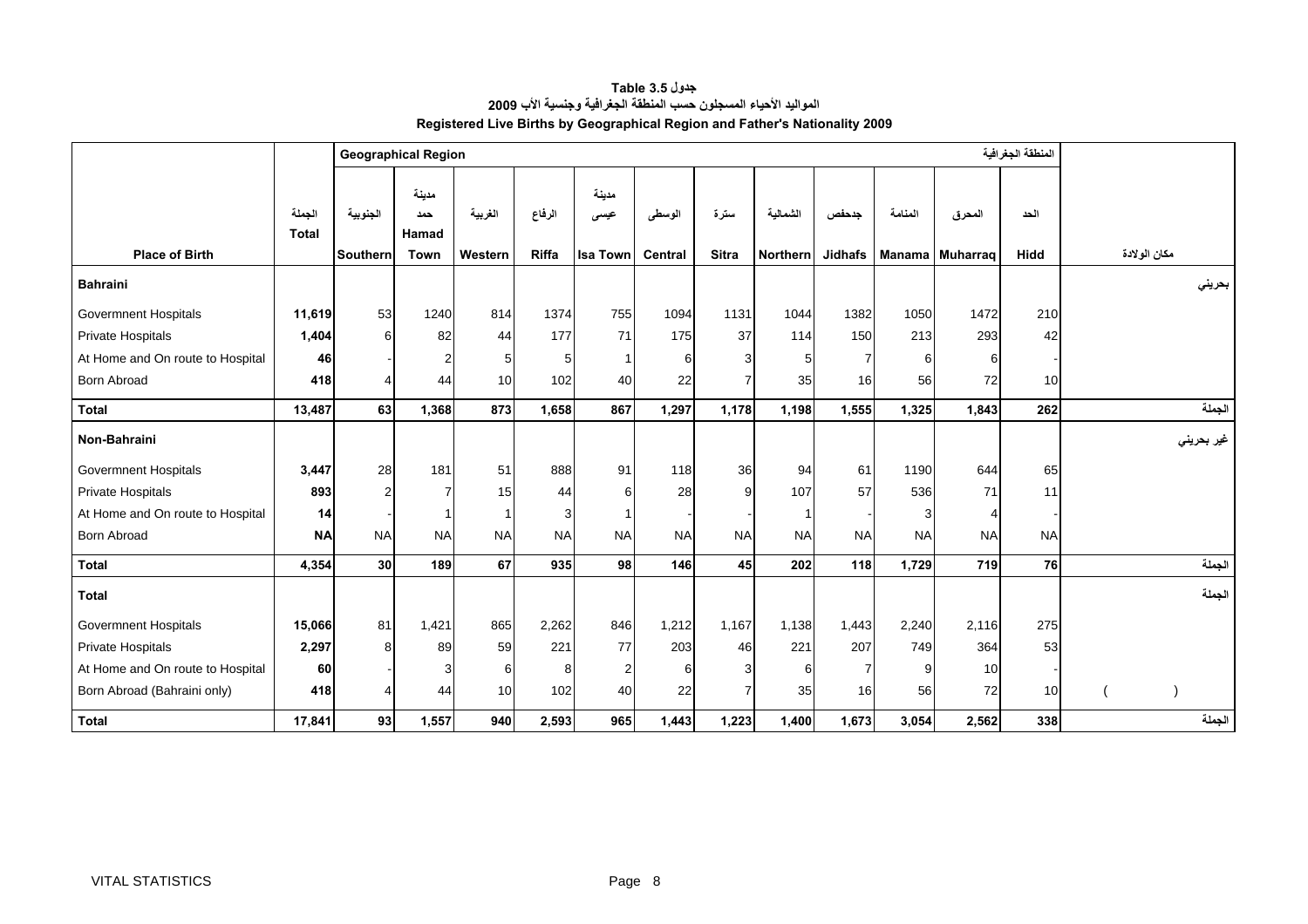<span id="page-9-0"></span>

|                                 | <b>Total</b> |           | الجملة      | Non-Bahraini |                | غير بحريني  | <b>Bahraini</b> |           | بحرينى    |                                       |
|---------------------------------|--------------|-----------|-------------|--------------|----------------|-------------|-----------------|-----------|-----------|---------------------------------------|
|                                 | الجملة       | أنشى      | ذكر         | الجملة       | أننى           | ذكر         | الجملة          | أنشى      | ذكر       |                                       |
| Health Region / Health Center   | <b>Total</b> | Female    | <b>Male</b> | <b>Total</b> | Female         | <b>Male</b> | <b>Total</b>    | Female    | Male      | المنطقة الصحية / المركز الصح <i>ي</i> |
| <b>Health Region I</b>          | 2,898        | 1,437     | 1,461       | 796          | 397            | 399         | 2,102           | 1,040     | 1,062     | المنطقة الصحية الأولى                 |
| Muharraq                        | 833          | 409       | 424         | 322          | 154            | 168         | 511             | 255       | 256       |                                       |
| Sh.Salman                       | 820          | 404       | 416         | 321          | 165            | 156         | 499             | 239       | 260       |                                       |
| National Bank of Bahrain - Arad | 762          | 376       | 386         | 114          | 60             | 54          | 648             | 316       | 332       |                                       |
| National Bank of Bahrain - Dair | 483          | 248       | 235         | 39           | 18             | 21          | 444             | 230       | 214       |                                       |
| <b>Health Region II</b>         | 2,679        | 1,308     | 1,371       | 1,701        | 841            | 860         | 978             | 467       | 511       | المنطقة الصحية الثانية                |
| Naim                            | 812          | 405       | 407         | 505          | 252            | 253         | 307             | 153       | 154       |                                       |
| Ibn Sinna                       | 494          | 241       | 253         | 380          | 188            | 192         | 114             | 53        | 61        |                                       |
| Sh.Sabah Al Salem               | 868          | 419       | 449         | 466          | 232            | 234         | 402             | 187       | 215       |                                       |
| Hoora                           | 505          | 243       | 262         | 350          | 169            | 181         | 155             | 74        | 81        |                                       |
| <b>Health Region III</b>        | 5,858        | 2,854     | 3,004       | 591          | 289            | 302         | 5,267           | 2,565     | 2,702     | المنطقة الصحبة الثالثة                |
| Isa Town                        | 1,734        | 847       | 887         | 220          | 107            | 113         | 1,514           | 740       | 774       |                                       |
| <b>Jidhafs</b>                  | 1,524        | 749       | 775         | 106          | 62             | 44          | 1,418           | 687       | 731       |                                       |
| Budaiya                         | 1,399        | 643       | 756         | 201          | 86             | 115         | 1,198           | 557       | 641       |                                       |
| <b>Bilad Al Kadeem</b>          | 525          | 258       | 267         | 40           | 18             | 22          | 485             | 240       | 245       |                                       |
| A'Ali                           | 676          | 357       | 319         | 24           | 16             | 8           | 652             | 341       | 311       |                                       |
| <b>Health Region IV</b>         | 6,406        | 3,152     | 3,254       | 1,266        | 615            | 651         | 5,140           | 2,537     | 2,603     | المنطقة الصحية الر ابعة               |
| Hamad Town                      | 986          | 480       | 506         | 118          | 57             | 61          | 868             | 423       | 445       |                                       |
| Sitra                           | 1,176        | 598       | 578         | 42           | 16             | 26          | 1,134           | 582       | 552       |                                       |
| Hamad Kanoo                     | 1,313        | 645       | 668         | 426          | 212            | 214         | 887             | 433       | 454       |                                       |
| East Riffa                      | 1,374        | 646       | 728         | 538          | 266            | 272         | 836             | 380       | 456       |                                       |
| Kuwait                          | 704          | 373       | 331         | 35           | 13             | 22          | 669             | 360       | 309       |                                       |
| Mohammad Jassim Kanoo *         | 708          | 345       | 363         | 75           | 36             | 39          | 633             | 309       | 324       |                                       |
| Zallaq                          | 101          | 42        | 59          | 30           | 13             | 17          | 71              | 29        | 42        |                                       |
| Ahmed Ali Kanoo                 | 44           | 23        | 21          | $\mathbf 2$  | $\overline{2}$ |             | 42              | 21        | 21        |                                       |
| Jaw & Asker Clinic *            | <b>NA</b>    | <b>NA</b> | <b>NA</b>   | <b>NA</b>    | <b>NA</b>      | <b>NA</b>   | <b>NA</b>       | <b>NA</b> | <b>NA</b> | $\star$                               |
| <b>Total</b>                    | 17,841       | 8,751     | 9,090       | 4,354        | 2,142          | 2,212       | 13,487          | 6,609     | 6,878     | الجملة                                |

**جدول 3.6 Table المواليد الأحياء المسجلون حسب المنطقة الصحية / المرآز الصحي والنوع وجنسية الأب <sup>2009</sup> Registered Live Births by Health Region / Health Center, Sex and Father's Nationality 2009** 

\* Jaw and Asker Clinic Births registered at Mohammed Jassim Kanoo Health Center. . \*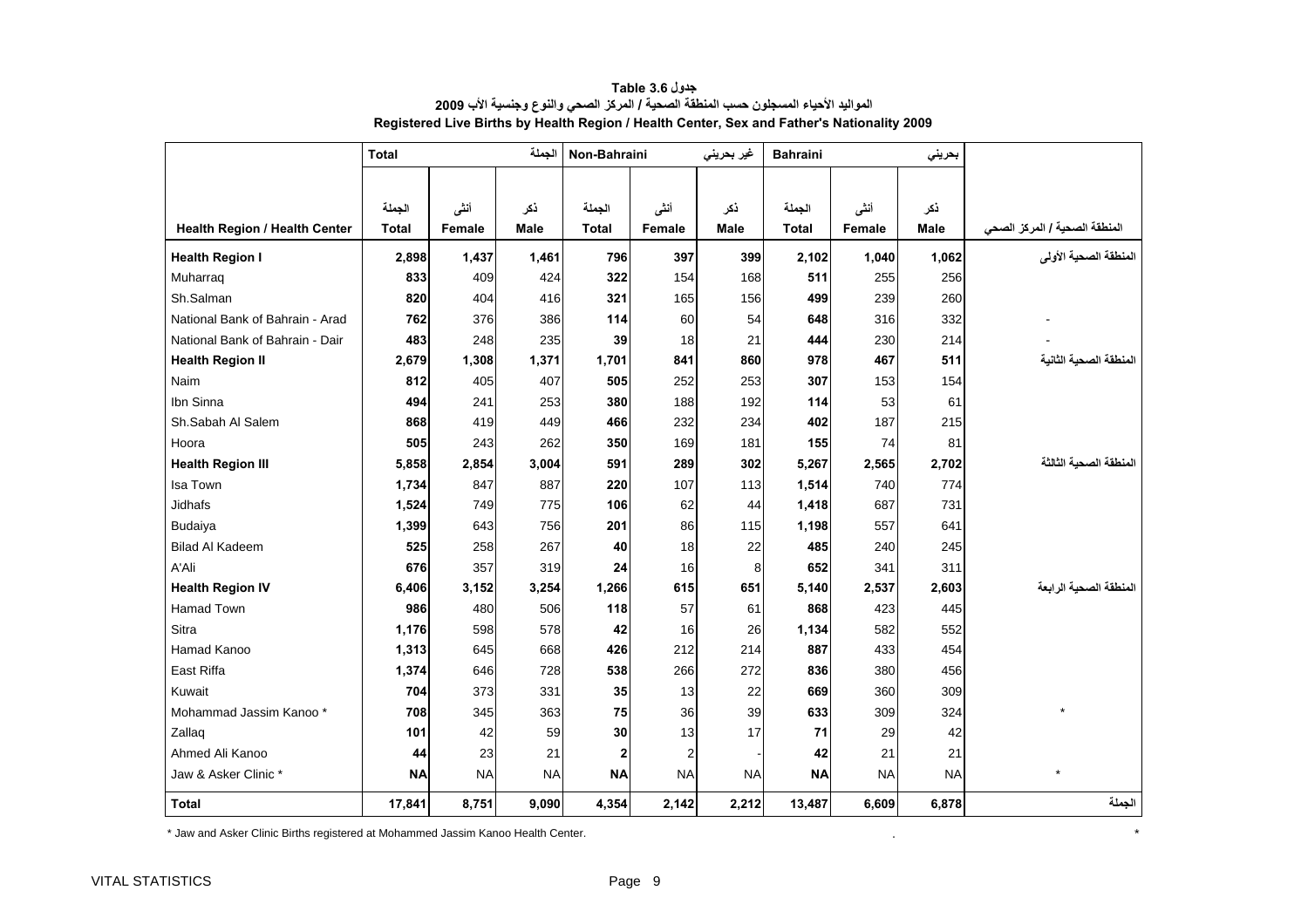<span id="page-10-0"></span>

|                        | Birth weight (kg)<br>وزن المولود بالكيلوجرام<br><b>Mother</b> |                |                |        |        |              |                         |        |                            |                               | الأم                            |
|------------------------|---------------------------------------------------------------|----------------|----------------|--------|--------|--------------|-------------------------|--------|----------------------------|-------------------------------|---------------------------------|
| الجملة<br><b>Total</b> | غير مبين<br>Undete-<br>rmined                                 | $4.5+$         | $4.0+$         | $3.5+$ | $3.0+$ | $2.5+$       | $2.0+$                  | $1.5+$ | أقل من<br>Less than<br>1.5 | الجنسية<br><b>Nationality</b> | فنات العمر<br><b>Age Groups</b> |
| 3                      |                                                               |                |                |        | 2      |              | 1                       |        |                            | -Bah                          | less than 15                    |
| 1                      |                                                               |                |                | 1      |        |              |                         |        |                            | - Non-Bah                     |                                 |
| 300                    | 3                                                             |                | $\sqrt{2}$     | 42     | 135    | 87           | 20                      | 8      |                            | 3Bah                          | 15-19                           |
| 219                    | 16                                                            |                | $\overline{4}$ | 25     | 84     | 54           | 28                      | 4      |                            | 4 Non-Bah                     |                                 |
| 2,866                  | 7                                                             | 9              | 79             | 454    | 1249   | 801          | 185                     | 40     |                            | 42 Bah                        | $20 - 24$                       |
| 1,127                  | 32                                                            | 5              | 35             | 222    | 426    | 290          | 89                      | 19     |                            | 9 Non-Bah                     |                                 |
| 3,887                  | 14                                                            | 20             | 123            | 736    | 1619   | 965          | 285                     | 69     |                            | 56 Bah                        | 25-29                           |
| 1,826                  | 44                                                            | 15             | 86             | 374    | 736    | 401          | 116                     | 28     |                            | 26 Non-Bah                    |                                 |
| 2,936                  | 17                                                            | 24             | 160            | 664    | 1128   | 667          | 193                     | 49     |                            | 34 Bah                        | 30-34                           |
| 1,567                  | 35                                                            | 11             | 57             | 343    | 649    | 343          | 94                      | 19     |                            | 16 Non-Bah                    |                                 |
| 1,526                  | 16                                                            | 17             | 96             | 361    | 542    | 349          | 84                      | 35     |                            | 26 Bah                        | 35-39                           |
| 726                    | 23                                                            | 6              | 37             | 188    | 253    | 145          | 47                      | 18     |                            | 9 Non-Bah                     |                                 |
| 583                    | 4                                                             | $\overline{7}$ | 43             | 144    | 231    | 113          | 25                      | 10     |                            | 6Bah                          | 40-44                           |
| 182                    | 6                                                             | $\overline{2}$ | 11             | 42     | 69     | 35           | 13                      | 3      |                            | 1 Non-Bah                     |                                 |
| 45                     | 3                                                             |                | 4              | 9      | 18     | 6            | 3                       | 2      |                            | -Bah                          | 45-49                           |
| 30                     | 3                                                             |                | 6              | 3      | 8      | 6            | $\overline{\mathbf{c}}$ |        |                            | 1 Non-Bah                     |                                 |
| 4                      |                                                               |                |                | 1      | 2      | $\mathbf{1}$ |                         |        |                            | -Bah                          | $50+$                           |
| 10                     | 1                                                             |                | 1              | 1      | 5      | 1            |                         |        |                            | Non-Bah                       |                                 |
| 3                      | $\overline{\mathbf{c}}$                                       |                |                |        |        |              |                         |        |                            | Bah                           | Unknown                         |
|                        |                                                               |                |                |        |        |              |                         |        |                            | - Non-Bah                     |                                 |
| 12,153                 | 66                                                            | 77             | 507            | 2,411  | 4,927  | 2,989        | 796                     | 213    |                            | $167$ Bah<br>بحريني           |                                 |
| 5,688                  | 160                                                           | 41             | 237            | 1,199  | 2,230  | 1,275        | 389                     | 91     |                            | غير بحريني Ron-Bahو66 Non-Bah | الجملة<br><b>Total</b>          |
| 17,841                 | 226                                                           | 118            | 744            | 3,610  | 7,157  | 4,264        | 1,185                   | 304    |                            | الجملة<br>233 Total           |                                 |

**جدول 3.7 Table المواليد الأحياء المسجلون حسب وزن المولود وجنسية وعمر الأم <sup>2009</sup> Registered Live Births by Birth Weight, Mother's Nationality and Age Groups 2009**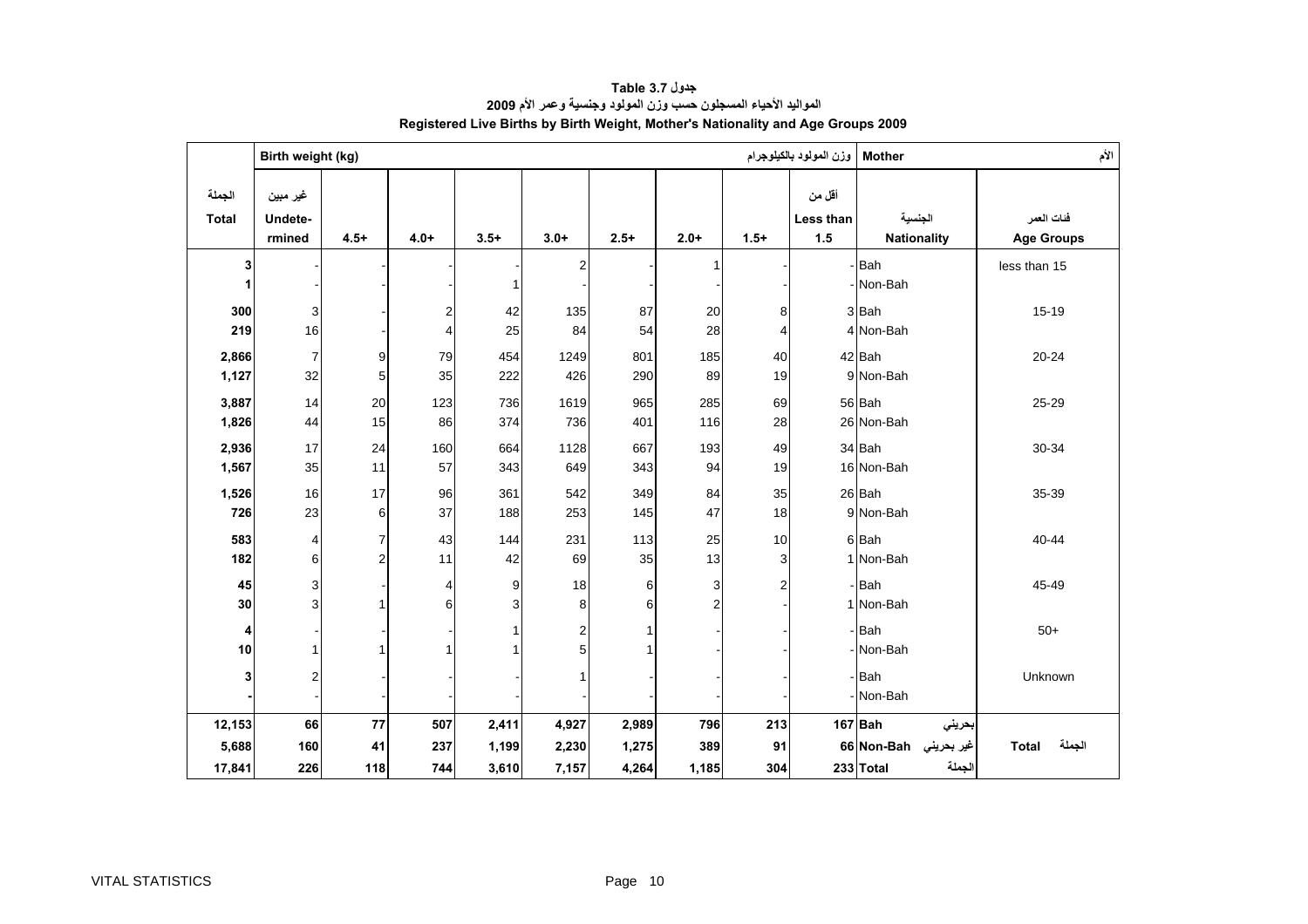#### **رسم بياني 3.2 Figure وزن المواليد ( بالكيلو جرام ) حسب جنسية الأم <sup>2009</sup> Births Weight (kg) By Mother's Nationality 2009**

#### Note:

- Low birth weight:

- Less than 2500 g (up to and including 2499 g).
- Very low birth weight:
- Less than 1500 g (up to and including 1499 g).
- Extremely low birth weight:

0.7

Less than 1000 g (up to and including 999 g).

2.8

Undetermined



Percentage





<span id="page-11-0"></span>Percentage



Cumulative Percentage



Reference: Table 3.7

 $\sim$  3.7 :  $\mathcal{L}$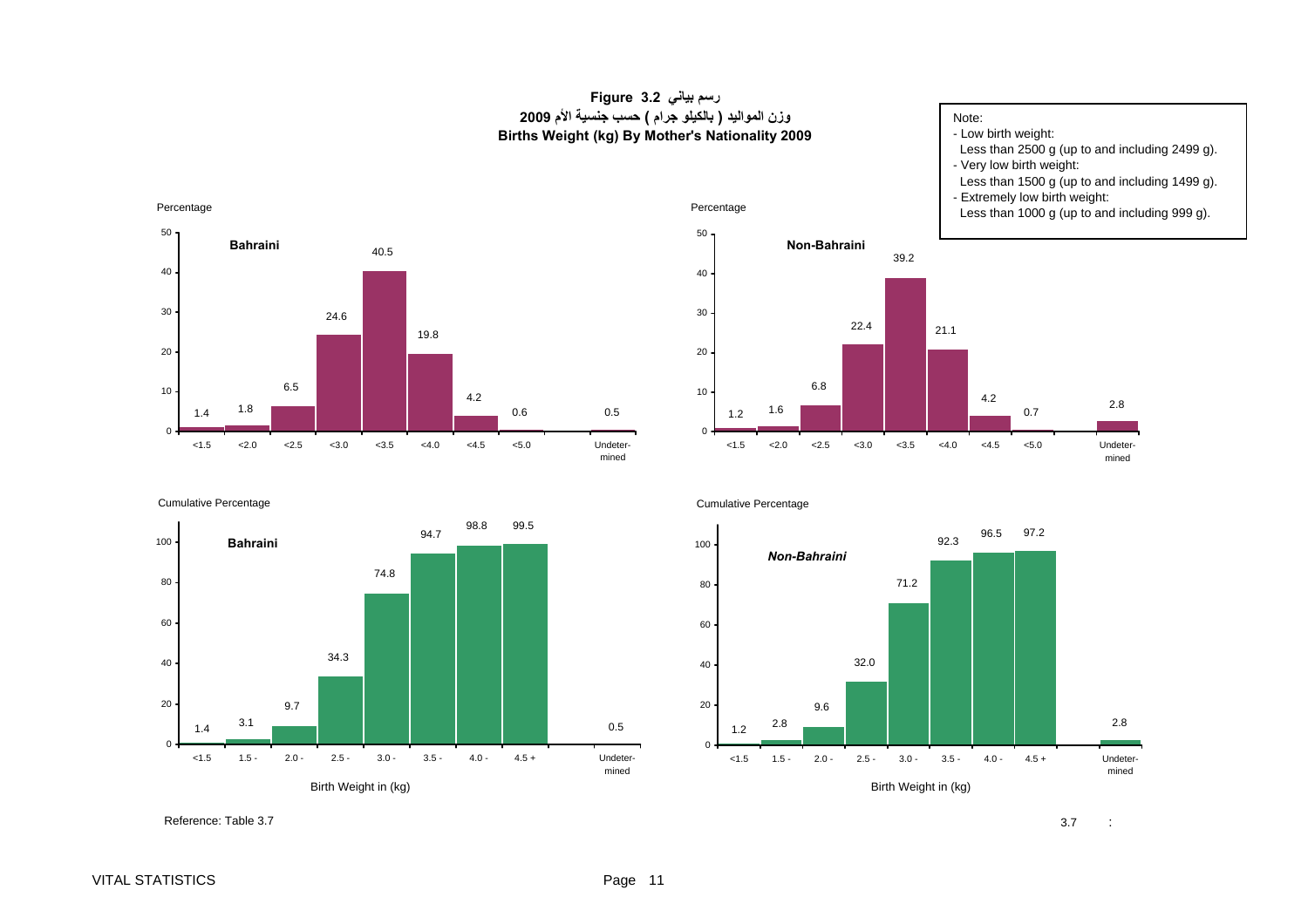<span id="page-12-0"></span>

|                           |                                           |                        | الفترة بين الولادة الحالية والحمل السابق<br>Interval between current delivery and previous pregnancy |                     |                              |                       |                       |                       |                                         | <b>Mother</b>                            |                                                             |                                 |
|---------------------------|-------------------------------------------|------------------------|------------------------------------------------------------------------------------------------------|---------------------|------------------------------|-----------------------|-----------------------|-----------------------|-----------------------------------------|------------------------------------------|-------------------------------------------------------------|---------------------------------|
| الجملة<br><b>Total</b>    | غير مبين<br>Undete-<br>rmined             | $7+$                   | $6+$                                                                                                 | $5+$                | $4+$                         | $3+$                  | $2+$                  | $1+$                  | أقل من<br>Less than<br>1                | الولادة<br>الأولى<br><b>1st Delivery</b> | الجنسية<br><b>Nationality</b>                               | فئات العمر<br><b>Age Groups</b> |
| 3<br>1                    |                                           |                        |                                                                                                      |                     |                              |                       |                       |                       |                                         |                                          | 3 Bah<br>1 Non-Bah                                          | less than 15                    |
| 300<br>219                | $\overline{\mathbf{c}}$<br>$\overline{a}$ |                        |                                                                                                      |                     | $\mathbf{1}$<br>$\mathbf{1}$ | 2<br>$\mathbf{1}$     | 7<br>6                | 24<br>24              | $\mathbf{1}$<br>$\overline{\mathbf{c}}$ |                                          | $263$ Bah<br>183 Non-Bah                                    | $15 - 19$                       |
| 2,866<br>1,127            | 32<br>$\overline{7}$                      | 4                      | 5<br>13                                                                                              | 26<br>12            | $77$<br>48                   | 202<br>75             | 309<br>156            | 365<br>240            | 16<br>8                                 | 1,833 Bah                                | 564 Non-Bah                                                 | $20 - 24$                       |
| 3,887<br>1,826            | 46<br>18                                  | 66<br>34               | 92<br>62                                                                                             | 216<br>80           | 385<br>145                   | 623<br>205            | 718<br>310            | 563<br>300            | 18<br>13                                | 1,160 Bah                                | 659 Non-Bah                                                 | 25-29                           |
| 2,936<br>1,567            | 28<br>12                                  | 242<br>147             | 191<br>94                                                                                            | 328<br>147          | 408<br>173                   | 483<br>188            | 541<br>256            | 385<br>214            | 16<br>10                                |                                          | 314 Bah<br>326 Non-Bah                                      | 30-34                           |
| 1,526<br>726              | 8<br>4                                    | 304<br>148             | 141<br>64                                                                                            | 184<br>64           | 200<br>56                    | 210<br>80             | 207<br>127            | 178<br>86             | $\overline{\mathbf{c}}$<br>$\mathbf{1}$ |                                          | 92 Bah<br>96 Non-Bah                                        | 35-39                           |
| 583<br>182                | $\overline{a}$                            | 176<br>50              | 56<br>14                                                                                             | 67<br>13            | 51<br>21                     | 82<br>18              | 78<br>25              | 43<br>18              | 3                                       |                                          | 25 Bah<br>23 Non-Bah                                        | 40-44                           |
| 45<br>30                  |                                           | 19<br>$\boldsymbol{9}$ | $\overline{\mathbf{c}}$<br>3                                                                         | 3<br>$\mathbf{1}$   | 8<br>$\overline{c}$          | 3<br>$\overline{4}$   | 5<br>3                | 4                     |                                         |                                          | 4 Bah<br>4 Non-Bah                                          | 45-49                           |
| 4<br>10                   |                                           | 3                      |                                                                                                      | 1                   |                              |                       |                       |                       |                                         |                                          | -Bah<br>-Non-Bah                                            | $50+$                           |
| 3                         |                                           |                        |                                                                                                      |                     |                              |                       |                       |                       |                                         |                                          | 3Bah<br>-Non-Bah                                            | Unknown                         |
| 12,153<br>5,688<br>17,841 | 118<br>43<br>161                          | 811<br>396<br>1,207    | 487<br>250<br>737                                                                                    | 825<br>317<br>1,142 | 1,130<br>447<br>1,577        | 1,605<br>571<br>2,176 | 1,865<br>884<br>2,749 | 1,559<br>890<br>2,449 | 56<br>34<br>90                          | $3,697$ Bah                              | بحريني<br>غير بحريني Non-Bah 1,856<br>الجملة<br>5,553 Total | الجملة Total                    |

**جدول 3.8 Table المواليد الأحياء المسجلون حسب الفترة بين الولادات وجنسية وعمر الأم <sup>2009</sup> Registered Live Births by Birth Intervals, Mother's Nationality and Age Groups 2009**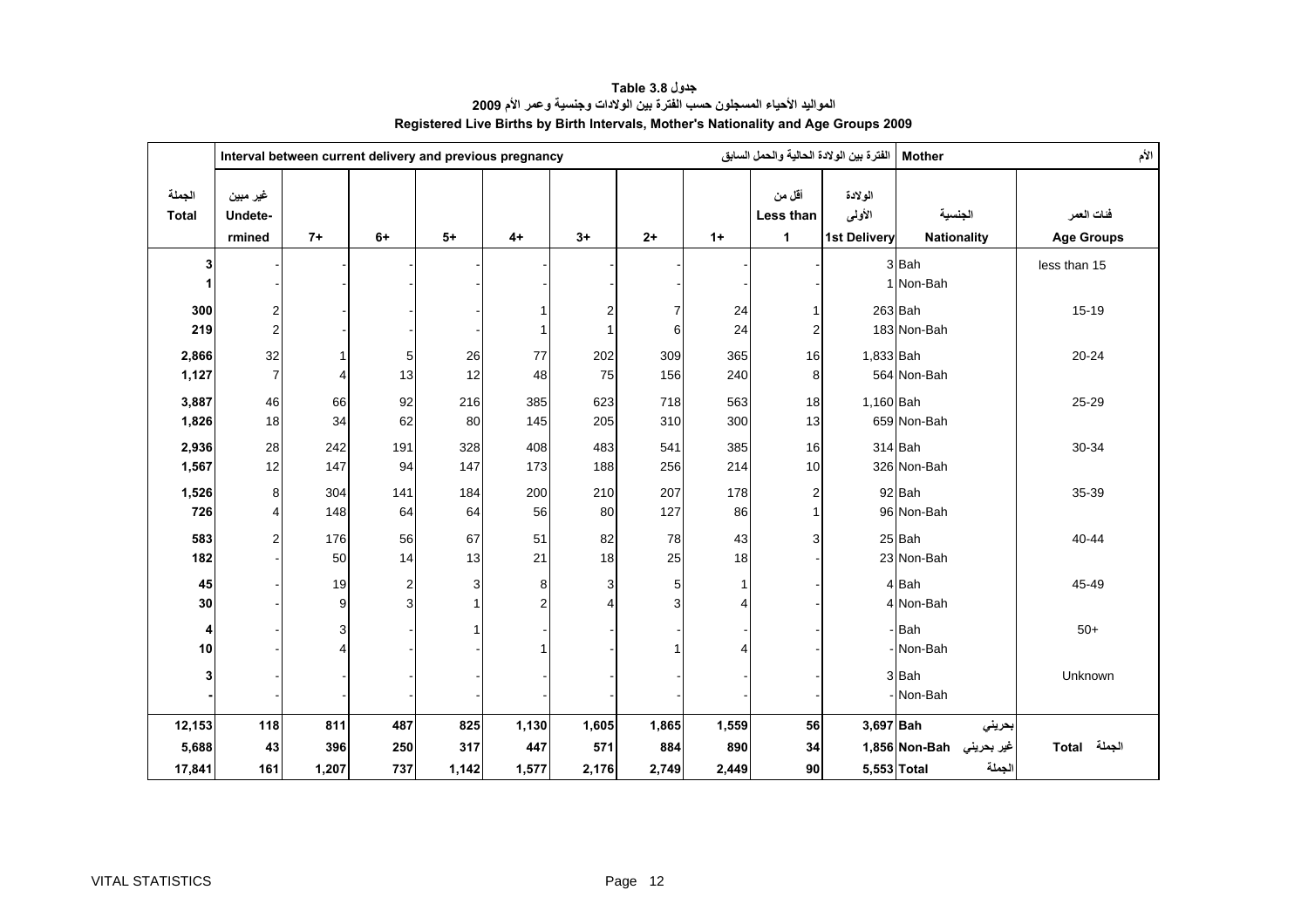<span id="page-13-0"></span>

| Total                  |                 | الجملة      | Non-Bahraini           |                | غير بحريني  | <b>Bahraini</b>        |                | بحريني                  |                                                |
|------------------------|-----------------|-------------|------------------------|----------------|-------------|------------------------|----------------|-------------------------|------------------------------------------------|
| الجملة<br><b>Total</b> | أننسى<br>Female | ذكر<br>Male | الجملة<br><b>Total</b> | أنشى<br>Female | ذكر<br>Male | الجملة<br><b>Total</b> | أنشى<br>Female | نكر<br>Male             | عمر الجنين (بالأسابيع)<br>Age of Fetus (weeks) |
|                        |                 |             |                        |                |             |                        |                |                         |                                                |
| 151                    | 80              | 71          | 55                     | 27             | 28          | 96                     | 53             | 43                      | less than 28 weeks                             |
| 16                     | 9               | 7           | 10                     | 5              | 5           | 6                      | 4              | $\overline{\mathbf{c}}$ | 28                                             |
| 32                     | 14              | 18          | 8                      | 4              | 4           | 24                     | 10             | 14                      | 29                                             |
| 43                     | 26              | 17          | 14                     | 9              | 5           | 29                     | 17             | 12                      | 30                                             |
| 59                     | 28              | 31          | 24                     | 13             | 11          | 35                     | 15             | 20                      | 31                                             |
| 83                     | 41              | 42          | 27                     | 14             | 13          | 56                     | 27             | 29                      | 32                                             |
| 126                    | 52              | 74          | 32                     | 12             | 20          | 94                     | 40             | 54                      | 33                                             |
| 201                    | 106             | 95          | 62                     | 32             | 30          | 139                    | 74             | 65                      | 34                                             |
| 281                    | 136             | 145         | 84                     | 37             | 47          | 197                    | 99             | 98                      | 35                                             |
| 782                    | 374             | 408         | 213                    | 102            | 111         | 569                    | 272            | 297                     | 36                                             |
| 1,897                  | 936             | 961         | 579                    | 275            | 304         | 1,318                  | 661            | 657                     | 37                                             |
| 3,533                  | 1,666           | 1,867       | 1,124                  | 519            | 605         | 2,409                  | 1,147          | 1,262                   | 38                                             |
| 4,447                  | 2,184           | 2,263       | 1,341                  | 658            | 683         | 3,106                  | 1,526<br>1,580 |                         | 39                                             |
| 6,190                  | 3,099           | 3,091       | 2,115                  | 1,071          | 1,044       | 4,075                  | 2,028<br>2,047 |                         | 40 & over                                      |
| 17,841                 | 8,751           | 9,090       | 5,688                  | 2,778          | 2,910       | 12,153                 | 5,973          | 6,180                   | الجملة<br><b>Total</b>                         |

#### **جدول 3.9 Table المواليد المسجلون حسب جنسية الأم ونوع وعمرالجنين <sup>2009</sup> Registered Births by Mother's Nationality, Sex and Age of Fetus 2009**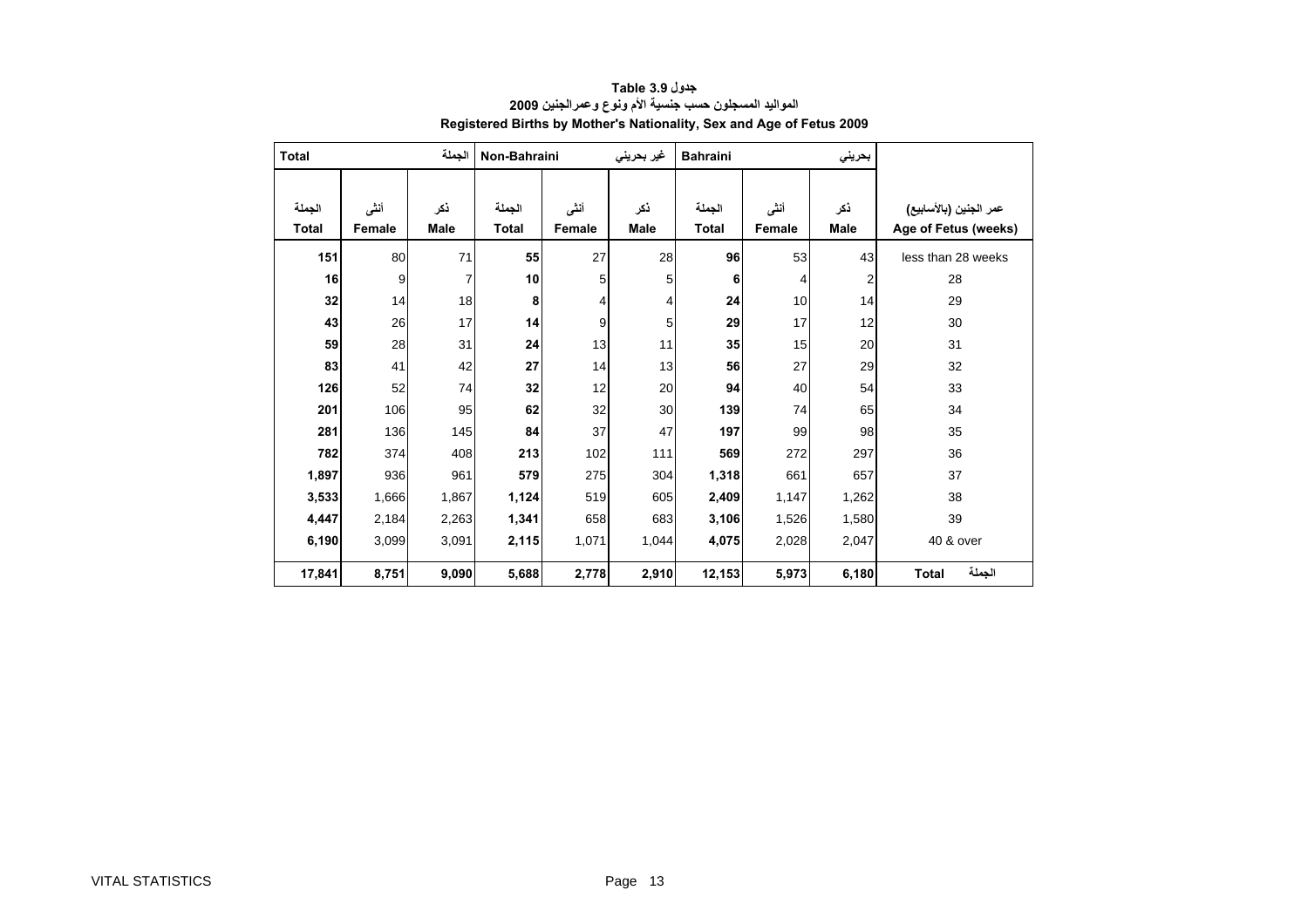<span id="page-14-0"></span>

|              | <b>Total</b>           |                | الجملة             | Non-Bahraini    |                | غیر بحرینی<br><b>Bahraini</b> |                        |                | بحريني      |          |
|--------------|------------------------|----------------|--------------------|-----------------|----------------|-------------------------------|------------------------|----------------|-------------|----------|
| Governorate  | الجملة<br><b>Total</b> | أنشى<br>Female | ذكر<br><b>Male</b> | الجملة<br>Total | أنشى<br>Female | ذكر<br><b>Male</b>            | الجملة<br><b>Total</b> | أنشى<br>Female | ذكر<br>Male | المحافظة |
| Capital      | 2,913                  | 1,427          | 1,486              | 1,086           | 538            | 548                           | 1,827                  | 889            | 938         |          |
| Muharrag     | 2,148                  | 1,054          | 1,094              | 1,023           | 507            | 516                           | 1,125                  | 547            | 578         |          |
| Northern     | 4,613                  | 2,245          | 2,368              | 460             | 218            | 242                           | 4,153                  | 2,027          | 2,126       |          |
| Central      | 5,004                  | 2,471          | 2,533              | 826             | 407            | 419                           | 4,178                  | 2,064          | 2,114       |          |
| Southern     | 3,163                  | 1,554          | 1,609              | 959             | 472            | 487                           | 2,204                  | 1,082          | 1,122       |          |
| <b>Total</b> | 17,841                 | 8,751          | 9,090              | 4,354           | 2,142          | 2,212                         | 13,487                 | 6,609          | 6,878       | الجملة   |

#### **جدول 3.10 Table المواليد الأحياء المسجلون حسب المحافظات والنوع وجنسية الأب <sup>2009</sup> Registered Live Births by Governorates, Sex and Father's Nationality 2009**

#### **جدول 3.11 Table الوفيات المبلغ عنها حسب المحافظات والنوع والجنسية <sup>2009</sup> Reported Deaths by Governorates, Sex and Nationality 2009**

|              | <b>Total</b>           |                | الجملة             | Non-Bahraini           |                |                    | غیر بحرینی<br><b>Bahraini</b> |                |             |          |
|--------------|------------------------|----------------|--------------------|------------------------|----------------|--------------------|-------------------------------|----------------|-------------|----------|
| Governorate  | الجملة<br><b>Total</b> | أنشى<br>Female | ذكر<br><b>Male</b> | الجملة<br><b>Total</b> | أنشى<br>Female | ذكر<br><b>Male</b> | الجملة<br><b>Total</b>        | أنشى<br>Female | ذكر<br>Male | المحافظة |
| Capital      | 523                    | 191            | 332                | 178                    | 37             | 141                | 345                           | 154            | 191         |          |
| Muharrag     | 473                    | 199            | 274                | 80                     | 16             | 64                 | 393                           | 183            | 210         |          |
| Northern     | 613                    | 245            | 368                | 65                     | 17             | 48                 | 548                           | 228            | 320         |          |
| Central      | 493                    | 197            | 296                | 88                     | 11             | 77                 | 405                           | 186            | 219         |          |
| Southern     | 285                    | 104            | 181                | 89                     | 18             | 71                 | 196                           | 86             | 110         |          |
| <b>Total</b> | 2,387                  | 936            | 1,451              | 500                    | 99             | 401                | 1,887                         | 837            | 1,050       | الجملة   |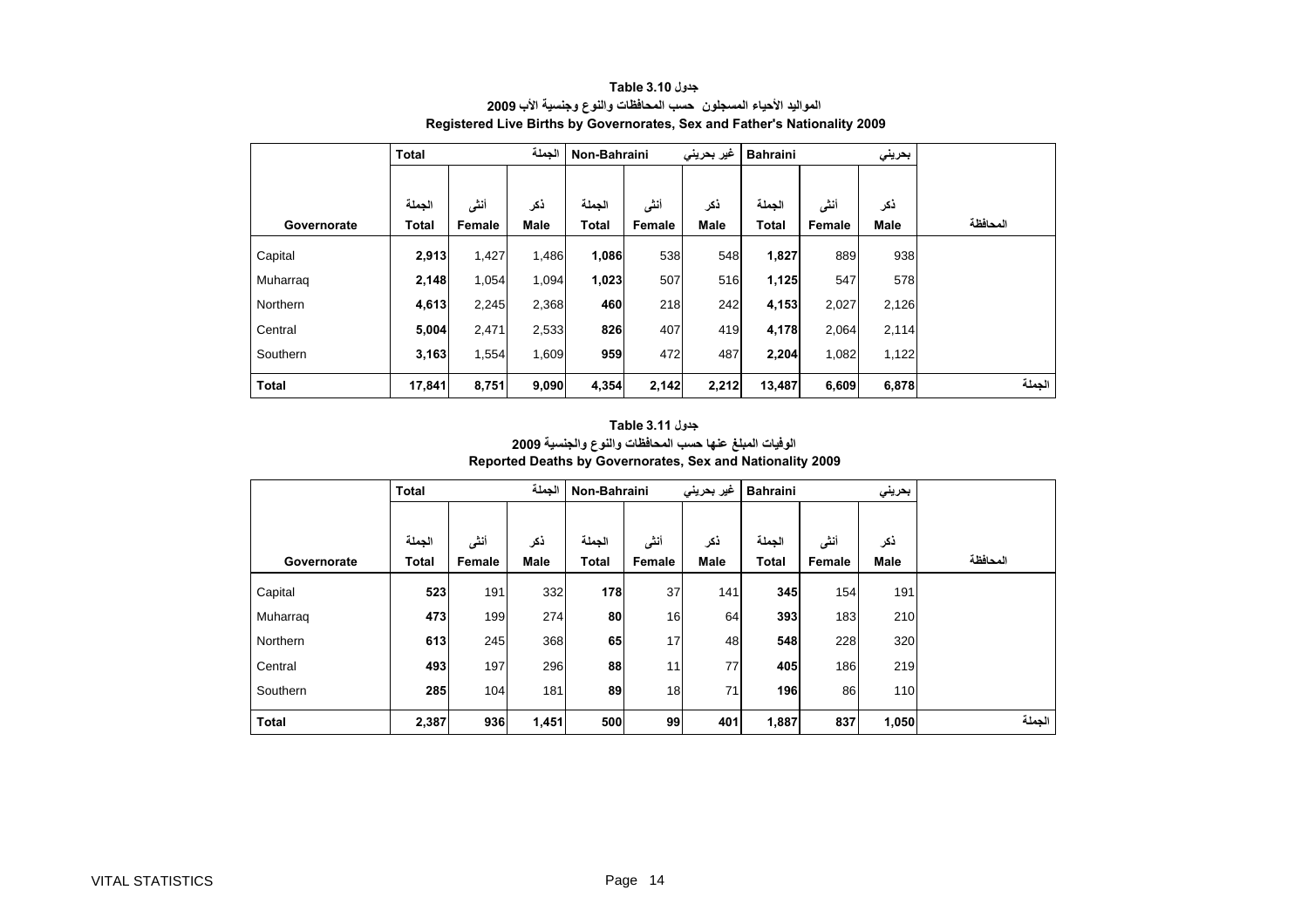<span id="page-15-0"></span>

**رسم بياني 3.3 Figure معدل المواليد والوفيات الخام المسجلين لكل 1000 من السكان حسب الجنسية 1999 - 2008 Crude Registered Birth & Death Rate Per 1000 Population by Nationality 1999 - 2008**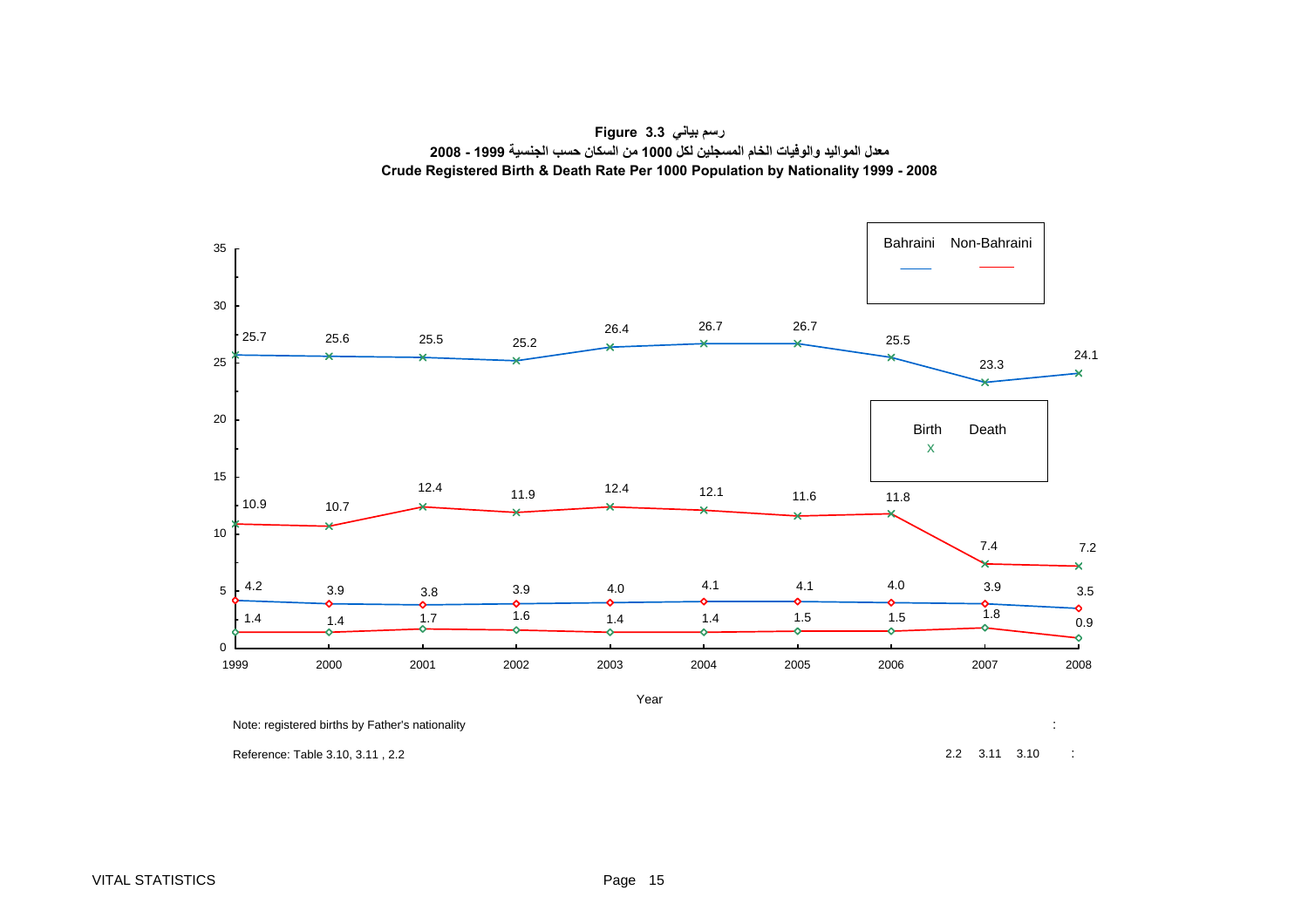<span id="page-16-0"></span>

|                                              | <b>Total</b>     |                | الجملة         | Non-Bahraini   |           | غير بحريني     | <b>Bahraini</b> |                | بحريني         |                              |
|----------------------------------------------|------------------|----------------|----------------|----------------|-----------|----------------|-----------------|----------------|----------------|------------------------------|
|                                              | الجملة           | أنشى           | ذكر            | الجملة         | أننسى     | نكر            | الجملة          | أننى           | ذكر            |                              |
| <b>Place of Death</b>                        | <b>Total</b>     | Female         | <b>Male</b>    | <b>Total</b>   | Female    | <b>Male</b>    | <b>Total</b>    | Female         | <b>Male</b>    | مكان الوفاة                  |
| <b>Ministry of Health Hospitals</b>          | 1,183            | 531            | 652            | 173            | 43        | 130            | 1,010           | 488            | 522            | وزارة الصحة                  |
| Salmaniya Medical Complex                    | 1,139            | 511            | 628            | 166            | 43        | 123            | 973             | 468            | 505            |                              |
| Psychiatric Hospital                         |                  |                |                |                |           |                |                 |                |                |                              |
| Jidhafs Maternity Hospital                   |                  |                |                |                |           |                |                 |                |                |                              |
| West Region Maternity Hospital               |                  |                |                |                |           |                |                 |                |                |                              |
| Geriatric Hospital & Long Stay Wards         | 18               | 11             |                |                |           |                | 18              | 11             |                |                              |
| <b>Health Centers</b>                        | 20               | 8              | 12             | 7              |           | 7              | 13              | 8              | 5              |                              |
| <b>Other Government Hospitals</b>            | 290              | 123            | 167            | 45             | 9         | 36             | 245             | 114            | 131            | مؤسسات حكومية أخري           |
| <b>Military Hospital</b>                     | 285              | 120            | 165            | 45             | 9         | 36             | 240             | 111            | 129            |                              |
| <b>Essa Town Geriatric</b>                   | 5                | 3              | $\overline{2}$ |                |           |                | 5               | 3              | $\overline{2}$ |                              |
| <b>Private Sector</b>                        | 50               | 22             | 28             | 17             |           | 13             | 33              | 18             | 15             | القطاع الخاص                 |
| Private Clinics & Polyclinics                | 4                |                |                | 3              |           | 3              |                 |                |                |                              |
| American Mission Hospital                    | 6                | 3              |                | $\overline{2}$ |           |                |                 | $\overline{c}$ | $\overline{2}$ |                              |
| Awali Hospital                               |                  |                |                |                |           |                |                 |                | $\overline{2}$ |                              |
| International Hospital of Bahrain            | 12               |                | 5              | 3              |           | $\overline{2}$ | 9               | 6              | 3              |                              |
| <b>Bahrain Specialist Hospital</b>           | 14               |                | q              | 8              |           | 6              | 6               | 3              | 3              |                              |
| Al-Hilal Hospital                            |                  |                |                |                |           |                |                 |                |                |                              |
| Noor Specialist Hospital                     |                  |                |                |                |           |                |                 |                |                |                              |
| Al-Amal Hospital                             |                  |                |                |                |           |                |                 |                |                |                              |
| International Medical City Hospital          | 3                | 3              |                |                |           |                | 3               | 3              |                |                              |
| Home                                         | 436              | 169            | 267            | 79             | 21        | 58             | 357             | 148            | 209            | في المنزل                    |
| <b>Other Places in Bahrain</b>               | 314              | 46             | 268            | 186            | 22        | 164            | 128             | 24             | 104            | أماكن أخرى في البحرين        |
| <b>Born Abroad (Bahraini only)</b>           | 114              | 45             | 69             | <b>NA</b>      | <b>NA</b> | <b>NA</b>      | 114             | 45             | 69             | في الخارج ( للبحرينيين فقط ) |
| Other Countries of Gulf Co-operation Council | 43               | 15             | 28             | <b>NA</b>      | <b>NA</b> | <b>NA</b>      | 43              | 15             | 28             |                              |
| <b>Other Arabic Countries</b>                | 26               | 13             | 13             | <b>NA</b>      | <b>NA</b> | <b>NA</b>      | 26              | 13             | 13             |                              |
| <b>Asian Countries</b>                       | 33               | 11             | 22             | <b>NA</b>      | <b>NA</b> | <b>NA</b>      | 33              | 11             | 22             |                              |
| <b>European Countries</b>                    |                  | 2              |                | <b>NA</b>      | <b>NA</b> | <b>NA</b>      |                 | $\overline{2}$ | 3              |                              |
| <b>American Countries</b>                    | 3                | $\overline{2}$ |                | <b>NA</b>      | <b>NA</b> | <b>NA</b>      | 3               | $\overline{2}$ |                |                              |
| <b>Other Countries</b>                       |                  | $\overline{2}$ | 2              | <b>NA</b>      | <b>NA</b> | <b>NA</b>      |                 | $\mathfrak{p}$ |                |                              |
| <b>Total</b>                                 | 2,387            | 936            | 1,451          | 500            | 99        | 401            | 1,887           | 837            | 1,050          | الجملة                       |
| Before the Law                               | $\boldsymbol{9}$ | 9              |                | 3              | 3         |                | 6               | 6              |                |                              |
| Within the Law                               | 65               | 43             | 22             | 11             | 6         | 5              | 54              | 37             | 17             |                              |
| <b>Total</b>                                 | 74               | 52             | 22             | 14             | 9         | 5              | 60              | 43             | 17             | المجموع                      |

#### **جدول 3.12 Table الوفيات المبلغ عنها حسب مكان الوفاة والجنسية والنوع <sup>2009</sup> Reported Deaths by Place of Death, Nationality and Sex 2009**

Note: Deaths include some visitors .

 $\mathcal{L}^{\mathcal{L}}$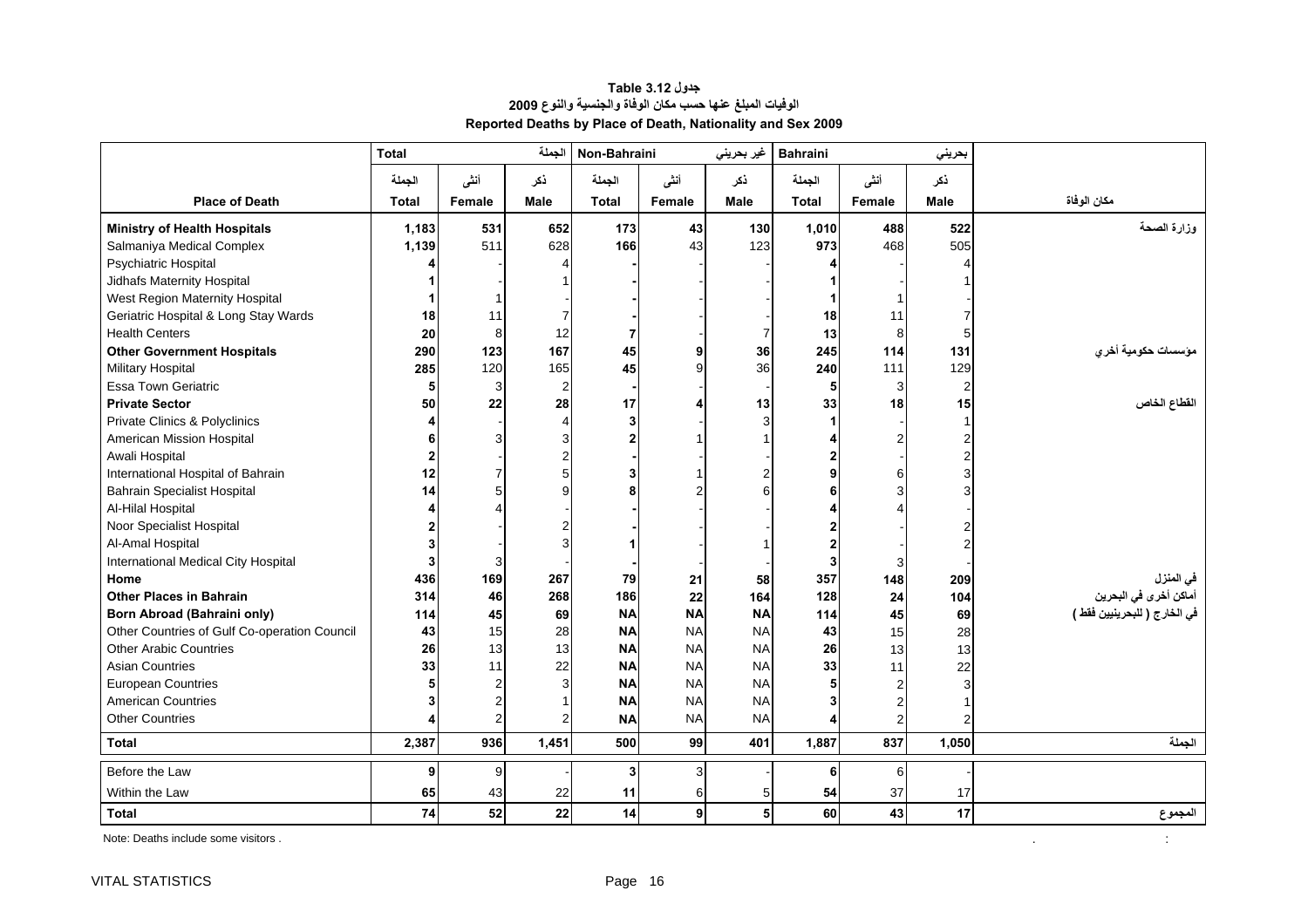#### **جدول 3.13 Table الوفيات المبلغ عنها حسب مكان الوفاة 2005 - 2009 Reported Deaths by Place of Death 2005 - 2009**

<span id="page-17-0"></span>

| <b>Place of Death</b>                        | 2009  | 2008           | 2007      | 2006           | 2005      | مكان الوفاة                        |
|----------------------------------------------|-------|----------------|-----------|----------------|-----------|------------------------------------|
| <b>Ministry of Health Hospitals</b>          | 1,183 | 1,188          | 1,161     | 1,228          | 1,226     | وزارة الصحة                        |
| Salmaniya Medical Complex                    | 1,139 | 1,152          | 1,133     | 1,200          | 1,189     |                                    |
| <b>Psychiatric Hospital</b>                  |       |                |           |                |           |                                    |
| Jidhafs Maternity Hospital                   |       |                |           |                |           |                                    |
| Sitra Maternity Hospital                     |       |                |           |                |           |                                    |
| Muharraq Geriatrics Hospital                 |       | 17             | 18        | 18             | 21        |                                    |
| Muharraq Maternity Hospital                  |       |                |           |                |           |                                    |
| West Region Maternity Hospital               |       |                |           |                |           |                                    |
| Geriatric Hospital & Long Stay Wards         | 18    |                |           |                |           |                                    |
| <b>Health Centers</b>                        | 20    | 15             | 6         | 9              | 12        |                                    |
| <b>Other Government Hospitals</b>            | 290   | 316            | 293       | 253            | 241       | مؤسسات حكومية أخرى                 |
| <b>Military Hospital</b>                     | 285   | 309            | 285       | 244            | 238       |                                    |
| Directorate of Health & Social Affairs       |       |                |           |                |           |                                    |
| <b>Essa Town Geriatric</b>                   | 5     | З              |           | 4              | 3         |                                    |
| Muharraq Social Care Center                  |       | 3              | 5         | 5              |           |                                    |
| <b>Private Sector</b>                        | 50    | 28             | 40        | 32             | 36        | القطاع الخاص                       |
| Private Clinics & Polyclinics                |       |                |           | 3              |           |                                    |
| American Mission Hospital                    | 6     |                | 3         | 4              | 5         |                                    |
| Awali Hospital                               |       |                | 5         | $\overline{2}$ | 3         |                                    |
| International Hospital of Bahrain            | 12    | 9              | 16        | 11             | 12        |                                    |
| Ibn Al-Nafees Hospital                       |       |                |           | 1              |           |                                    |
| <b>Bahrain Specialist Hospital</b>           | 14    | 11             | 9         | 11             | 15        |                                    |
| Al-Hilal Hospital                            |       |                |           | <b>NA</b>      | <b>NA</b> |                                    |
| Noor Specialist Hospital                     |       |                |           |                |           |                                    |
| Al-Amal Hospital                             |       |                |           |                |           |                                    |
| International Medical City Hospital          | 3     | $\overline{2}$ | <b>NA</b> | <b>NA</b>      | <b>NA</b> |                                    |
| Home                                         | 436   | 482            | 459       | 479            | 467       |                                    |
| <b>Other Places in Bahrain</b>               | 314   | 277            | 229       | 253            | 186       | في المنزل<br>أماكن أخرى في البحرين |
| Abroad (Bahraini only)                       | 114   | 99             | 88        | 72             | 59        | في الخارج ( للبحرينيين فقط )       |
| Other Countries of Gulf Co-operation Council | 43    | 36             | 38        | 38             | 19        |                                    |
| <b>Other Arabic Countries</b>                | 26    | 32             | 31        | 12             | 16        |                                    |
| <b>Asian Countries</b>                       | 33    | 20             | 16        | 15             | 15        |                                    |
| <b>European Countries</b>                    |       | 7              |           | 5              | 3         |                                    |
| <b>American Countries</b>                    |       |                |           |                |           |                                    |
| <b>Other Countries</b>                       |       | 3              |           | $\overline{2}$ | 6         |                                    |
| <b>Total</b>                                 | 2,387 | 2,390          | 2,270     | 2,317          | 2,215     | الجملة                             |

Note: Deaths include some visitors . . :

 $\sim$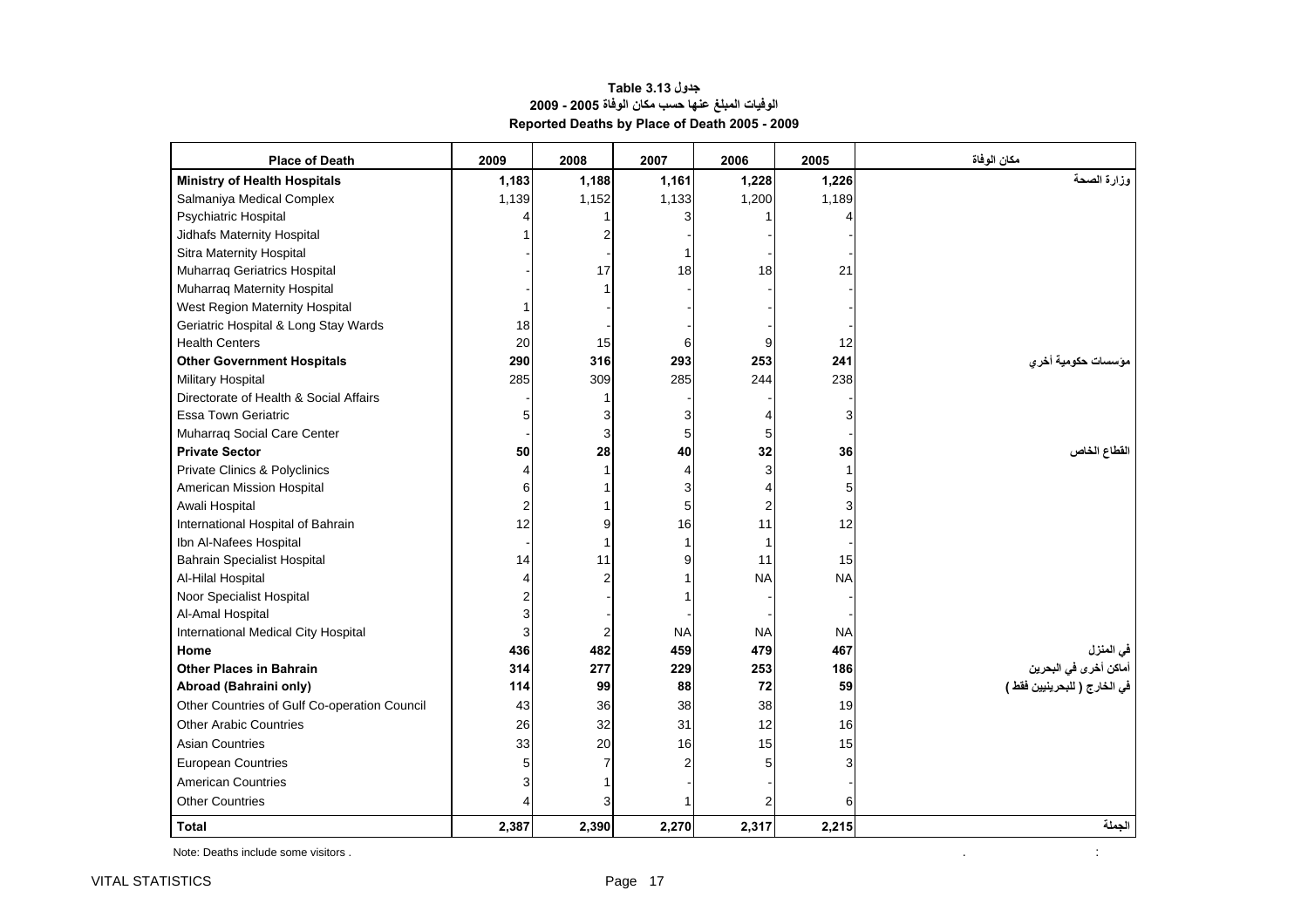<span id="page-18-0"></span>

| <b>Total</b> |                        |                  | الجملة             | Non-Bahraini |                        |                | غير بحريني         | <b>Bahraini</b> |                        |                       | بحريني             |                                               |
|--------------|------------------------|------------------|--------------------|--------------|------------------------|----------------|--------------------|-----------------|------------------------|-----------------------|--------------------|-----------------------------------------------|
|              |                        |                  |                    |              |                        |                |                    |                 |                        |                       |                    |                                               |
| %            | الجملة<br><b>Total</b> | أنشى<br>Female   | ذكر<br><b>Male</b> | $\%$         | الجملة<br><b>Total</b> | أننى<br>Female | ذكر<br><b>Male</b> | %               | الجملة<br><b>Total</b> | أنشى<br><b>Female</b> | نكر<br><b>Male</b> | فَنات المعمر (بالسنوات)<br>Age Groups (Years) |
| 1.5          | 35                     | 10               | 25                 | 2.0          | 10                     | 5 <sub>l</sub> | 5                  | 1.3             | 25                     | 5                     | 20                 | $< 1$ week                                    |
| 0.9          | 21                     | 9                | 12                 | 0.4          | $\mathbf{2}$           |                |                    | 1.0             | 19                     | 8                     | 11                 | 7 days to $<$ 4 wks<br>4                      |
| 3.0          | 72                     | 36               | 36                 | 2.4          | 12                     | 5              |                    | 3.2             | 60                     | 31                    | 29                 | 4 wks to $<$ 1 yr<br>Δ                        |
| 1.0          | 25                     | 14               | 11                 | 0.6          | 3                      | $\overline{2}$ |                    | $1.2$           | 22                     | 12                    | 10                 | $1 - 4$                                       |
| 1.0          | 24                     | 8                | 16                 | 1.0          | 5                      |                | 5                  | 1.0             | 19                     | 8                     | 11                 | $5 - 9$                                       |
| 0.6          | 14                     | $\boldsymbol{2}$ | 12                 | 1.0          | 5                      |                | $\overline{4}$     | 0.5             | 9                      | 1                     | 8                  | $10 - 14$                                     |
| $1.4$        | 33                     | 10               | 23                 |              |                        |                |                    | 1.7             | 33                     | 10                    | 23                 | $15 - 9$                                      |
| 3.0          | 72                     | 17               | 55                 | 4.6          | 23                     |                | 19                 | 2.6             | 49                     | 13                    | 36                 | $20 - 24$                                     |
| 3.7          | 88                     | 20               | 68                 | 8.4          | 42                     | 5              | 37                 | 2.4             | 46                     | 15                    | 31                 | $25 - 29$                                     |
| 3.2          | 77                     | 18               | 59                 | 9.4          | 47                     | 8              | 39                 | 1.6             | 30                     | 10                    | 20                 | $30 - 34$                                     |
| 3.9          | 92                     | 28               | 64                 | 11.6         | 58                     | 12             | 46                 | 1.8             | 34                     | 16                    | 18                 | $35 - 39$                                     |
| 4.8          | 115                    | 33               | 82                 | 11.2         | 56                     | 9              | 47                 | 3.1             | 59                     | 24                    | 35                 | $40 - 44$                                     |
| 6.0          | 144                    | 45               | 99                 | 11.2         | 56                     | 6              | 50                 | 4.7             | 88                     | 39                    | 49                 | $45 - 49$                                     |
| 6.5          | 156                    | 43               | 113                | 11.6         | 58                     | 6              | 52                 | 5.2             | 98                     | 37                    | 61                 | $50 - 54$                                     |
| 7.1          | 169                    | 54               | 115                | 9.2          | 46                     | 5              | 41                 | 6.5             | 123                    | 49                    | 74                 | $55 - 59$                                     |
| 5.7          | 137                    | 52               | 85                 | 3.4          | 17                     | $\overline{3}$ | 14                 | 6.4             | 120                    | 49                    | 71                 | $60 - 64$                                     |
| 8.0          | 191                    | 90               | 101                | 2.6          | 13                     |                | 9                  | 9.4             | 178                    | 86                    | 92                 | $65 - 69$                                     |
| 11.6         | 276                    | 135              | 141                | 3.2          | 16                     | 8              | 8                  | 13.8            | 260                    | 127                   | 133                | $70 - 74$                                     |
| 27.1         | 646                    | 312              | 334                | 6.2          | 31                     | 15             | 16                 | 32.6            | 615                    | 297                   | 318                | $75+$                                         |
| 100.0        | 2,387                  | 936              | 1,451              | 100.0        | 500                    | 99             | 401                | 100.0           | 1,887                  | 837                   | 1,050              | الجملة<br><b>Total</b>                        |

 $\mathcal{L}^{\mathcal{L}}$  and  $\mathcal{L}^{\mathcal{L}}$  are  $\mathcal{L}^{\mathcal{L}}$  . In the figure

#### **جدول 3.14 Table الوفيات المبلغ عنها حسب فئات العمر والجنسية والنوع <sup>2009</sup> Reported Deaths by Age Groups, Nationality and Sex 2009**

Note : Deaths include some visitors .

VITAL STATISTICS **Page 18**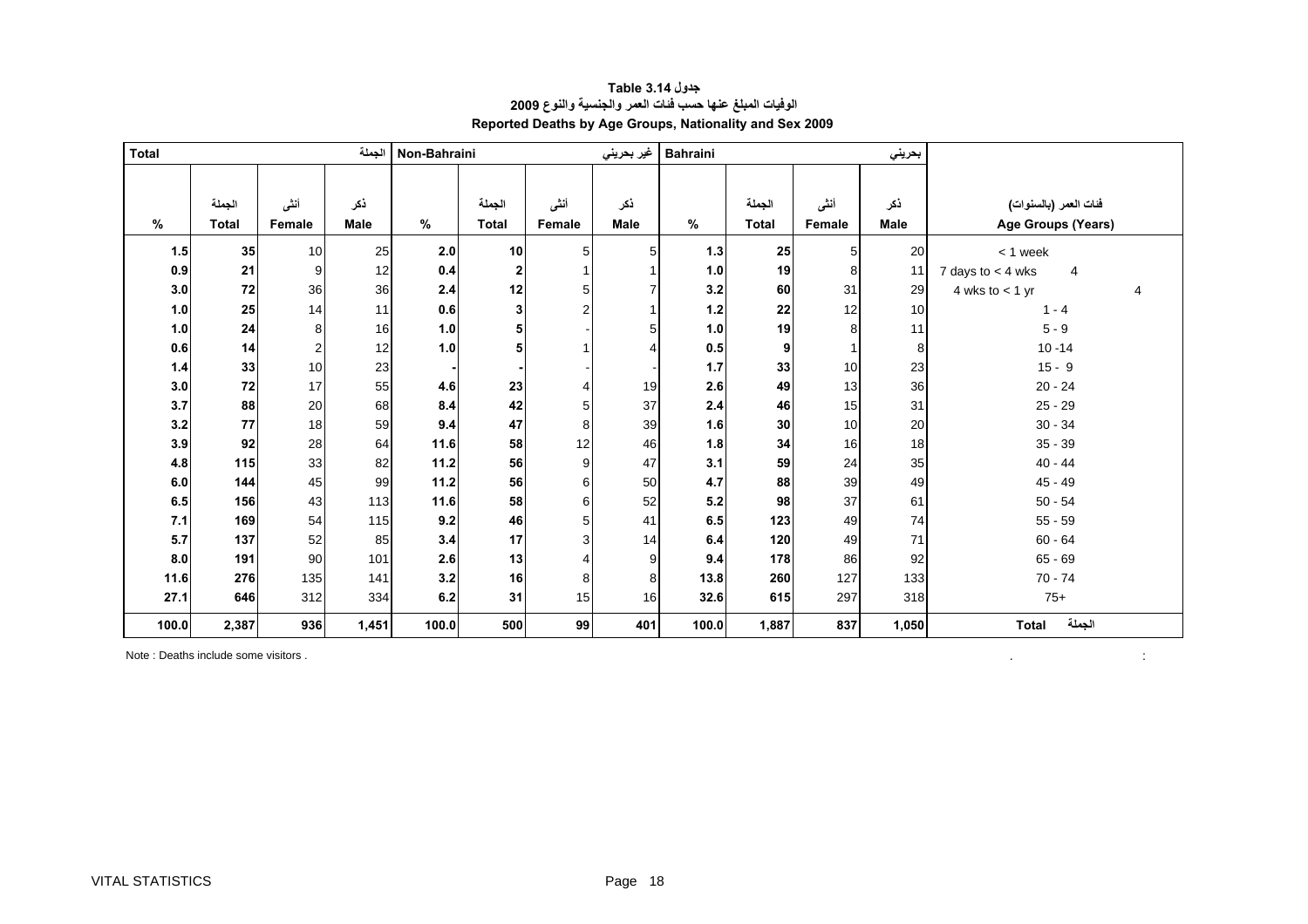

<span id="page-19-0"></span>

Reference: Table 3.14 , 2.2 2.2 3.14 : Reference: Table 3.14 , 2.2 3.14 : 2.2 3.14 : 2.2 3.14 : 2.2 3.14 : 2.2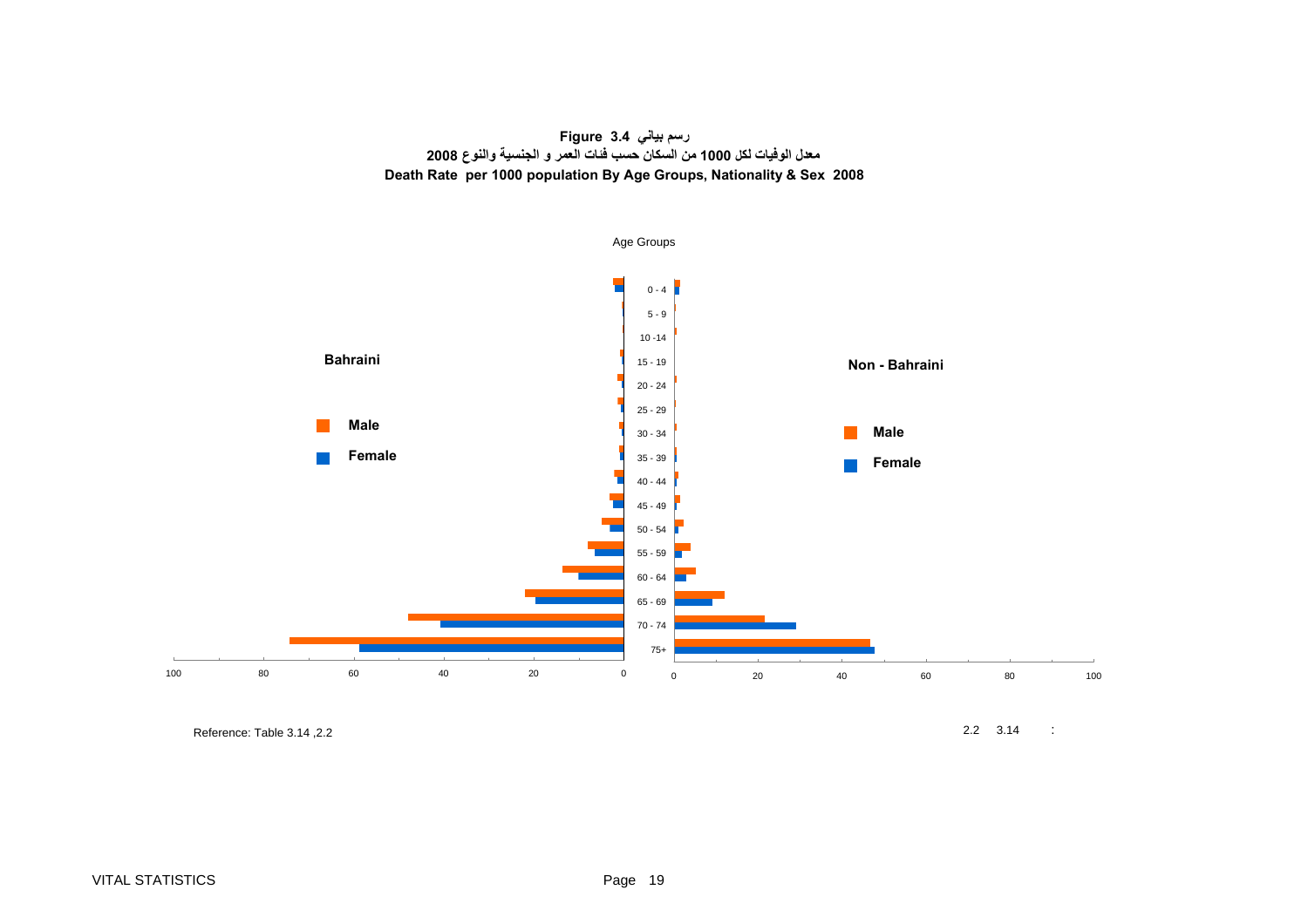<span id="page-20-0"></span>

|                                                                                                           | <b>Nationality / Sex</b> |           |      |              |                     |        |      |            |                 |        |      | الجنسية / النوع |            |               |
|-----------------------------------------------------------------------------------------------------------|--------------------------|-----------|------|--------------|---------------------|--------|------|------------|-----------------|--------|------|-----------------|------------|---------------|
|                                                                                                           | <b>Total</b>             |           |      | الجملة       | <b>Non Bahraini</b> |        |      | غير بحريني | <b>Bahraini</b> |        |      | بحريني          |            | رمز           |
|                                                                                                           | <b>Total</b>             | الجملة    |      |              | <b>Total</b>        | الجملة |      |            | <b>Total</b>    | الجملة |      |                 |            | التصنيف       |
|                                                                                                           |                          | العدد     | أننى | نكر          |                     | العدد  | أننى | ذكر        |                 | العدد  | أننى | ذكر             |            | <b>ICD-10</b> |
| <b>Cause of Death</b>                                                                                     | %                        | No.       | F    | M            | $\%$                | No.    | F    | M          | $\%$            | No.    | Е    | M               | سبب الوفاة | Code          |
| Certain infectious & parasitic diseases                                                                   | 3.6                      | 85        | 40   | 45           | 1.8                 | 9      |      | ี          | 4.0             | 76     | 37   | 39              |            | A00-B99       |
| Neoplasms                                                                                                 | 9.1                      | 218       | 103  | 115          | 4.4                 | 22     | 10   | 12         | 10.4            | 196    | 93   | 103             |            | C00-D49       |
| Diseases of the blood and blood-forming<br>organs and certain disorders involving<br>the immune mechanism | 1.5                      | 35        | 21   | 14           | 1.0                 | 5      |      |            | 1.6             | 30     | 20   | 10 <sup>1</sup> |            | D50-D89       |
| Endocrine, nutritional and metabolic<br>diseases                                                          | 8.1                      | 194       | 94   | 100          | 4.4                 | 22     |      | 17         | 9.1             | 172    | 89   | 83              |            | E00-E90       |
| Mental and behavioural disorders                                                                          | 0.13                     |           |      | 3            |                     |        |      |            | 0.2             |        |      | 3               |            | F00-F99       |
| Diseases of the nervous system                                                                            | 1.9                      | 46        | 20   | 26           | 1.4                 |        |      | ค          | 2.1             | 39     | 19   | 20              |            | G00-G99       |
| Diseases of the circulatory system                                                                        | 15.7                     | 375       | 163  | 212          | 11.0                | 55     | 13   | 42         | 17.0            | 320    | 150  | 170             |            | $100 - 199$   |
| Diseases of the respiratory system                                                                        | 7.3                      | 174       | 74   | 100          | 5.6                 | 28     | 6    | 22         | 7.7             | 146    | 68   | 78              |            | J00-J99       |
| Diseases of the digestive system                                                                          | 2.8                      | <b>68</b> | 23   | 45           | 2.6                 | 13     |      | 11         | 2.9             | 55     | 21   | 34              |            | K00-K99       |
| Diseases of the skin and subcutaneous<br>tissue                                                           | 0.9                      | 21        | 12   | $\mathbf{Q}$ | 0.4                 | 2      |      |            | 1.0             | 19     | 12   |                 |            | L00-L99       |
| Diseases of the musculoscletal system<br>and connective tissue                                            | 0.3                      |           |      | 3            | 0.2                 |        |      |            | 0.3             |        |      | 2               |            | M00-M99       |

#### **جدول 3.15 Table الوفيات المبلغ عنها حسب سبب الوفاة والجنسية والنوع <sup>2009</sup> Reported Deaths by Cause of Death, Nationality and Sex 2009**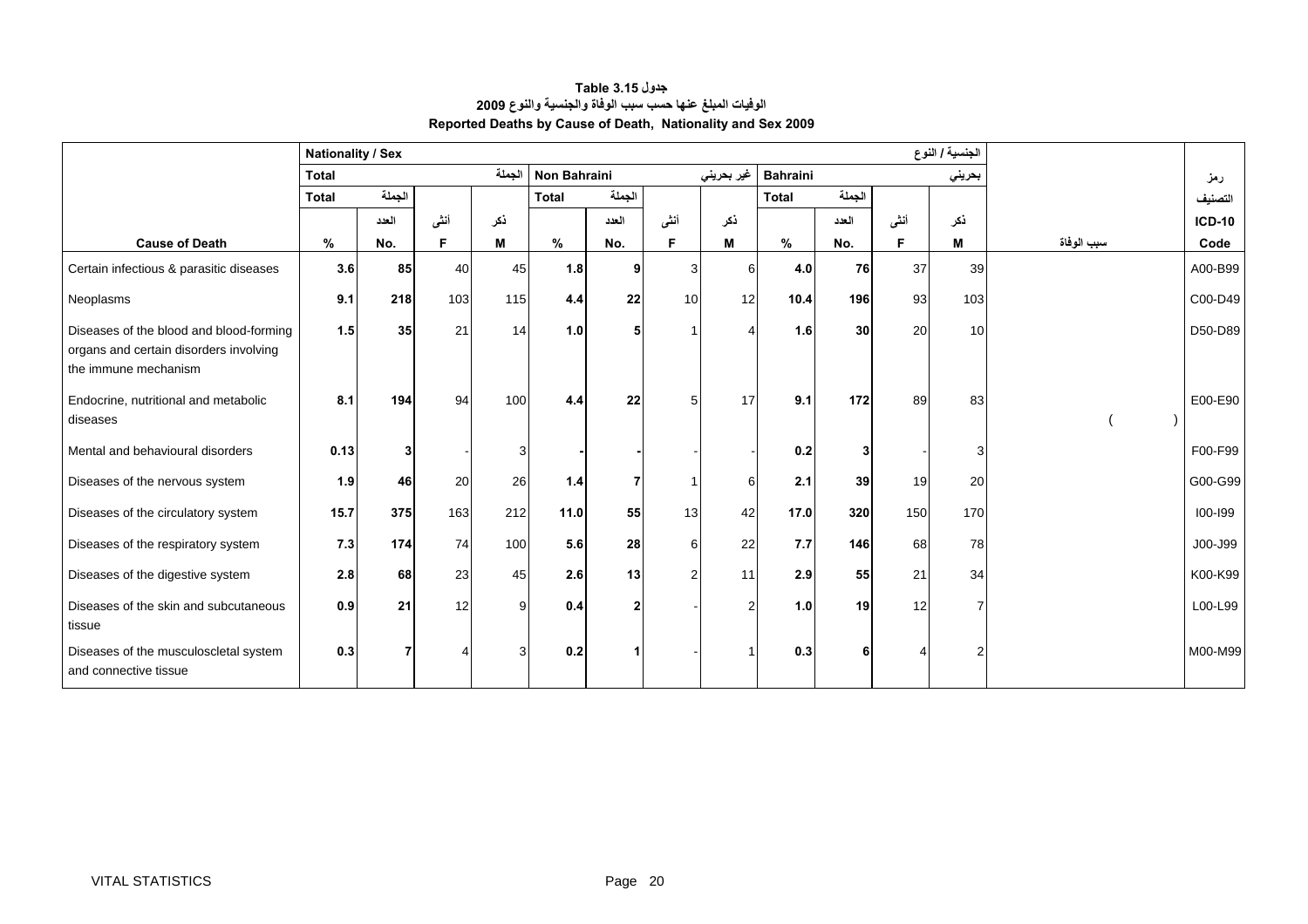|                                                                                              | Nationality / Sex |        |                 |       |                     |        |                 |     |                             |              |      | الجنسية / النوع |            |               |
|----------------------------------------------------------------------------------------------|-------------------|--------|-----------------|-------|---------------------|--------|-----------------|-----|-----------------------------|--------------|------|-----------------|------------|---------------|
|                                                                                              | <b>Total</b>      |        |                 |       | Non Bahraini الجملة |        |                 |     | Bahraini عير بحرين <i>ي</i> |              |      | بحريني          |            | رمز           |
|                                                                                              | <b>Total</b>      | الجملة |                 |       | <b>Total</b>        | الجملة |                 |     | <b>Total</b>                | الجملة       |      |                 |            | التصنيف       |
|                                                                                              |                   | العدد  | أنشى            | نكر   |                     | العدد  | أننى            | ذكر |                             | العدد        | أنشى | ذكر             |            | <b>ICD-10</b> |
| <b>Cause of Death</b>                                                                        | %                 | No.    | F               | м     | %                   | No.    | F               | м   | %                           | No.          | F    | M               | سبب الوفاة | Code          |
| Diseases of the genitourinary system                                                         | 5.8               | 138    | 68              | 70    | 2.2                 | 11     |                 | 6   | 6.7                         | 127          | 63   | 64              |            | N00-N99       |
| Pregnancy, childbirth and the<br>puerperium                                                  | 0.1               | 3      | З               |       |                     |        |                 |     | 0.2                         | $\mathbf{3}$ | 3    |                 |            | O00-O99       |
| Certain conditions originating in the<br>perinatal period                                    | 2.8               | 66     | 29              | 37    | 2.4                 | 12     | 6               |     | 2.9                         | 54           | 23   | 31              |            | P00-P99       |
| Congenital malformation, deformations<br>and chromosomal abnormalities                       | 2.0 <sub>l</sub>  | 47     | 20              | 27    | 1.6                 | 8      | $\overline{3}$  | 5   | 2.1                         | 39           | 17   | 22              |            | Q00-Q99       |
| Symptoms, signs and abnormal clinical<br>and laboratory findings not elsewhere<br>classified | 28.8              | 688    | 231             | 457   | 38.2                | 191    | 28              | 163 | 26.3                        | 497          | 203  | 294             |            | R00-R99       |
| Injury, poisoning and certain other<br>consequences of external causes                       |                   |        |                 |       |                     |        |                 |     |                             |              |      |                 |            | S00-T98       |
| External causes of morbidity and<br>mortality                                                | 9.1               | 218    | 30 <sup>l</sup> | 188   | 22.8                | 114    | 16 <sup>1</sup> | 98  | 5.5                         | 104          | 14   | 90              |            | V00-Y98       |
| Factors influencing health status and<br>contact with health services                        | 0.2               |        |                 |       |                     |        |                 |     | 0.2                         |              |      |                 |            | Z00-Z99       |
| <b>Total</b>                                                                                 | 100.0             | 2,387  | 936             | 1,451 | 100.0               | 500    | 99              | 401 | 100.1                       | 1,887        | 837  | 1,050           | الجملة     |               |

#### **الوفيات المبلغ عنها حسب سبب الوفاة والجنسية والنوع <sup>2009</sup> Reported Deaths by Cause of Death, Nationality and Sex 2009 (Cont'd) Table 3.15 جدول ) تابع(**

Note : Deaths include some visitors .

 $\sim 10$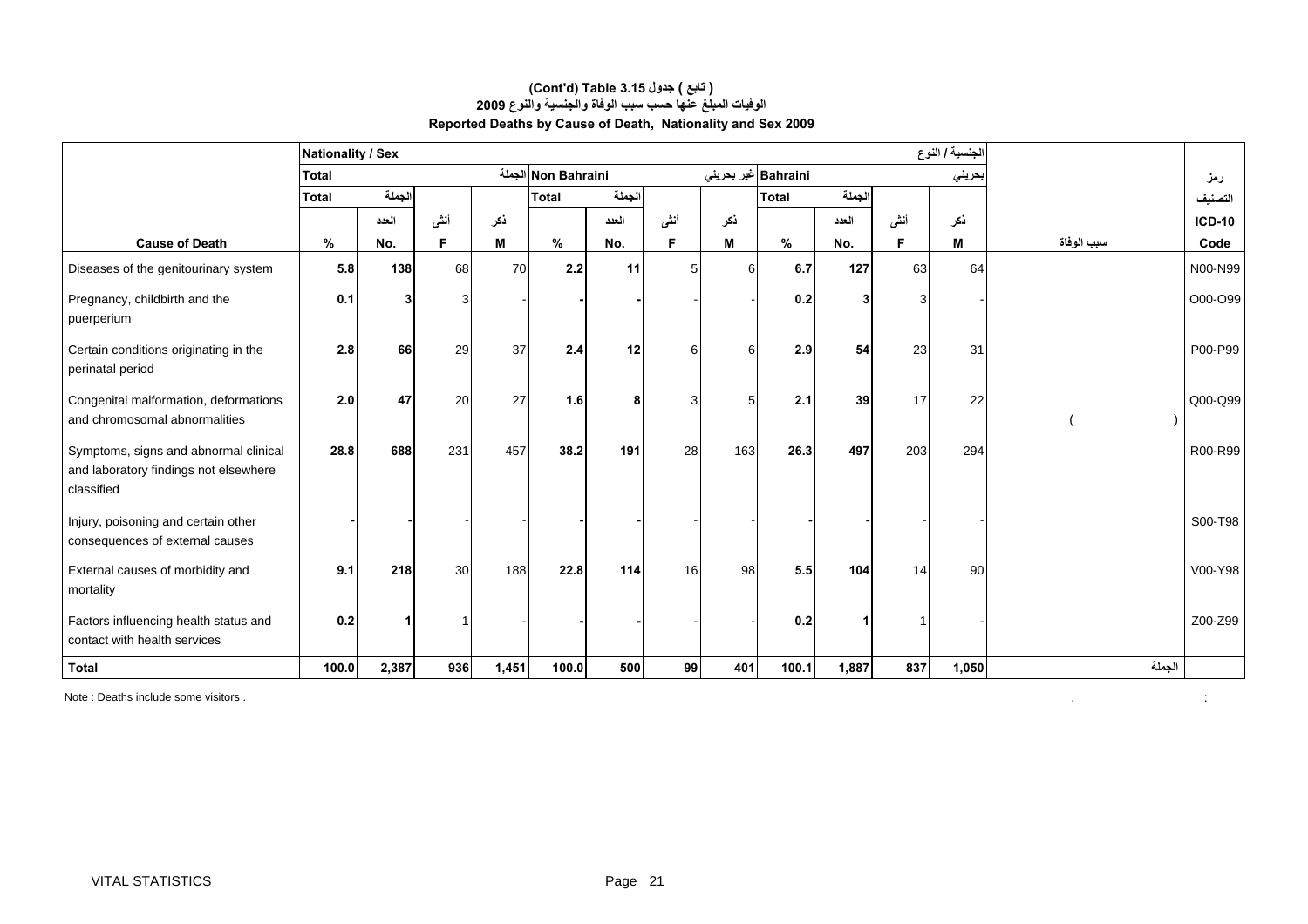**رسم بياني 3.5 Figure عدد ونسبة الوفيات المبلغ عنها حسب الجنسية وسبب الوفاة<sup>2008</sup> Number & Percentage of Reported Deaths by Nationality and Cause of Death 2008**

<span id="page-22-0"></span>

Number & Percentage of Deaths

Reference: Table 3.15

 $3.15$  :  $3.15$  :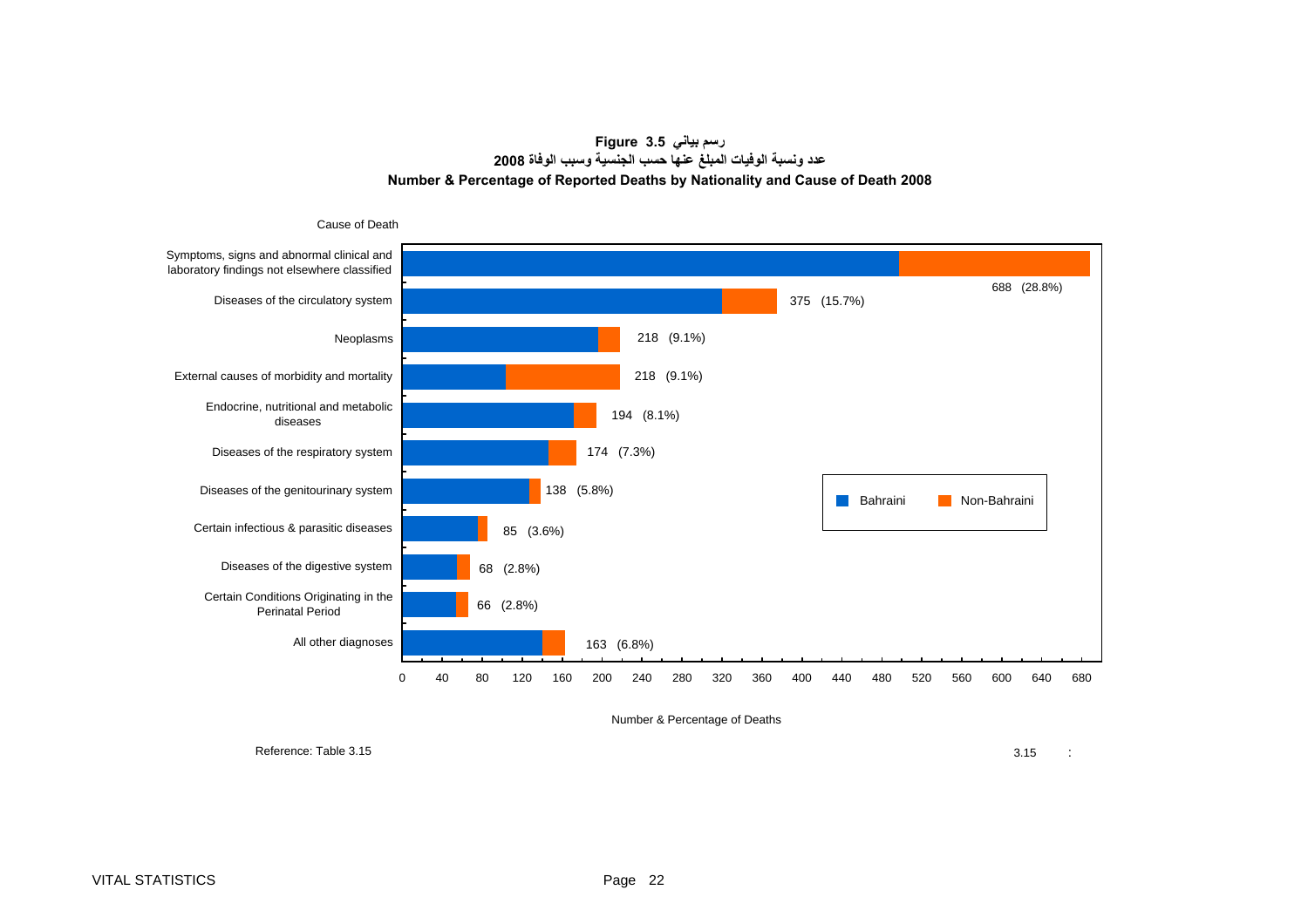<span id="page-23-0"></span>

|        | Age groups |                |       |       |                |                 |                |                |                 |       |                |                |                |                |                |                | فنات العمر     |                            |
|--------|------------|----------------|-------|-------|----------------|-----------------|----------------|----------------|-----------------|-------|----------------|----------------|----------------|----------------|----------------|----------------|----------------|----------------------------|
|        |            |                |       |       |                |                 |                |                |                 |       |                |                |                |                |                |                |                |                            |
| الجملة |            |                |       |       |                |                 |                |                |                 |       |                |                |                |                |                |                |                | المنطقة الجغرافية          |
| Total  | $75+$      | 70-74          | 65-69 | 60-64 | 55-59          | 50-54           | 45-49          | 40-44          | $35 - 39$       | 30-34 | 25-29          | $20 - 24$      | $15-19$        | $10 - 14$      | $5-9$          | $1 - 4$        | $<$ 1 yr       | <b>Geographical Region</b> |
| 69     | 26         | $\overline{7}$ | 3     | 2     | 2              |                 | 5              | 3              | 2               | 2     | $\overline{4}$ | 2              |                |                |                |                | 5 <sup>1</sup> | Hidd                       |
| 401    | 128        | 53             | 36    | 18    | 31             | 18              | 23             | 24             | 11              | 5     | 8              | 8              | 4              | 3 <sup>1</sup> | 4              | 6              |                | 21 Muharraq                |
| 513    | 141        | 45             | 52    | 23    | 36             | 43 <sub>1</sub> | 38             | 24             | 26              | 19    | 21             | 15             | 2 <sub>1</sub> | $\overline{3}$ | 4              | 6              |                | 15 Manama                  |
| 253    | 77         | 36             | 17    | 23    | 14             | 10              | 8              | 12             | 11              | 8     | $\overline{7}$ | $\overline{7}$ | $\overline{2}$ |                |                | $\overline{2}$ |                | 17 Jidhafs                 |
| 147    | 59         | 14             | 14    | 4     | 4              | $\overline{ }$  | $\overline{7}$ | 3              |                 | 5     | 5              | 4              | 4              |                | $\overline{2}$ | $\overline{2}$ |                | 11 Northern                |
| 142    | 31         | 14             | 6     | 9     | 10             | 12              | $\overline{7}$ | $\overline{7}$ | 6               | 12    | 9              | 9              | 3              |                |                | 1              | 51             | Sitra                      |
| 162    | 31         | 17             | 15    | 6     | 13             | 12              | 11             | $\overline{7}$ | 11              | 6     | 11             | 6              | 2              |                |                | $\overline{2}$ |                | 11 Central                 |
| 187    | 52         | 32             | 13    | 15    | 20             | 10              | 4              | 4              | 8               | 5     | 5              | 6              | 2              |                | 4              | 3              |                | 4 Isa Town                 |
| 259    | 54         | 34             | 18    | 20    | 20             | 14              | 20             | 15             |                 | 9     | 9              | 4              | 8              |                | 3              | 1              |                | 19 Riffa                   |
| 86     | 25         | 8              | 8     | 5     | $\overline{2}$ | 5               | $\overline{2}$ | 4              | 3               | 3     | $\overline{4}$ | 5              |                |                | 2              | $\overline{2}$ |                | 6 Western                  |
| 16     | 3          |                |       |       |                |                 | -1             | 4              | 2               | 2     |                |                |                |                |                |                |                | - Southern                 |
| 152    | 19         | 16             | 9     | 12    | 16             | 20              | 18             | 8              |                 |       | $\overline{4}$ | 6              | 5              |                |                |                |                | 14 Hamad Town              |
| 2,387  | 646        | 276            | 191   | 137   | 169            | 156             | 144            | 115            | 92 <sub>1</sub> | 77    | 88             | 72             | 33             | 14             | 24             | 25             |                | لجملة<br>128 Total         |

**جدول 3.16 Table الوفيات المبلغ عنها حسب المنطقة الجغرافية وفئات العمر <sup>2009</sup> Reported Deaths by Geographical Region and Age Groups 2009**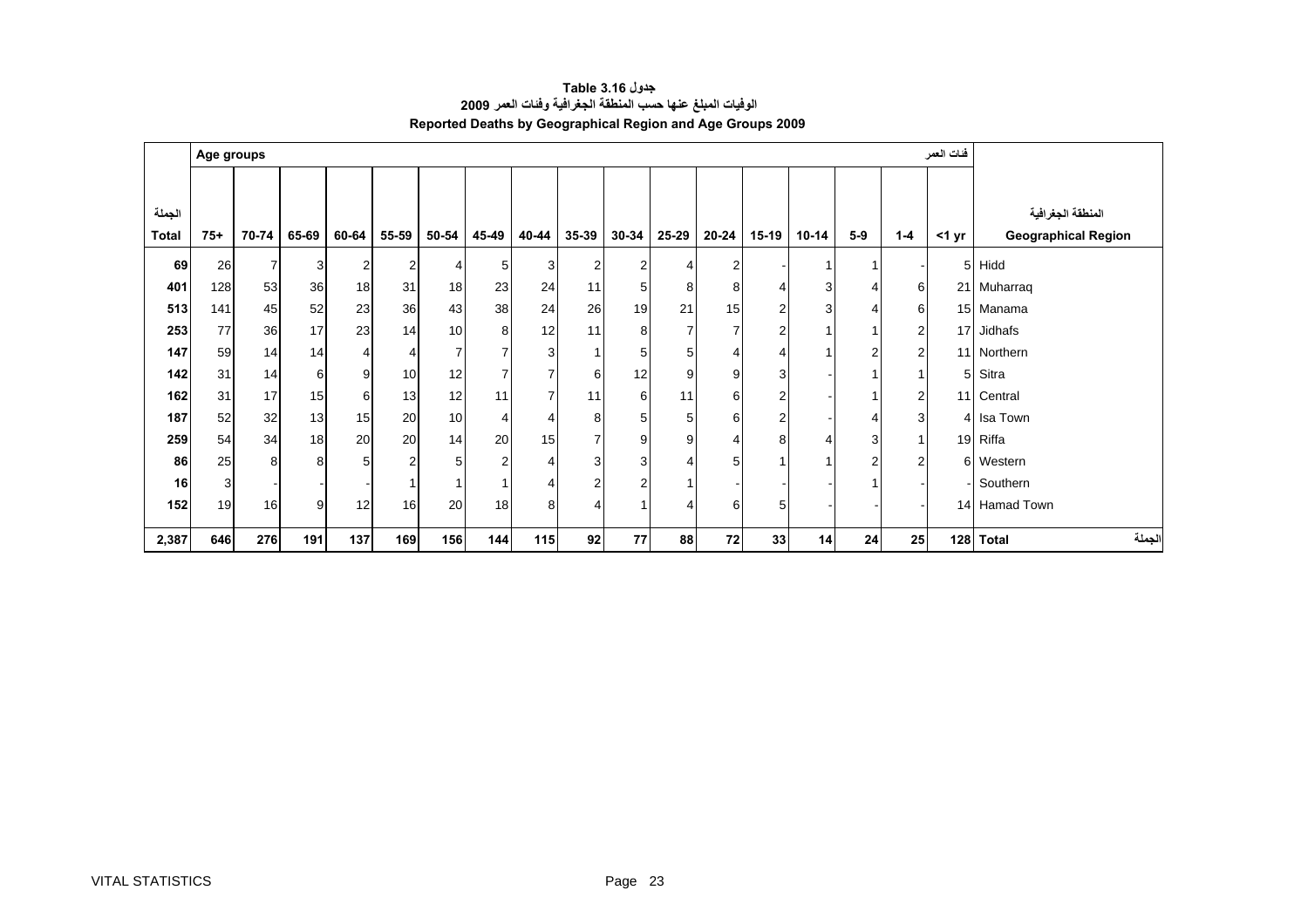<span id="page-24-0"></span>

|              | Age groups |                |                |                |                |           |                |                  |           |                |                |                |           |           |           |                | فنات العمر |                                      |                        |
|--------------|------------|----------------|----------------|----------------|----------------|-----------|----------------|------------------|-----------|----------------|----------------|----------------|-----------|-----------|-----------|----------------|------------|--------------------------------------|------------------------|
|              |            |                |                |                |                |           |                |                  |           |                |                |                |           |           |           |                |            |                                      |                        |
| الجملة       |            |                |                |                |                |           |                |                  |           |                |                |                |           |           |           |                |            |                                      |                        |
|              |            |                |                |                |                |           |                |                  |           |                |                |                |           |           |           |                |            | المنطقة الصحية / المركز الصحي        |                        |
| <b>Total</b> | $75+$      | 70-74          | 65-69          | 60-64          | 55-59          | 50-54     | 45-49          | 40-44            | 35-39     | $30 - 34$      | 25-29          | $20 - 24$      | $15-19$   | $10 - 14$ | $5-9$     | $1 - 4$        | $<$ 1 yr   | <b>Health Region / Health Center</b> |                        |
| 473          | 153        | 60             | 39             | 20             | 33             | 22        | 28             | 28               | 13        | 8              | 14             | 10             |           | Δ         | 5         | 6              |            | 26 Health Region I                   | المنطقة الصحية الأولى  |
| 137          | 35         | 20             | 10             | 9              | 12             | 6         | 9              | 9                | 5         | $\overline{2}$ | $\overline{2}$ | 2              |           |           | 3         | 3              |            | 8 Muharraq                           |                        |
| 130          | 53         | 17             | 11             | 5              | $\overline{4}$ | 3         | $\overline{7}$ | 9                | 3         | 2              |                |                |           |           |           |                |            | 7 Sh.Salman                          |                        |
| 138          | 46         | 15             | 12             | 5              | 11             | 8         | $\overline{7}$ | 8                |           | 3              | ี              |                |           |           |           |                |            | 7 National Bank of Bahrain - Arad    |                        |
| 68           | 19         | 8              | 6              | $\mathbf{1}$   | 6              | 5         | 5              | $\overline{c}$   | 3         |                |                |                |           |           |           | 2              |            | 4 National Bank of Bahrain - Dair    |                        |
| 440          | 116        | 40             | 43             | 22             | 32             | 37        | 36             | 18               | 24        | 19             | 16             | 13             |           |           |           | 6              |            | 12 Health Region II                  | المنطقة الصحية الثانية |
| 185          | 42         | 16             | 17             | 11             | 16             | 17        | 13             | $\overline{9}$   | 12        | 9              | 7              | 7              |           |           |           | 3              |            | 4 Naim                               |                        |
| 62           | 19         | 3              | 6              | $\mathbf{1}$   | 3              | 6         | 6              | $\mathbf{1}$     | 4         |                |                |                |           |           |           |                |            | 2 Ibn Sinna                          |                        |
| 122          | 40         | 12             | 11             | $\overline{7}$ | 10             | 8         | 11             | 5                | 3         | 4              |                |                |           |           |           | 2              |            | 3 Sh.Sabah Al Salem                  |                        |
| 71           | 15         | 9              | 9              | 3              | 3              | 6         | 6              | 3                | 5         | 5              |                |                |           |           |           |                |            | 3 Hoora                              |                        |
| 819          | 245        | 104            | 66             | 49             | 55             | 44        | 33             | 28               | 33        | 25             | 32             | 25             | 11        |           |           | 9              |            | 48 Health Region III                 | المنطقة الصحية الثالثة |
| 278          | 68         | 45             | 19             | 17             | 29             | 14        | 8              | 9                | 15        | 12             | 12             | 11             | 2         |           |           |                |            | 9 Isa Town                           |                        |
| 237          | 74         | 32             | 17             | 23             | 12             | 9         | 8              | 10               | 11        | 6              | 6              | $\overline{7}$ |           |           |           | $\overline{2}$ |            | 16 Jidhafs                           |                        |
| 151          | 59         | 14             | 14             | $\overline{4}$ | $\overline{4}$ | 8         | $\overline{7}$ | 3                | 2         | 5              | 6              |                |           |           |           | $\mathcal{P}$  |            | 12 Budayia                           |                        |
| 83           | 30         | 9              | 8              |                | $\overline{7}$ | 5         | 3              | 5                |           |                |                |                |           |           |           |                |            | 4 Bilad Al Kadeem                    |                        |
| 70           | 14         | $\overline{4}$ | 8              | 4              | 3              | 8         | $\overline{7}$ | $\mathbf{1}$     | 4         | $\mathbf{1}$   |                |                |           |           |           |                |            | 7 A' Ali                             |                        |
| 655          | 132        | 72             | 43             | 46             | 49             | 53        | 47             | 41               | 22        | 25             | 26             | 24             | 17        |           |           |                |            | 42 Health Region IV                  | المنطقة الصحية الرابعة |
| 93           | 12         | 13             | 5              | $\overline{7}$ | 13             | 10        | 8              | $\overline{4}$   | 3         |                | 3              |                |           |           |           |                |            | 7 Hamad Town                         |                        |
| 145          | 31         | 15             | $\overline{7}$ | 9              | 10             | 12        | $\overline{7}$ | 8                | 6         | 12             |                |                |           |           |           |                |            | 5 Sitra                              |                        |
| 136          | 27         | 17             | 12             | 12             | 8              | 8         | 8              | 12               | 6         | 3              | 6              |                |           |           |           |                |            | 6 Hamad Kanoo                        |                        |
| 142          | 31         | 17             | 6              | 8              | 13             | 11        | 11             | $\boldsymbol{9}$ | 3         | 6              |                |                |           |           |           |                |            | 13 East Riffa                        |                        |
| 73           | 20         | $\overline{7}$ | 5              | 5              |                | 3         | $\overline{2}$ | 3                |           | 3              |                |                |           |           |           |                |            | 6 Kuwait                             |                        |
| 59           | 9          | $\overline{2}$ | 6              | 5              | 3              | 8         | 11             | 5                |           |                |                |                |           |           |           |                |            | 5 Mohammed Jassim Kanoo              |                        |
|              |            |                | 2              |                |                |           |                |                  |           |                |                |                |           |           |           |                |            | Zallaq                               |                        |
|              |            |                |                |                |                |           |                |                  |           |                |                |                |           |           |           |                |            | Ahmed Ali Kanoo                      |                        |
| <b>NA</b>    | <b>NA</b>  | <b>NA</b>      | <b>NA</b>      | <b>NA</b>      | <b>NA</b>      | <b>NA</b> | <b>NA</b>      | <b>NA</b>        | <b>NA</b> | <b>NA</b>      | <b>NA</b>      | <b>NA</b>      | <b>NA</b> | <b>NA</b> | <b>NA</b> | <b>NA</b>      | <b>NAI</b> | Jaw & Asker Clinic*                  |                        |
| 2,387        | 646        | 276            | 191            | 137            | 169            | 156       | 144            | $115$            | 92        | 77             | 88             | ${\bf 72}$     | 33        | 14        | 24        | 25             |            | 128 Total                            | الجملة                 |

**جدول 3.17 Table الوفيات المبلغ عنها حسب المنطقة الصحية / المرآز الصحي وفئات العمر <sup>2009</sup> Reported Deaths by Health Region / Health Center and Age Groups 2009** 

\* Jaw and Asker Clinic deaths registered at Mohammed Jassim Kanoo Health Center. . \*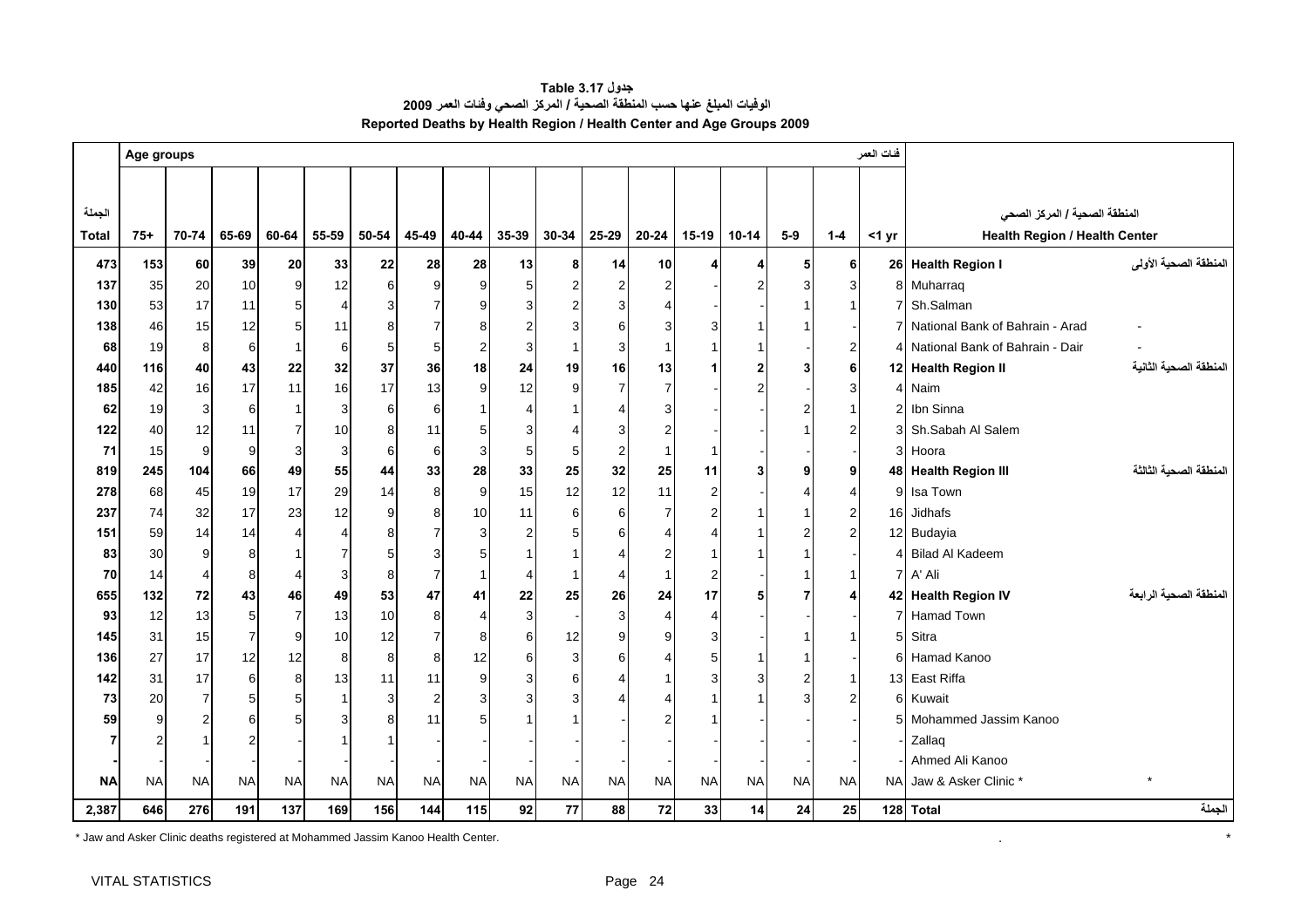<span id="page-25-0"></span>

|                                                                                                           |                        | Age groups   |          |       |                |       |           |                 |                |                |       |       |                |         |           |       |                | فنات العمر |            | رمز                              |
|-----------------------------------------------------------------------------------------------------------|------------------------|--------------|----------|-------|----------------|-------|-----------|-----------------|----------------|----------------|-------|-------|----------------|---------|-----------|-------|----------------|------------|------------|----------------------------------|
| <b>Cause of Death</b>                                                                                     | الجملة<br><b>Total</b> | $75+$        | 70-74    | 65-69 | 60-64          | 55-59 | $50 - 54$ | 45-49           | 40-44          | 35-39          | 30-34 | 25-29 | $20 - 24$      | $15-19$ | $10 - 14$ | $5-9$ | $1-4$          | $<$ 1 yr   | سبب الوفاة | التصنيف<br><b>ICD-10</b><br>Code |
| Certain infectious &<br>parasitic diseases                                                                | 85                     | 33           | 13       | 5     | 5              | Δ     |           | 6               | 2              | 3              |       | 2     |                |         |           |       |                |            |            | A00-B99                          |
| Neoplasms                                                                                                 | 218                    | 42           | 30       | 28    | 23             | 27    | 16        | 17              | 11             | 5 <sup>5</sup> |       | 2     | $\overline{2}$ |         | 2         | 3     |                |            |            | C00-D49                          |
| Diseases of the blood<br>and blood-forming organs<br>and certain disorders<br>and the immune<br>mechanism | 35                     | 4            |          |       |                |       |           | 9               | 6              | $\overline{4}$ |       | 3     | $\mathbf{1}$   |         | 1         |       |                | 2          |            | D50-D89                          |
| Endocrine, nutritional and<br>metabolic diseases                                                          | 194                    | <b>78</b>    | 34       | 24    | 15             | 5     | 13        | 8               | 3              | 2              |       | 3     |                |         |           |       |                |            |            | E00-E90                          |
| Mental and behavioural<br>disorders                                                                       | 3                      |              |          |       |                |       |           | $\overline{2}$  |                |                |       |       |                |         |           |       |                |            |            | F00-F99                          |
| Diseases of the nervous<br>system                                                                         | 46                     | $\mathbf{Q}$ | 2        |       |                | 3     |           | $\overline{2}$  | $\overline{2}$ |                |       | 3     | $\Delta$       | 5       |           | 5     | $\mathfrak{p}$ |            |            | G00-G99                          |
| Diseases of the<br>circulatory system                                                                     | 375                    | 136          | 53       | 41    | 30             | 29    | 30        | 18              | 16             | 6              |       | 8     |                |         |           |       |                |            |            | 100-199                          |
| Diseases of the<br>respiratory system                                                                     | 174                    | 83           | 23       | 9     | 12             | 9     | 6         | $5\phantom{.0}$ | 9              | 4              |       |       | 6              |         |           |       |                |            |            | J00-J99                          |
| Diseases of the digestive<br>system                                                                       | 68                     | 22           | 8        | Я     | 3              | 5     | ิค        | 5               | $\overline{2}$ | $\overline{a}$ |       | 3     |                |         |           |       |                |            |            | K00-K99                          |
| Diseases of the skin and<br>subcutaneous tissue                                                           | 21                     | 10           | $6 \mid$ | 2     | $\overline{2}$ |       |           |                 |                |                |       |       |                |         |           |       |                |            |            | L00-L99                          |
| Diseases of the and<br>musculoscletal system<br>connective tissue                                         | 7                      |              |          |       | $\overline{2}$ |       |           |                 |                |                |       |       |                |         |           |       |                |            |            | M00-M99                          |

#### **جدول 3.18 Table الوفيات المبلغ عنها حسب سبب الوفاة وفئات العمر <sup>2009</sup> Reported Deaths by Cause of Death and Age Groups 2009**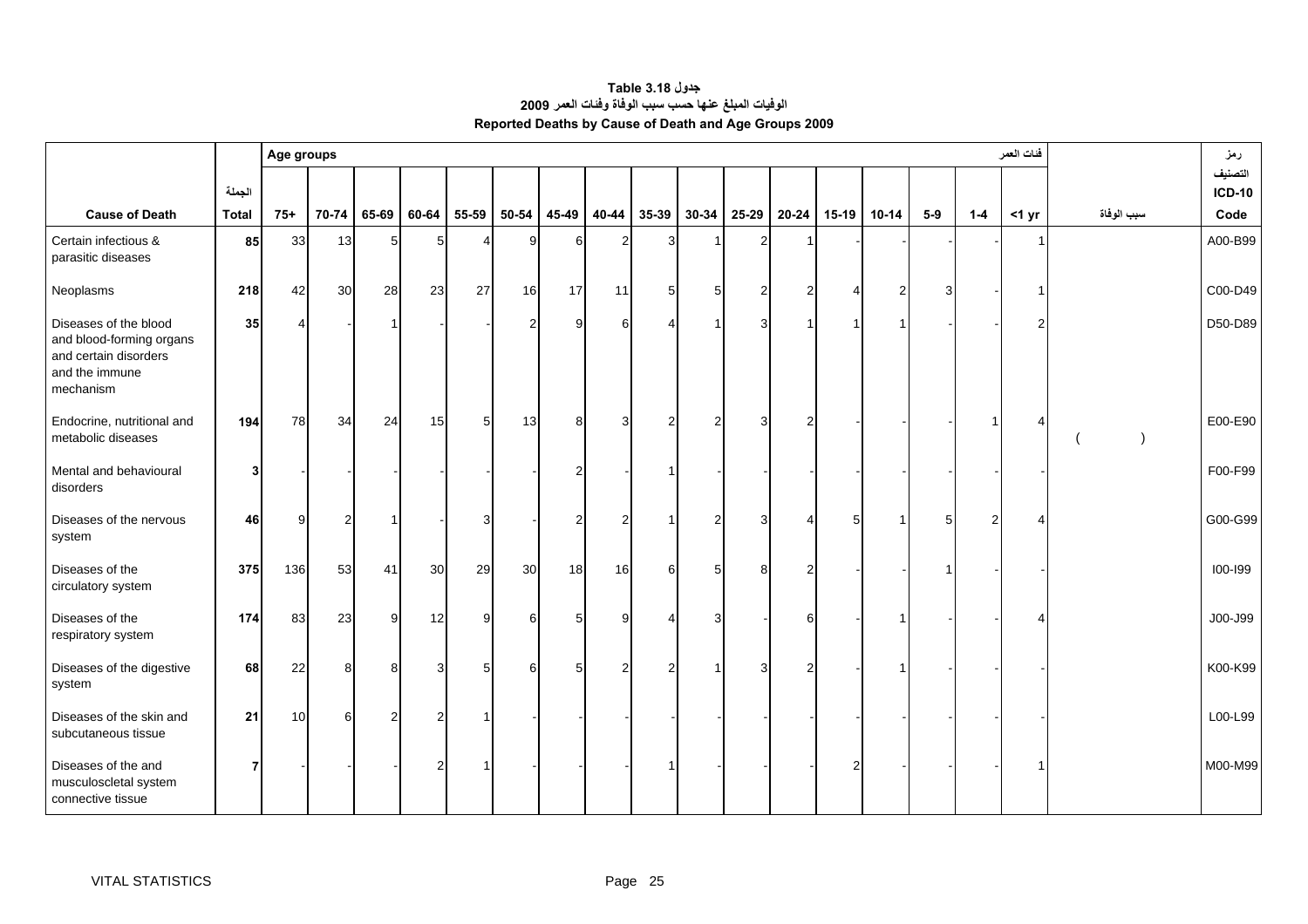#### **الوفيات المبلغ عنها حسب سبب الوفاة وفئات العمر <sup>2009</sup> Reported Deaths by Cause of Death and Age Groups 2009 (Cont'd) Table 3.18 جدول ) تابع(**

|                                                                                                 |              | Age groups |       |       |       |       |                |       |       |       |       |                |       |         |                       |       |       | فنات العمر    |            | رمز                      |
|-------------------------------------------------------------------------------------------------|--------------|------------|-------|-------|-------|-------|----------------|-------|-------|-------|-------|----------------|-------|---------|-----------------------|-------|-------|---------------|------------|--------------------------|
|                                                                                                 | الجملة       |            |       |       |       |       |                |       |       |       |       |                |       |         |                       |       |       |               |            | التصنيف<br><b>ICD-10</b> |
| <b>Cause of Death</b>                                                                           | <b>Total</b> | $75+$      | 70-74 | 65-69 | 60-64 | 55-59 | $50 - 54$      | 45-49 | 40-44 | 35-39 | 30-34 | 25-29          | 20-24 | $15-19$ | $10 - 14$             | $5-9$ | $1-4$ | $<$ 1 yr      | سبب الوفاة | Code                     |
| Diseases of the<br>genitourinary system                                                         | 138          | 50         | 28    | 18    | 9     | 16    | $\overline{2}$ | 6     | 3     | 2     |       | $\overline{2}$ |       |         |                       |       |       |               |            | N00-N99                  |
| Pregnancy, childbirth<br>and the puerperium                                                     | 3            |            |       |       |       |       |                |       |       |       |       |                |       |         |                       |       |       |               |            | O00-O99                  |
| Certain conditions<br>originating in the<br>perinatal period                                    | 66           |            |       |       |       |       |                |       |       |       |       |                |       |         |                       |       |       | 65            |            | P00-P99                  |
| Congenital malformations,<br>deformations and<br>chromosomal<br>abnormalities                   | 47           |            |       |       |       |       |                |       |       |       |       |                |       |         |                       | 3     |       | 39            |            | Q00-Q99                  |
| Symptoms, signs and<br>abnormal clinical and<br>laboratory findings not<br>elsewhere classified | 688          | 170        | 70    | 54    | 33    | 63    | 60             | 50    | 40    | 41    | 27    | 32             | 22    |         | 3                     | 3     |       | 5             |            | R00-R99                  |
| Injury, poisoning and<br>certain other consequences<br>of external causes                       |              |            |       |       |       |       |                |       |       |       |       |                |       |         |                       |       |       |               |            | S00-T98                  |
| External causes of<br>morbidity and mortality                                                   | 218          | 9          | 9     |       | 3     | 6     | 12             | 15    | 21    | 20    | 28    | 30             | 29    | 13      | $\boldsymbol{\Delta}$ | 9     | 8     | $\mathcal{D}$ |            | V00-Y98                  |
| Factors influencing<br>health status and<br>contact with health<br>services                     |              |            |       |       |       |       |                |       |       |       |       |                |       |         |                       |       |       |               |            | Z00-Z99                  |
| <b>Total</b>                                                                                    | 2,387        | 646        | 276   | 191   | 137   | 169   | 156            | 144   | 115   | 92    | 77    | 88             | 72    | 33      | 14                    | 24    | 25    | 128           | الجملة     |                          |

Note : Deaths include some visitors .

 $\mathcal{L}(\mathcal{L}^{\mathcal{L}})$  and  $\mathcal{L}(\mathcal{L}^{\mathcal{L}})$  and  $\mathcal{L}(\mathcal{L}^{\mathcal{L}})$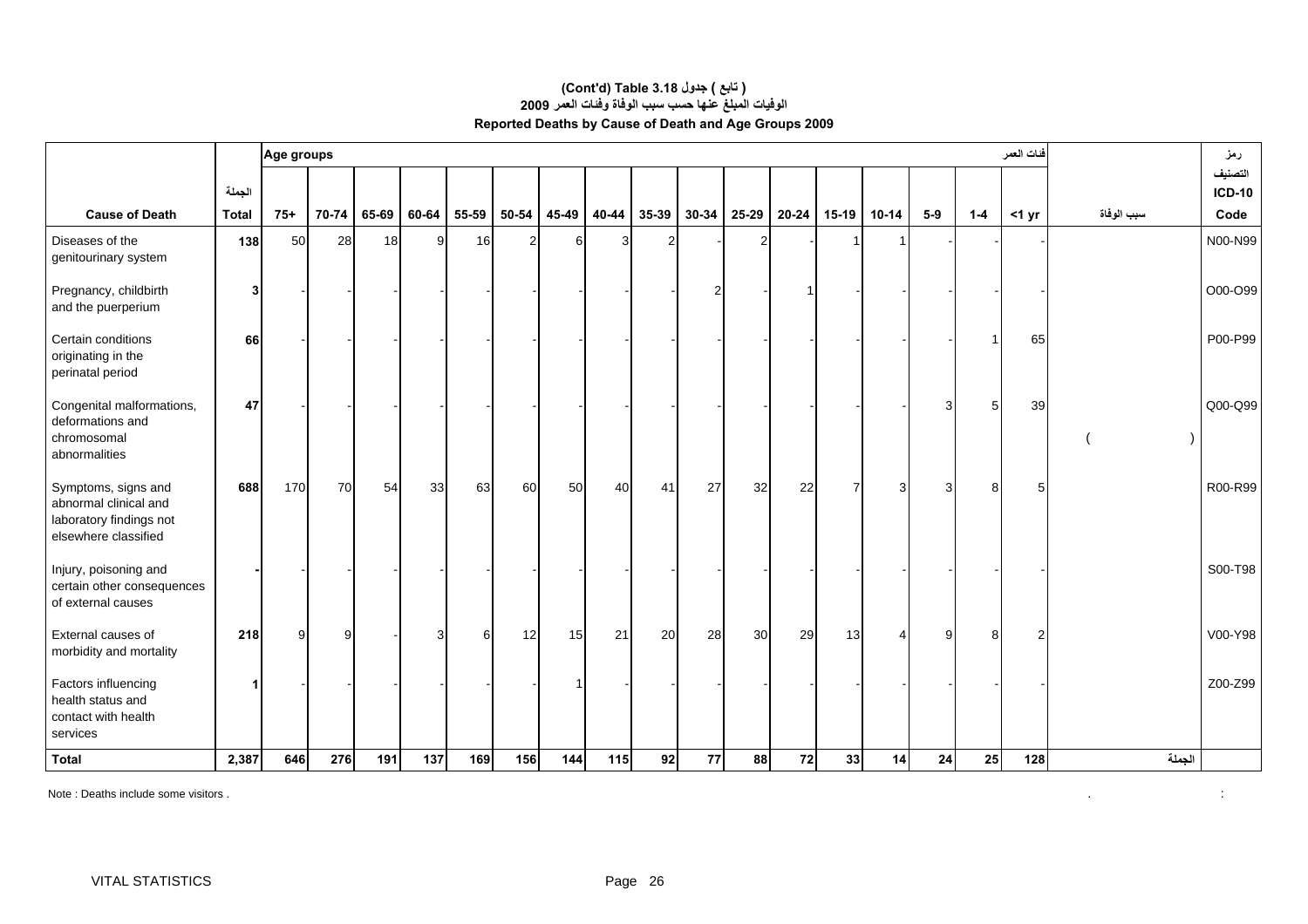<span id="page-27-0"></span>

|                                                                                                              |                        | Region         |                       |                |                       |                 |                |                |                |                |         |                        | المنطقة |            |                                 |
|--------------------------------------------------------------------------------------------------------------|------------------------|----------------|-----------------------|----------------|-----------------------|-----------------|----------------|----------------|----------------|----------------|---------|------------------------|---------|------------|---------------------------------|
|                                                                                                              | الجملة<br><b>Total</b> | الجنوبية       | مدينة<br>حمد<br>Hamad | الغربية        | الرفاع                | مدينة<br>عيسى   | الوسطى         | سترة           | الشمالية       | جدحفص          | المنامة | المحرق                 | الحد    |            | رمز<br>التصنيف<br><b>ICD-10</b> |
| <b>Cause of Death</b>                                                                                        |                        | Southern       | Town                  | Western        | Riffa                 | <b>Isa Town</b> | <b>Central</b> | <b>Sitra</b>   | Northern       | <b>Jidhafs</b> |         | Manama Muharraq        | Hidd    | سبب الوفاة | Code                            |
| Certain infectious and<br>parasitic diseases                                                                 | 85                     |                | 9                     | $\overline{2}$ | 10                    | 10              | $\overline{7}$ | 3              | 9              | 5              | 17      | 10                     | 3       |            | A00-B99                         |
| Neoplasms                                                                                                    | 218                    |                | 12                    | 6              | 26                    | 22              | 9              | 15             | 11             | 30             | 39      | 41                     |         |            | C00-D49                         |
| Diseases of the blood and<br>blood-forming organs and<br>certain disorders involving<br>the immune mechanism | 35                     |                | $\sqrt{5}$            | 5              | $\overline{2}$        |                 |                | Δ              | 3              | $\overline{4}$ | 6       | 3                      |         |            | D50-D89                         |
| Endocrine, nutritional and<br>metabolic diseases                                                             | 194                    | $\overline{2}$ | 11                    | 3              | 12                    | 12              | 17             | 11             | 15             | 21             | 42      | 41                     |         |            | E00-E90                         |
| Mental and behavioural<br>disorders                                                                          | $\mathbf{3}$           |                |                       |                |                       |                 |                |                |                | 1              | 1       |                        |         |            | F00-F99                         |
| Diseases of the nervous<br>system                                                                            | 46                     |                | 4                     | 1              | $\boldsymbol{\Delta}$ | 3               | 1              | 6              | $\overline{2}$ | 5              | 15      | Δ                      |         |            | G00-G99                         |
| Diseases of the circulatory<br>system                                                                        | 375                    |                | 17                    | 14             | 44                    | 36              | 21             | 17             | 17             | 48             | 77      | 72                     | 11      |            | 100-199                         |
| Diseases of the respiratory<br>system                                                                        | 174                    |                | 8                     | $\overline{7}$ | 26                    | 14              | 15             | $\overline{7}$ | 11             | 18             | 35      | 29                     | 3       |            | J00-J99                         |
| Diseases of the digestive<br>system                                                                          | 68                     |                | $\overline{7}$        | 1              | $\overline{2}$        | 8               | $\overline{2}$ | $\overline{2}$ | 5              | 6              | 24      | 10                     |         |            | K00-K99                         |
| Diseases of the skin and<br>subcutaneous tissue                                                              | 21                     |                | $\overline{1}$        | $\overline{1}$ | $\overline{1}$        | $\overline{1}$  | 3              | 1              | $\overline{2}$ | 3              | 3       | $\boldsymbol{\Lambda}$ |         |            | L00-L99                         |
| Diseases of the<br>musculoscletal system<br>and connective tissue                                            | 7                      |                |                       |                |                       |                 |                |                |                |                |         |                        |         |            | M00-M99                         |

**جدول 3.19 Table الوفيات المبلغ عنها حسب المنطقة الجغرافية وسبب الوفاة <sup>2009</sup> Reported Deaths by Geographical Region and Cause of Death 2009**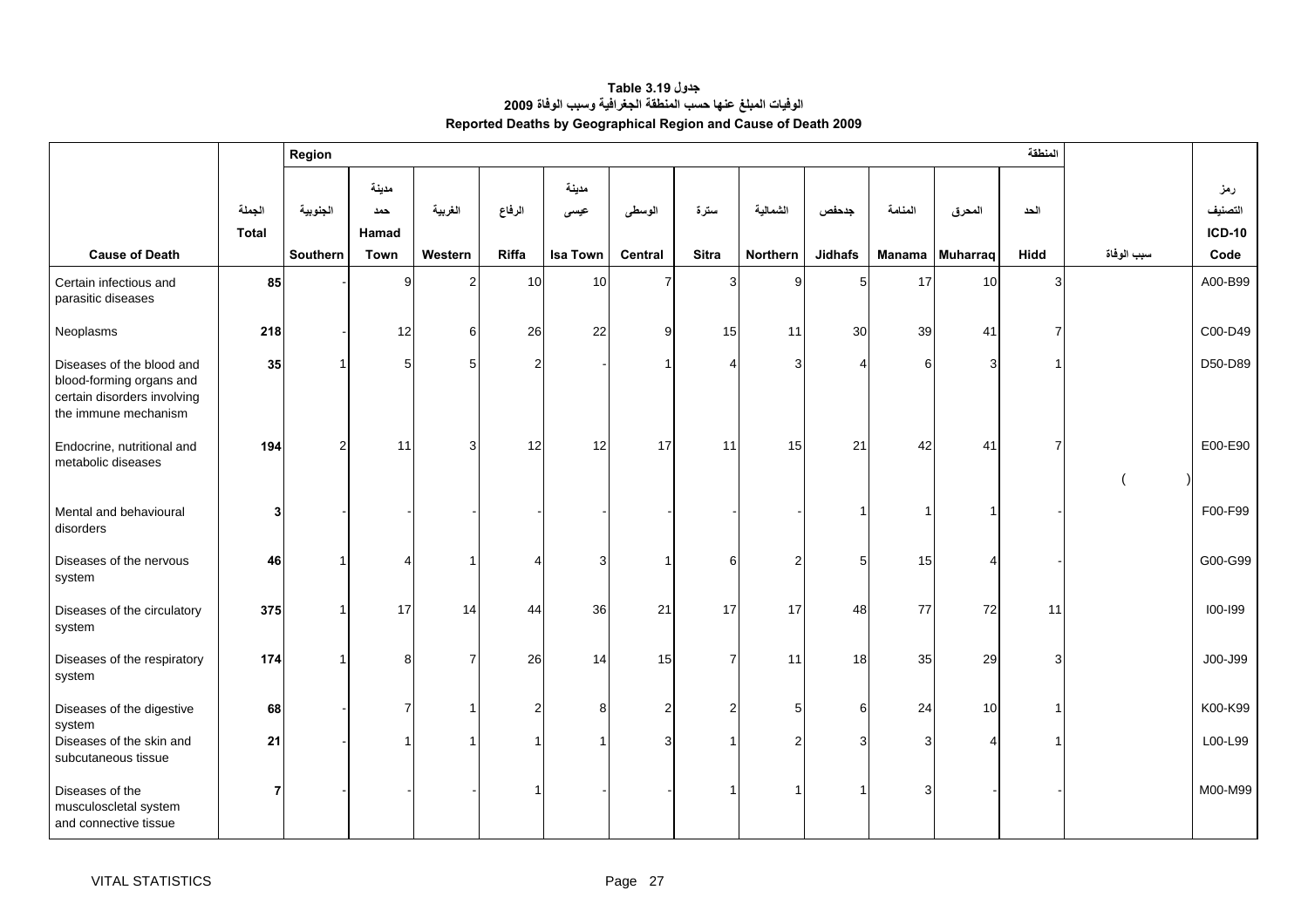|                                                                                                 |                        | Region               |                                      |                    |                 |                                  |                   |                      |                      |                         |         |                           | المنطقة      |            |                                         |
|-------------------------------------------------------------------------------------------------|------------------------|----------------------|--------------------------------------|--------------------|-----------------|----------------------------------|-------------------|----------------------|----------------------|-------------------------|---------|---------------------------|--------------|------------|-----------------------------------------|
| <b>Cause of Death</b>                                                                           | الجملة<br><b>Total</b> | الجنوبية<br>Southern | مدينة<br>حمد<br><b>Hamad</b><br>Town | الغربية<br>Western | الرفاع<br>Riffa | مدينة<br>عیسی<br><b>Isa Town</b> | الوسطى<br>Central | سترة<br><b>Sitra</b> | الشمالية<br>Northern | جدحفص<br><b>Jidhafs</b> | المنامة | المحرق<br>Manama Muharraq | الحد<br>Hidd | سبب الوفاة | رمز<br>التصنيف<br><b>ICD-10</b><br>Code |
| Diseases of the<br>genitourinary system                                                         | 138                    |                      |                                      |                    | 19              | 10                               | 6                 | 10                   | $\overline{7}$       | 16                      | 26      | 27                        | 6            |            | N00-N99                                 |
| Pregnancy, childbirth and<br>the puerperium                                                     | 3                      |                      |                                      |                    |                 |                                  |                   | 1                    |                      |                         |         |                           |              |            | O00-O99                                 |
| Certain conditions<br>originating in the<br>perinatal period                                    | 66                     |                      | 6                                    |                    | 6               | $\boldsymbol{\Delta}$            | 6                 | $\overline{2}$       | 6                    | 13                      | 11      | 9                         | 3            |            | P00-P99                                 |
| Congenital malformations,<br>deformations and<br>chromosomal abnormalities                      | 47                     |                      | $\overline{7}$                       |                    | 10              |                                  | Δ                 |                      | 3                    | 3                       | 3       | 11                        |              |            | Q00-Q99                                 |
| Symptoms, signs and<br>abnormal clinical and<br>laboratory findings not<br>elsewhere classified | 688                    | 6                    | 44                                   | 26                 | 67              | 50                               | 52                | 42                   | 40                   | 67                      | 163     | 111                       | 20           |            | R00-R99                                 |
| Injury, poisoning and<br>certain other<br>consequences of external<br>causes                    |                        |                      |                                      |                    |                 |                                  |                   |                      |                      |                         |         |                           |              |            | S00-T98                                 |
| External causes of<br>morbidity and mortality                                                   | 218                    | 4                    | 13                                   | 12                 | 29              | 16                               | 17                | 20                   | 15                   | 12                      | 48      | 27                        | 5            |            | V00-Y98                                 |
| Factors influencing health<br>status and contact with<br>health services                        |                        |                      |                                      |                    |                 |                                  |                   |                      |                      |                         |         |                           |              |            | Z00-Z99                                 |
| <b>Total</b>                                                                                    | 2,387                  | 16                   | 152                                  | 86                 | 259             | 187                              | 162               | 142                  | 147                  | 253                     | 513     | 401                       | 69           | الجملة     |                                         |

#### **الوفيات المبلغ عنها حسب المنطقة الجغرافية وسبب الوفاة <sup>2009</sup> Reported Deaths by Geographical Region and Cause of Death 2009 (Cont'd) Table 3.19 جدول ) تابع(**

Note : Deaths include some visitors .

 $\pm$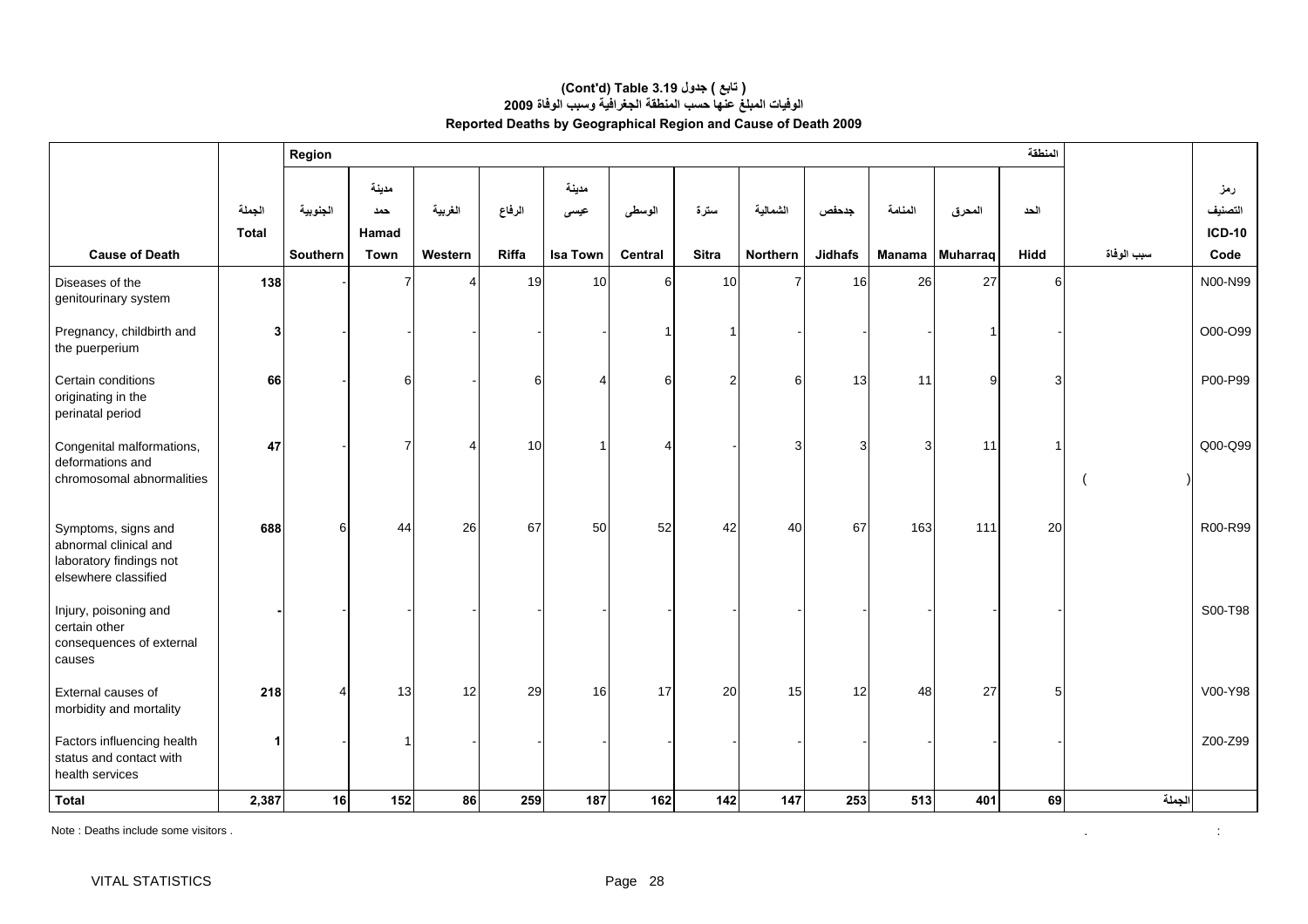| جدول Table 3.20                                                                  |
|----------------------------------------------------------------------------------|
| معدلات الوفيات لكل 100,000 من السكان حسب سبب الوفاة والجنسية 2005 - 2009         |
| Death Rates per 100,000 Population by Cause of Death and Nationality 2005 - 2009 |

<span id="page-29-0"></span>

|                                                                                                              | 2009                 |            | 2008       |            | 2007       |            | 2006       |            | 2005       |            |            | رمز           |
|--------------------------------------------------------------------------------------------------------------|----------------------|------------|------------|------------|------------|------------|------------|------------|------------|------------|------------|---------------|
|                                                                                                              |                      |            |            |            |            |            |            |            |            |            |            | التصنيف       |
|                                                                                                              | غير بحريني           | بحريني     | غير بحريني | بحريني     | غير بحريني | بحريني     | غير بحريني | بحريني     | غير بحريني | بحريني     |            | <b>ICD-10</b> |
| <b>Cause of Death</b>                                                                                        | Non-Bah              | <b>Bah</b> | Non-Bah    | <b>Bah</b> | Non-Bah    | <b>Bah</b> | Non-Bah    | <b>Bah</b> | Non-Bah    | <b>Bah</b> | سبب الوفاة | Code          |
| Certain infectious & parasitic<br>diseases                                                                   | $\ldots$             | $\ddotsc$  | 2.1        | 11.2       | 3.1        | 10.0       | 4.9        | 15.5       | 3.6        | 18.7       |            | A00-B99       |
| Neoplasms                                                                                                    | $\cdots$             | $\cdots$   | 3.3        | 44.1       | 5.3        | 40.4       | 8.5        | 49.9       | 7.6        | 54.9       |            | C00-D49       |
| Diseases of the blood and<br>blood-forming organs and<br>certain disorders involving the<br>immune mechanism | $\sim$ - $\sim$      | $\ddotsc$  | 0.7        | 6.3        | 0.2        | 6.6        | 0.4        | 6.1        | 0.4        | 8.2        |            | D50-D89       |
| Endocrine, nutritional and<br>metabolic diseases                                                             | $\sim$ $\sim$ $\sim$ | $\ddotsc$  | 1.9        | 39.8       | 4.7        | 42.8       | 12.0       | 67.5       | 9.8        | 45.9       |            | E00-E90       |
| Mental and behavioural<br>disorders                                                                          | $\cdots$             | $\ddotsc$  |            | 0.6        | 0.4        | 0.8        | 1.1        | 1.1        |            | 1.8        |            | F00-F99       |
| Diseases of the nervous<br>system                                                                            | $\cdots$             | $\ddotsc$  | 1.8        | 6.9        | 1.6        | 7.8        | 3.9        | 7.2        | 2.5        | 9.1        |            | G00-G99       |
| Diseases of the circulatory<br>system                                                                        | $\cdots$             | $\ddotsc$  | 10.7       | 71.0       | 16.0       | 69.2       | 29.6       | 79.5       | 27.2       | 80.0       |            | $100 - 199$   |
| Diseases of the respiratory<br>system                                                                        | $\sim$               | $\cdots$   | 2.8        | 31.1       | 3.9        | 29.0       | 2.1        | 26.4       | 6.5        | 27.9       |            | J00-J99       |
| Diseases of the digestive<br>system                                                                          | $\sim$ $\sim$        | $\ddotsc$  | 1.4        | 11.5       | 1.6        | 10.0       | 2.1        | 11.3       | 3.6        | 12.3       |            | K00-K99       |
| Diseases of the skin and<br>subcutaneous tissue                                                              | $\sim$ - $\sim$      | $\ddotsc$  | 0.2        | 3.5        |            | 4.4        | 1.1        | 4.1        | 0.7        | 10.5       |            | L00-L99       |
| Diseases of the musculoscletal<br>system and connective tissue                                               | $\sim$ $\sim$ $\sim$ | $\cdots$   | 0.5        | 0.7        | 0.2        | 1.3        | 0.4        | 1.1        | 0.7        | 0.4        |            | M00-M99       |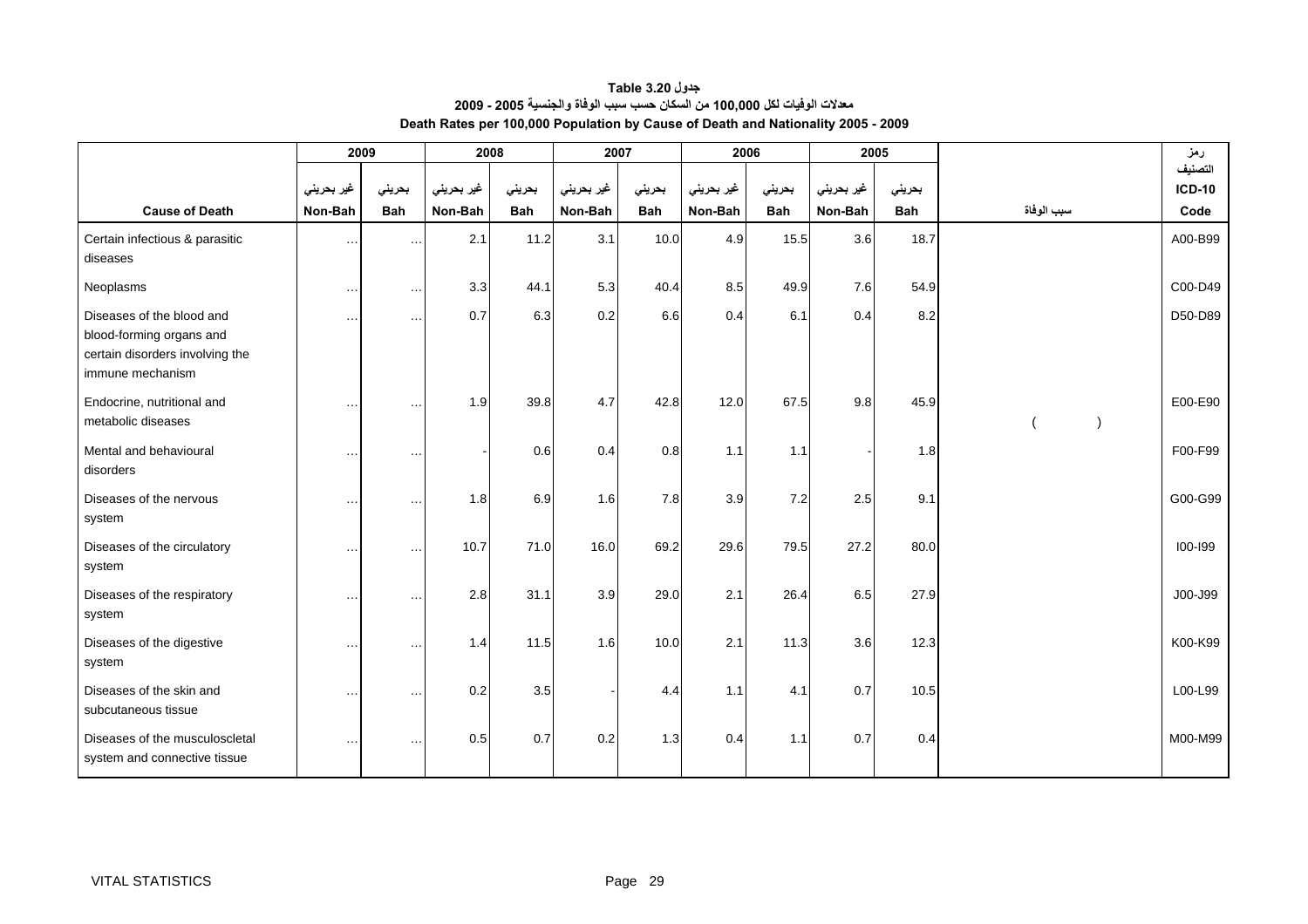#### **معدلات الوفيات لكل 100,000 من السكان حسب سبب الوفاة والجنسية 2005 - 2009 Death Rates per 100,000 Population by Cause of Death and Nationality 2005 - 2009 (Cont'd) Table 3.20 جدول ) تابع(**

|                                                                                              | 2009       |            | 2008       |            | 2007       |            | 2006       |            | 2005       |            |            | رمز                      |
|----------------------------------------------------------------------------------------------|------------|------------|------------|------------|------------|------------|------------|------------|------------|------------|------------|--------------------------|
|                                                                                              | غير بحريني | بحرينى     | غیر بحرینی | بحرينى     | غیر بحرینی | بحرينى     | غير بحريني | بحريني     | غیر بحرینی | بحرينى     |            | التصنيف<br><b>ICD-10</b> |
| <b>Cause of Death</b>                                                                        | Non-Bah    | <b>Bah</b> | Non-Bah    | <b>Bah</b> | Non-Bah    | <b>Bah</b> | Non-Bah    | <b>Bah</b> | Non-Bah    | <b>Bah</b> | سبب الوفاة | Code                     |
| Diseases of the genitourinary<br>system                                                      | $\cdots$   | $\cdots$   | 2.3        | 21.6       | 1.4        | 18.4       | 2.5        | 16.1       | 3.3        | 18.3       |            | N00-N99                  |
| Pregnancy, childbirth and the<br>puerperium                                                  | $\cdots$   | $\ddotsc$  | 0.2        | 0.4        |            | 0.6        |            | 0.4        |            |            |            | O00-O99                  |
| Certain conditions originating in<br>the perinatal period                                    | $\cdots$   | $\ddotsc$  | 2.6        | 8.0        | 2.3        | 7.2        | 4.9        | 9.4        | 3.6        | 11.6       |            | P00-P99                  |
| Congenital malformations,<br>deformations and<br>chromosomal abnormalities                   | $\cdots$   | $\ddotsc$  | 1.9        | 6.3        | 3.7        | 7.8        | 3.5        | 6.3        | 3.3        | 8.5        |            | Q00-Q99                  |
| Symptoms, signs and abnormal<br>clinical and laboratory findings<br>not elsewhere classified | $\cdots$   | $\ddotsc$  | 30.1       | 73.3       | 25.4       | 63.7       | 41.3       | 70.6       | 38.4       | 72.0       |            | R00-R99                  |
| Injury, poisoning and certain other<br>consequences of external causes                       | $\cdots$   | $\cdots$   |            |            |            |            |            |            |            |            |            | S00-T98                  |
| External causes of morbidity<br>and mortality                                                | $\cdots$   | $\ddotsc$  | 22.5       | 18.2       | 27.2       | 16.3       | 62.4       | 20.7       | 39.8       | 21.2       |            | V00-Y98                  |
| Factors influencing health<br>status and contact with health<br>services                     | $\cdots$   | $\ddotsc$  |            |            |            |            |            |            |            | 1.1        |            | Z00-Z99                  |
| <b>Total</b>                                                                                 | $\cdots$   | $\cdots$   | 85.1       | 354.5      | 96.9       | 336.3      | 180.6      | 393.2      | 151.0      | 402.5      | الجملة     |                          |

Note : Deaths include some visitors . . :

Please refer to conventions regarding the rates mentioned in this table .  $\blacksquare$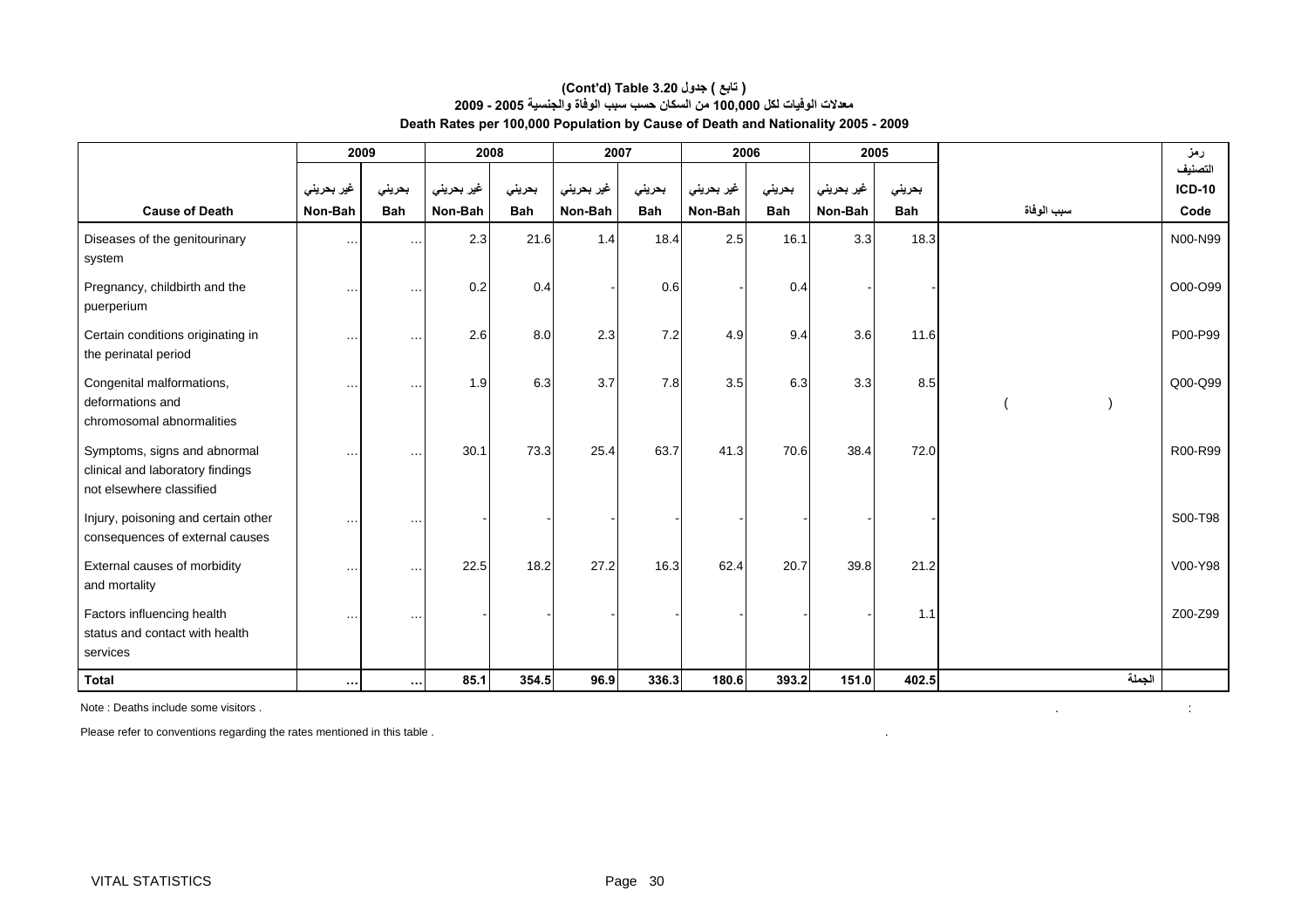| جدول Table 3.21                                                              |
|------------------------------------------------------------------------------|
| معدلات أعلى عشرة أسباب للوفاة لكل 100.000 من السكان 2005 - 2009              |
| The Top Ten Leading Causes of Death Rates Per 100,000 Population 2005 - 2009 |

<span id="page-31-0"></span>

| نسىة<br>التغيير | نسىة<br>التغيير | نسبة<br>التغيير | نسبة<br>التغيير |           |      |      |      |      |                                                                                           | رمز<br>التصنيف                   |
|-----------------|-----------------|-----------------|-----------------|-----------|------|------|------|------|-------------------------------------------------------------------------------------------|----------------------------------|
| %change         | %change         | %change         | %change         |           |      |      |      |      | التشخيص الرئيسى                                                                           | <b>ICD-10</b>                    |
| 08-07           | 07-06           | 06-05           | 05-04           | 2009      | 2008 | 2007 | 2006 | 2005 | <b>Principal Diagnosis</b>                                                                | Code                             |
| 14.0            | $-24.6$         | 0.3             | $-3.8$          | $\ddotsc$ | 51.1 | 44.8 | 59.4 | 59.2 |                                                                                           | R00-R99                          |
|                 |                 |                 |                 |           |      |      |      |      | Symptoms, signs and abnormal clinical and<br>laboratory findings not elsewhere classified |                                  |
|                 |                 |                 |                 |           |      |      |      |      |                                                                                           |                                  |
| $-6.9$          | $-28.9$         | 1.0             | $-13.2$         | $\ddotsc$ | 40.0 | 43.0 | 60.5 | 59.9 | Diseases of the circulatory system                                                        | $100 - 199$                      |
|                 |                 |                 |                 |           |      |      |      |      |                                                                                           |                                  |
| 0.2             | $-32.3$         | $-7.5$          | 12.0            | $\ddotsc$ | 23.1 | 23.1 | 34.1 | 36.8 | Neoplasms                                                                                 | C <sub>00</sub> -D <sub>49</sub> |
|                 |                 |                 |                 |           |      |      |      |      |                                                                                           |                                  |
| $-5.4$          | $-41.0$         | 29.5            | $-0.9$          | $\ddotsc$ | 20.4 | 21.6 | 36.6 | 28.3 |                                                                                           | V00-Y98                          |
|                 |                 |                 |                 |           |      |      |      |      | External causes of morbidity and mortality                                                |                                  |
| $-15.6$         | $-48.0$         | 44.1            | 0.5             | $\ddotsc$ | 20.3 | 24.1 | 46.3 | 32.2 |                                                                                           | E00-E90                          |
|                 |                 |                 |                 |           |      |      |      |      | Endocrine, nutritional and metabolic diseases                                             |                                  |
| $-0.4$          | $-2.9$          | $-13.3$         | 11.6            | $\ddotsc$ | 16.5 | 16.6 | 17.1 | 19.7 |                                                                                           | J00-J99                          |
|                 |                 |                 |                 |           |      |      |      |      | Diseases of the respiratory system                                                        |                                  |
| 16.6            | $-8.3$          | $-13.1$         | 4.5             | $\ddotsc$ | 11.7 | 10.0 | 10.9 | 12.6 |                                                                                           | N00-N99                          |
|                 |                 |                 |                 |           |      |      |      |      | Diseases of the genitourinary system                                                      |                                  |
| $-1.4$          | $-42.3$         | $-11.8$         | 16.1            | $\ddotsc$ | 6.5  | 6.6  | 11.4 | 13.0 |                                                                                           | A00-B99                          |
|                 |                 |                 |                 |           |      |      |      |      | Certain infectious & parasitic diseases                                                   |                                  |
| 7.2             | $-24.5$         | $-13.2$         | $-6.4$          | $\ddotsc$ | 6.3  | 5.9  | 7.8  | 9.0  |                                                                                           | K00-K99                          |
|                 |                 |                 |                 |           |      |      |      |      | Diseases of the digestive system                                                          |                                  |
| 9.2             | $-37.7$         | $-10.5$         | $-1.5$          | $\ddotsc$ | 5.2  | 4.8  | 7.7  | 8.6  |                                                                                           | P00-P99                          |
|                 |                 |                 |                 |           |      |      |      |      | Certain Conditions Originating in the Perinatal Period                                    |                                  |
|                 |                 |                 |                 |           |      |      |      |      |                                                                                           |                                  |

Note: a) Deaths include some visitors . ( : <br>
b) Occurrence of the 10 leading causes are based on the fasal year, ( ( ) b) Occurrence of the 10 leading causes are based on the fasal year,

therefore some previous years rates might be affected .  $\blacksquare$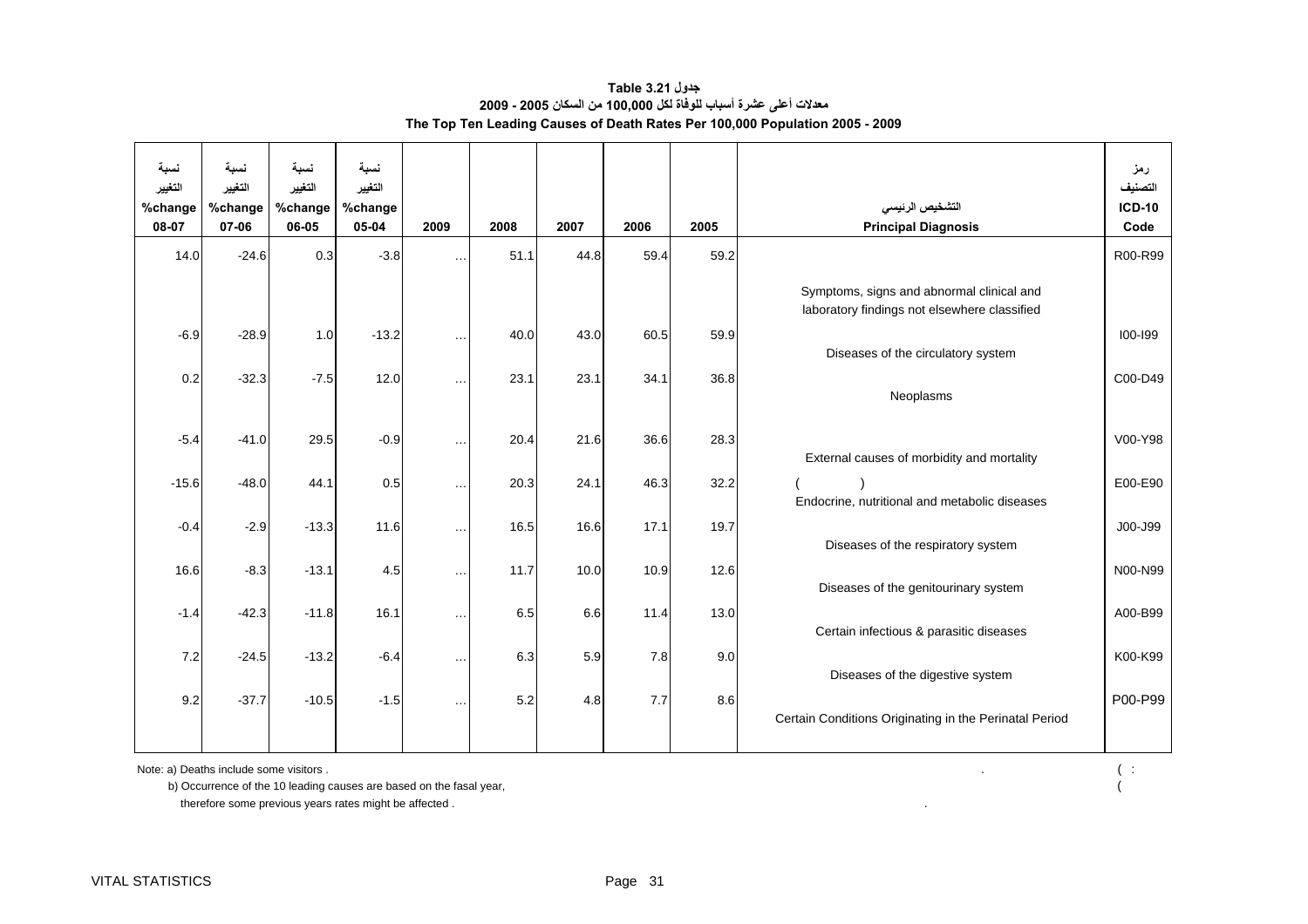**رسم بياني 3.6 Figure معدلات أعلى عشرة أسباب للوفاة لكل 100,000 من السكان 2004 - 2008 The Top Ten Leading Causes of Death Rates Per 100,000 Population 2004 - 2008**

<span id="page-32-0"></span>







r and the control of the control of the control of the control of the control of the control of the control of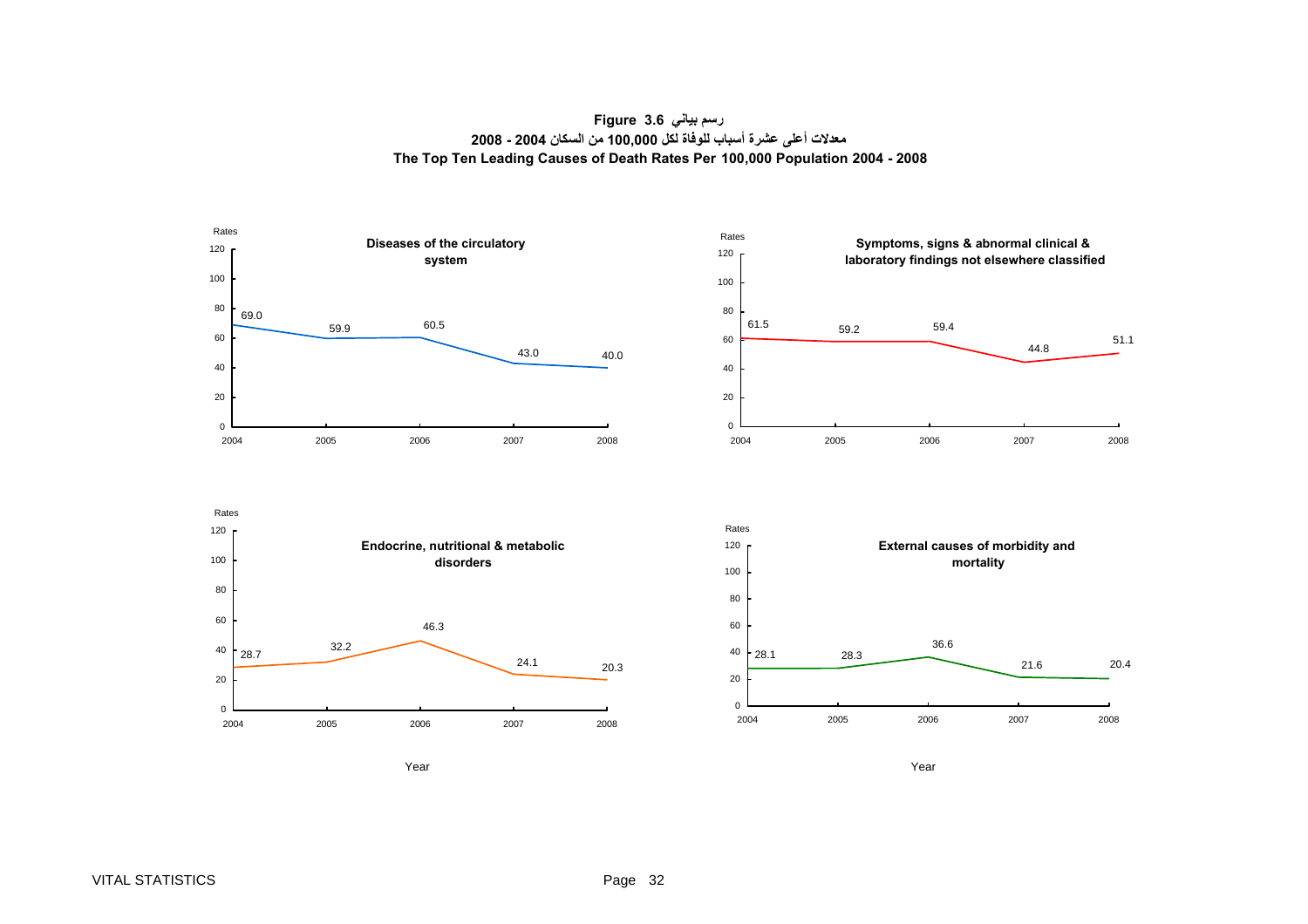#### **( تابع ) رسم بياني 3.6 Figure) d'Cont( معدلات أعلى عشرة أسباب للوفاة لكل 100,000 من السكان <sup>2004</sup> - <sup>2008</sup> The Top Ten Leading Causes of Death Rates Per 100,000 Population 2004 - 2008**

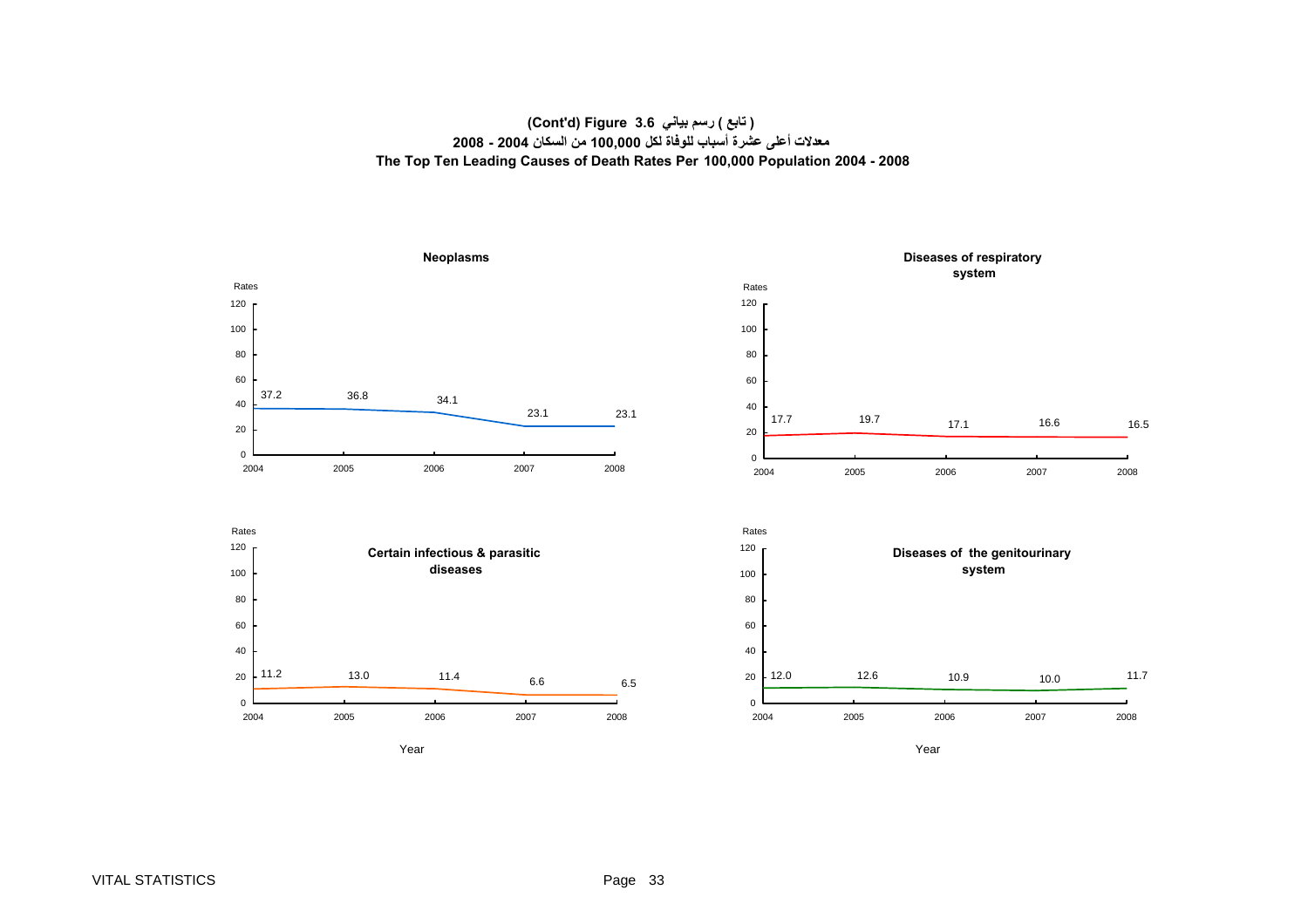#### **( تابع ) رسم بياني 3.6 Figure) d'Cont( معدلات أعلى عشرة أسباب للوفاة لكل 100,000 من السكان <sup>2004</sup> - <sup>2008</sup> The Top Ten Leading Causes of Death Rates Per 100,000 Population 2004 - 2008**



Reference: Table 3.21

 $1$  3.21 :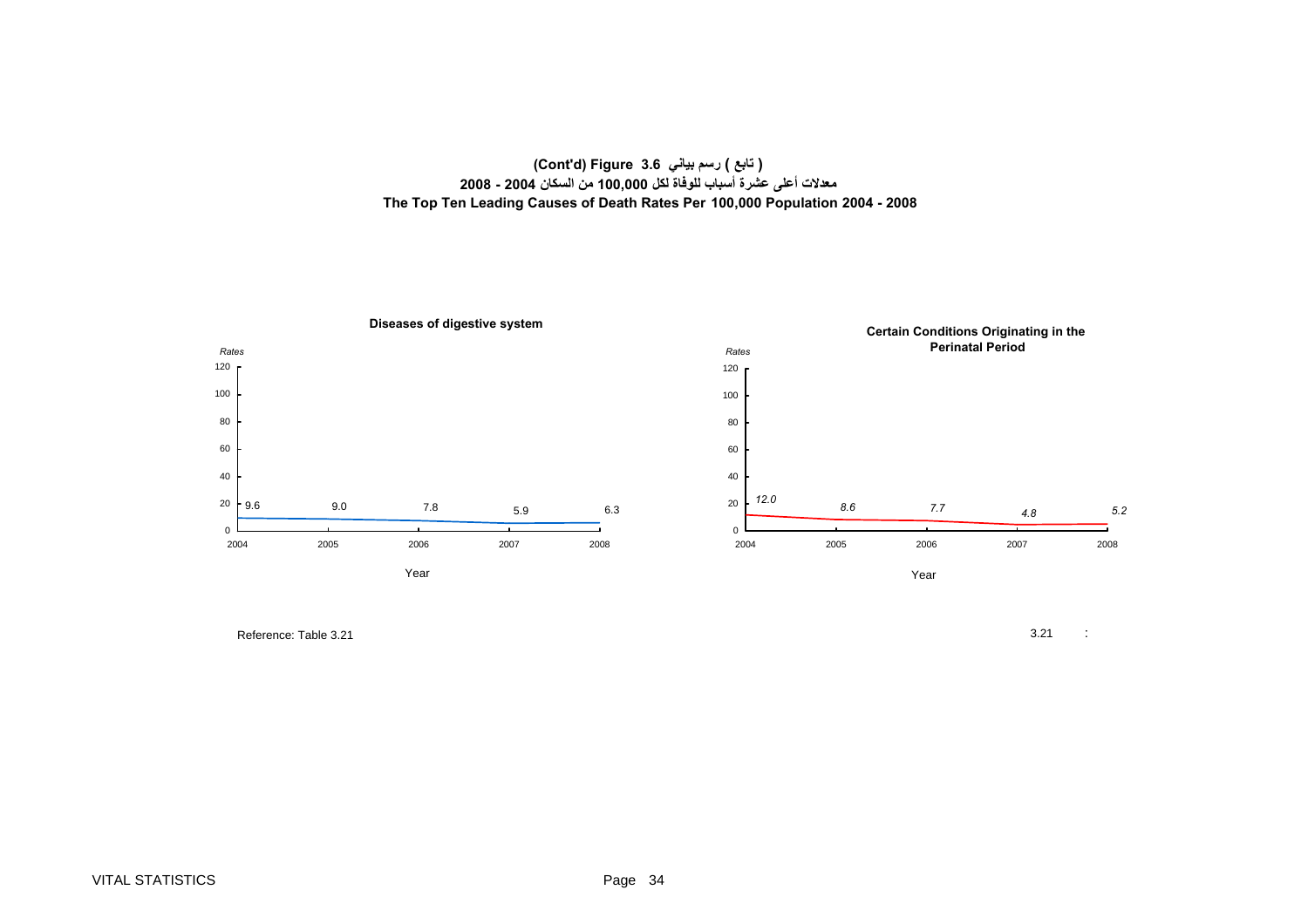<span id="page-35-0"></span>

|       | <b>Total</b> |        | الجملة | Non-Bahraini |                | غير بحريني | <b>Bahraini</b> |        | بحريني |                                                                                            |               |
|-------|--------------|--------|--------|--------------|----------------|------------|-----------------|--------|--------|--------------------------------------------------------------------------------------------|---------------|
|       |              |        |        |              |                |            |                 |        |        |                                                                                            |               |
| $\%$  | الجملة       | أنشى   | ذكر    | الجملة       | أننى           | ذکر        | الجملة          | أنشى   | ذكر    | التشخيص الرئيسى                                                                            | رمز التصنيف   |
|       | <b>Total</b> | Female | Male   | <b>Total</b> | Female         | Male       | <b>Total</b>    | Female | Male   | <b>Principal Diagnosis</b>                                                                 | <b>ICD-10</b> |
| 28.8  | 688          | 231    | 457    | 191          | 28             | 163        | 497             | 203    | 294    |                                                                                            | R00-R99       |
|       |              |        |        |              |                |            |                 |        |        | Symptoms, Signs and Abnormal Clinical and<br>Laboratory Findings, not elsewhere classified |               |
| 15.7  | 375          | 163    | 212    | 55           | 13             | 42         | 320             | 150    | 170    |                                                                                            | $100 - 199$   |
| 9.1   | 218          | 103    | 115    | 22           | 10             | 12         | 196             | 93     | 103    | Diseases of the Circulatory System                                                         | C00-D49       |
|       |              |        |        |              |                |            |                 |        |        | Neoplasms                                                                                  |               |
| 9.1   | 218          | 30     | 188    | 114          | 16             | 98         | 104             | 14     | 90     |                                                                                            | V00-Y98       |
|       |              |        |        |              |                |            |                 |        |        | External Causes of Morbidity and Mortality                                                 |               |
| 8.1   | 194          | 94     | 100    | 22           | 5              | 17         | 172             | 89     | 83     |                                                                                            | E00-E90       |
|       |              |        |        |              |                |            |                 |        |        | Endocrine, Nutritional and Metabolic Diseases                                              |               |
| 7.3   | 174          | 74     | 100    | 28           | 6              | 22         | 146             | 68     | 78     | Diseases of the Respiratory System                                                         | J00-J99       |
| 5.8   | 138          | 68     | 70     | 11           | 5              | 6          | 127             | 63     | 64     |                                                                                            | N00-N99       |
|       |              |        |        |              |                |            |                 |        |        | Diseases of the Genitourinary System                                                       |               |
| 3.6   | 85           | 40     | 45     | 9            | 3              | 6          | 76              | 37     | 39     |                                                                                            | A00-B99       |
|       |              |        |        |              |                |            |                 |        |        | Certain Infectious & Parasitic Diseases                                                    |               |
| 2.8   | 68           | 23     | 45     | 13           | $\overline{c}$ | 11         | 55              | 21     | 34     |                                                                                            | K00-K99       |
|       |              |        |        |              |                |            |                 |        |        | Diseases of the Digestive System                                                           |               |
| 2.8   | 66           | 29     | 37     | 12           | 6              | 6          | 54              | 23     | 31     | Certain Conditions Originating in the Perinatal Period                                     | P00-P99       |
|       |              |        |        |              |                |            |                 |        |        |                                                                                            |               |
| 93.2  | 2,224        | 855    | 1,369  | 477          | 94             | 383        | 1,747           | 761    | 986    | الجملة<br><b>Total</b>                                                                     |               |
| 6.8   | 163          | 81     | 82     | 23           | 5              | 18         | 140             | 76     | 64     | <b>Others</b>                                                                              |               |
| 100.0 | 2,387        | 936    | 1,451  | 500          | 99             | 401        | 1,887           | 837    | 1,050  | الجملة الكلية<br><b>Grand Total</b>                                                        |               |

**الأسباب العشرة الرئيسية للوفاة لجميع الأعمار حسب التشخيص الرئيسي والجنسية والنوع <sup>2009</sup> جدول 3.22 Table The Top Ten Leading Causes of Death by Principal Diagnosis, Nationality and Sex 2009**